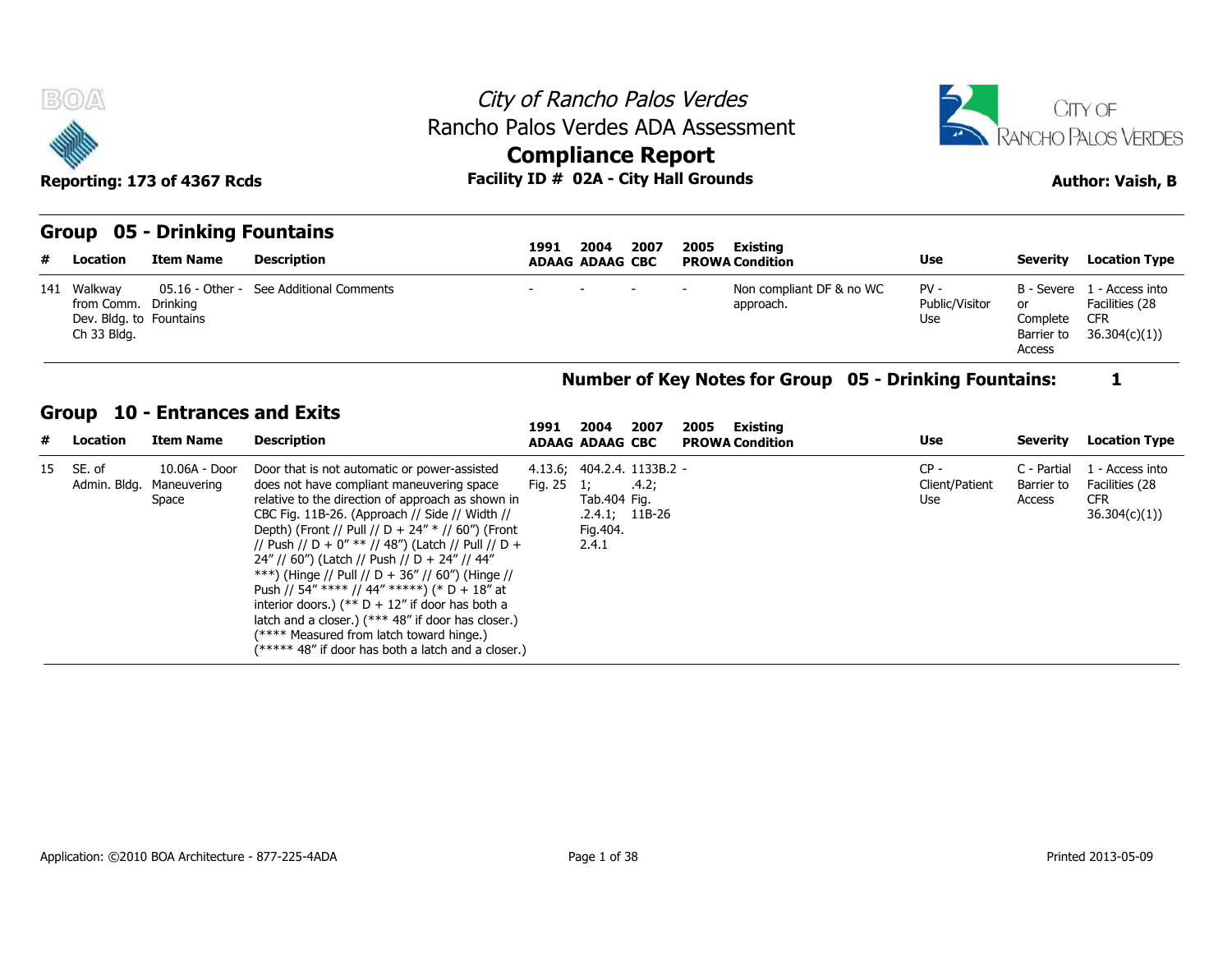



#### Reporting: 173 of 4367 Rcds **Facility ID # 02A - City Hall Grounds Author: Vaish, B Compliance Report**

#### **Group 10 - Entrances and Exits Item Name Description 1991 ADAAG 2004 ADAAG CBC PROWA 2007 2005 Existing # Location Condition Use Severity Location Type** 10.06A - Door Dev. Bldg. Maneuvering does not Space The relative to the direction of approach as shown in Tal Door that is not automatic or power-assisted 4.13.6: does not have compliant maneuvering space Fig. 25 1; CBC Fig. 11B-26. (Approach // Side // Width // Depth) (Front // Pull // D + 24" \* // 60") (Front // Push // D + 0" \*\* // 48") (Latch // Pull // D + 24" // 60") (Latch // Push // D + 24" // 44" \*\*\*) (Hinge // Pull // D + 36" // 60") (Hinge // Push // 54" \*\*\*\* // 44" \*\*\*\*\*) (\* D + 18" at interior doors.) (\*\*  $D + 12$ " if door has both a latch and a closer.) (\*\*\* 48" if door has closer.) (\*\*\*\* Measured from latch toward hinge.)  $(****$  48" if door has both a latch and a closer.) 4.13.6; 404.2.4. Fig. 25 1; .4.2; Tab.404 Fig. .2.4.1; 11B-26 Fig.404. 2.4.1 1133B.2 - 48" deep landing on pull side EC - Employee Common Use Barrier to C - Partial 1 - Access into Barrier to Facilities (28 Access CFR 36.304(c)(1)) 54 N. of Comm. 10.07A - 57 N. of Comm. Landing - Level and Clear Floor is not level (slope is greater than 2% in some or all directions). OR Floor is not clear within the required maneuvering space. 4.13.6; Fig. 25 404.2.4. 305; 1133B.2 4 .4 - 3.3% PV - Public/Visitor Barrier to Use Access C - Partial 1 - Access into Barrier to Facilities (28 CFR 36.304(c)(1)) Dev. Bldg. 10.06A - Door Maneuvering Space The relative to the direction of approach as shown in Tal Door that is not automatic or power-assisted does not have compliant maneuvering space CBC Fig. 11B-26. (Approach // Side // Width // Depth) (Front // Pull // D + 24" \* // 60") (Front // Push // D + 0" \*\* // 48") (Latch // Pull // D + 24" // 60") (Latch // Push // D + 24" // 44" \*\*\*) (Hinge // Pull // D + 36" // 60") (Hinge // Push // 54" \*\*\*\* // 44" \*\*\*\*\*) (\* D + 18" at interior doors.) (\*\*  $D + 12$ " if door has both a latch and a closer.) (\*\*\* 48" if door has closer.) (\*\*\*\* Measured from latch toward hinge.) (\*\*\*\*\* 48" if door has both a latch and a closer.) 4.13.6; 404.2.4. Fig. 25 1; .4.2; Tab.404 Fig. .2.4.1; 11B-26 Fig.404. 2.4.1 1133B.2 - 23" clear at strike side. 
and EC - Employee C - Partial Common Use C - Partial 1 - Access into Barrier to Facilities (28 Access CFR 36.304(c)(1)) 59 S. of Comm. Dev. Bldg. 10.07A - Landing - Level and Clear Floor is not level (slope is greater than 2% in some or all directions). OR Floor is not clear Fig. 25 within the required maneuvering space. 4.13.6; 305; Fig. 25 404.2.4. 305; 1133B.2 4 .4 3.2% EC - Employee C - Partial Common Use C - Partial 1 - Access into Barrier to Facilities (28 Access CFR 36.304(c)(1)) 60 S. of Comm. Dev. Bldg.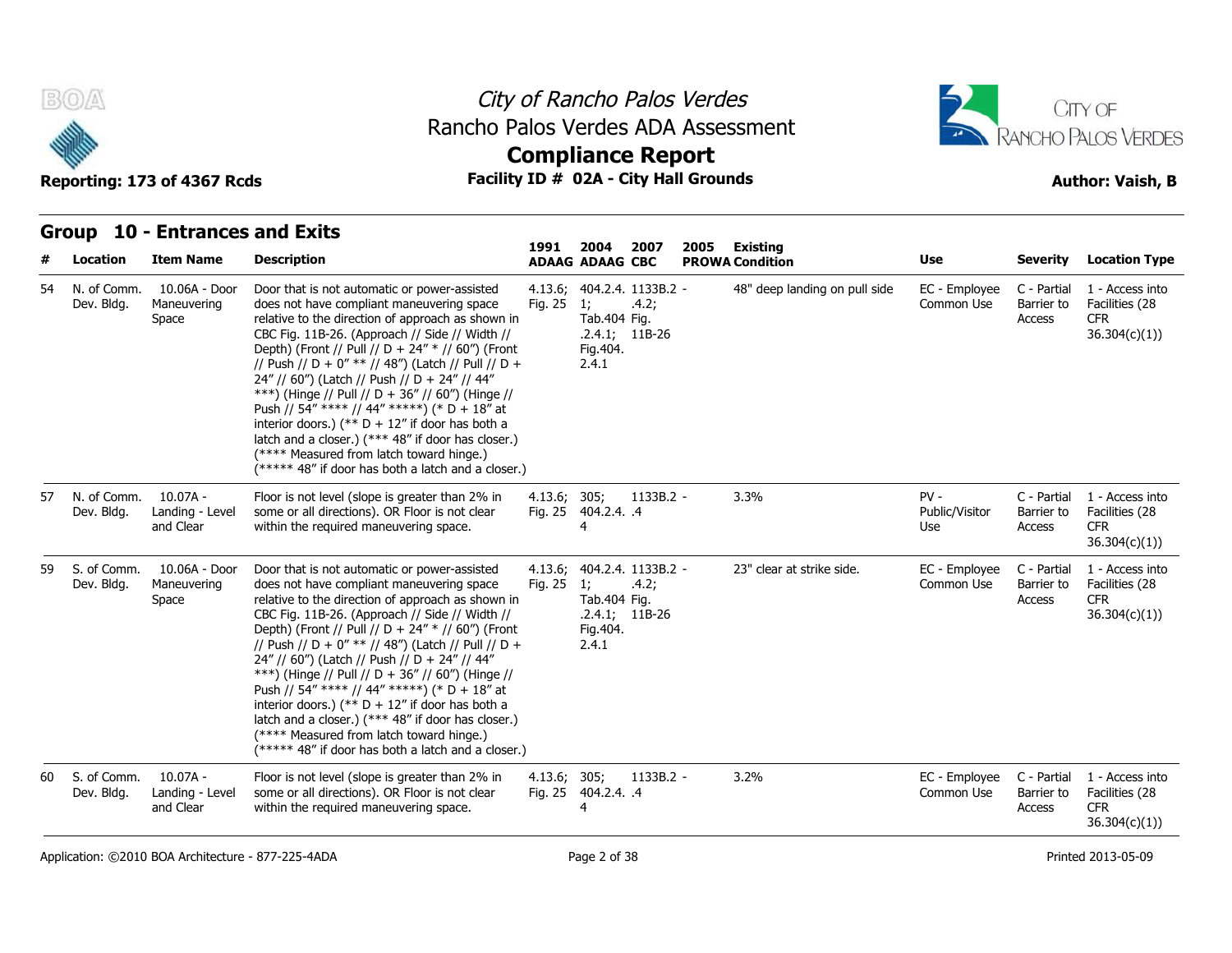

### City of Rancho Palos Verdes **Compliance Report** Rancho Palos Verdes ADA Assessment



Reporting: 173 of 4367 Rcds **Facility ID # 02A - City Hall Grounds Reporting: 173 of 4367 Rcds Author: Vaish, B** 

#### **Group 10 - Entrances and Exits**

|    |                        |                                            |                                                                                                                                                                                                                                                                                                                                                                                                                                                                                                                                                                                                                                                                               | 1991                           | 2004                                     | 2007                                                    | 2005 | <b>Existing</b>             |                                 |                                               |                                                                            |
|----|------------------------|--------------------------------------------|-------------------------------------------------------------------------------------------------------------------------------------------------------------------------------------------------------------------------------------------------------------------------------------------------------------------------------------------------------------------------------------------------------------------------------------------------------------------------------------------------------------------------------------------------------------------------------------------------------------------------------------------------------------------------------|--------------------------------|------------------------------------------|---------------------------------------------------------|------|-----------------------------|---------------------------------|-----------------------------------------------|----------------------------------------------------------------------------|
| #  | <b>Location</b>        | <b>Item Name</b>                           | <b>Description</b>                                                                                                                                                                                                                                                                                                                                                                                                                                                                                                                                                                                                                                                            |                                | <b>ADAAG ADAAG CBC</b>                   |                                                         |      | <b>PROWA Condition</b>      | <b>Use</b>                      | <b>Severity</b>                               | <b>Location Type</b>                                                       |
| 68 | S. of PV Net<br>Bldg.  | 10.06A - Door<br>Maneuvering<br>Space      | Door that is not automatic or power-assisted<br>does not have compliant maneuvering space<br>relative to the direction of approach as shown in<br>CBC Fig. 11B-26. (Approach // Side // Width //<br>Depth) (Front // Pull // D + 24" * // 60") (Front<br>// Push // D + 0" ** // 48") (Latch // Pull // D +<br>24" // 60") (Latch // Push // D + 24" // 44"<br>***) (Hinge // Pull // D + 36" // 60") (Hinge //<br>Push // 54" **** // 44" *****) (* D + 18" at<br>interior doors.) (** $D + 12$ " if door has both a<br>latch and a closer.) (*** 48" if door has closer.)<br>(**** Measured from latch toward hinge.)<br>(***** 48" if door has both a latch and a closer.) | Fig. 25                        | 1:<br>Tab.404 Fig.<br>Fig. 404.<br>2.4.1 | 4.13.6; 404.2.4. 1133B.2 -<br>.4.2;<br>$.2.4.1; 11B-26$ |      | 6" strike clearance         | $PV -$<br>Public/Visitor<br>Use | C - Partial<br>Barrier to<br>Access           | 1 - Access into<br>Facilities (28<br><b>CFR</b><br>36.304(c)(1)            |
|    | 150 Tennis<br>Entrance | $10.02 -$<br>Entrance Sign                 | Accessible entrance is not identified by an ISA.                                                                                                                                                                                                                                                                                                                                                                                                                                                                                                                                                                                                                              | 28 CFR 216.6<br>35.163(<br>b)1 |                                          | $1117B.5 -$<br>.8.1.2                                   |      |                             | $PV -$<br>Public/Visitor<br>Use | C - Partial<br>Barrier to<br>Access           | 1 - Access into<br>Facilities (28<br><b>CFR</b><br>36.304(c)(1))           |
|    | 151 Tennis<br>Entrance | $10.07A -$<br>Landing - Level<br>and Clear | Floor is not level (slope is greater than 2% in<br>some or all directions). OR Floor is not clear<br>within the required maneuvering space.                                                                                                                                                                                                                                                                                                                                                                                                                                                                                                                                   | 4.13.6; 305;                   | Fig. 25 404.2.4. .4<br>4                 | $1133B.2 -$                                             |      | 8.2% & no strike clearance. | $PV -$<br>Public/Visitor<br>Use | C - Partial<br>Barrier to<br>Access           | 1 - Access into<br>Facilities (28<br><b>CFR</b><br>36.304(c)(1)            |
|    | 152 Tennis<br>Entrance | 10.08 - Kick<br>Plate                      | Bottom 10" of door does not have a smooth,<br>uninterrupted surface on the push side to allow<br>the door to be opened by a wheelchair footrest<br>without creating a trap or hazardous condition.<br>(This requirement does not apply to automatic<br>and sliding doors.)                                                                                                                                                                                                                                                                                                                                                                                                    |                                | 0                                        | 404.2.1 1133B.2 -<br>.6                                 |      |                             | $PV -$<br>Public/Visitor<br>Use | A - Safety<br>Hazard                          | 1 - Access into<br>Facilities (28<br><b>CFR</b><br>36.304(c)(1)            |
|    | 153 Tennis<br>Entrance | $10.11A - Door$<br>Operating Effort        | The force required to operate door exceeds 5<br>lbs. (Fire doors may have up to 15 lbs to achieve<br>positive latching).                                                                                                                                                                                                                                                                                                                                                                                                                                                                                                                                                      |                                |                                          | 4.13.11 404.2.9 1133B.2 -<br>.5                         |      | Door scrapes.               | $PV -$<br>Public/Visitor<br>Use | <b>or</b><br>Complete<br>Barrier to<br>Access | B - Severe 1 - Access into<br>Facilities (28<br><b>CFR</b><br>36.304(c)(1) |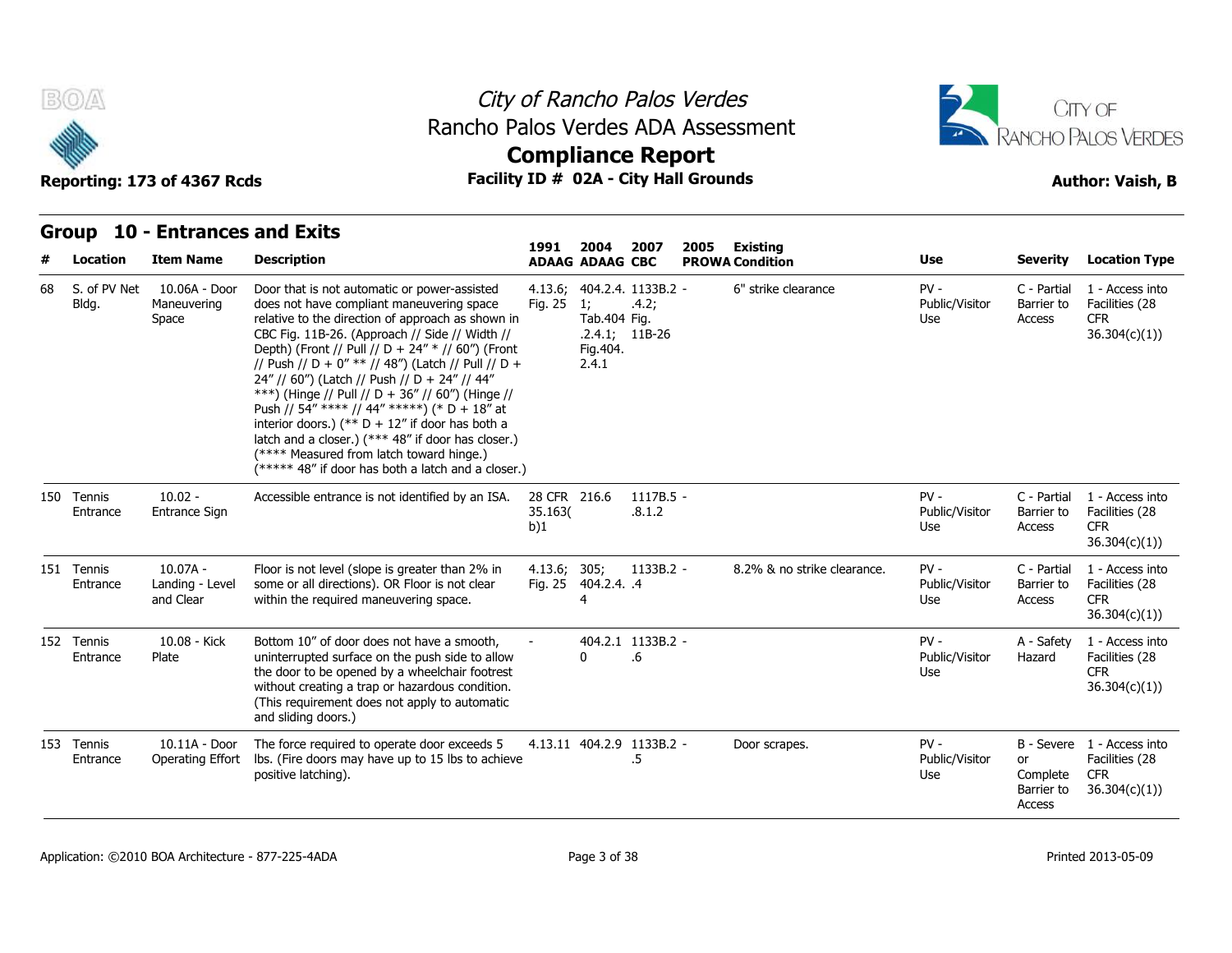|    | B(0)                         | Reporting: 173 of 4367 Rcds                  | Rancho Palos Verdes ADA Assessment<br>Facility ID # 02A - City Hall Grounds                                                                                                                | City of Rancho Palos Verdes<br><b>Compliance Report</b> |                                |                                |      |                                                         |                                 |                                        | CITY OF<br>RANCHO PALOS VERDES<br><b>Author: Vaish, B</b>                  |
|----|------------------------------|----------------------------------------------|--------------------------------------------------------------------------------------------------------------------------------------------------------------------------------------------|---------------------------------------------------------|--------------------------------|--------------------------------|------|---------------------------------------------------------|---------------------------------|----------------------------------------|----------------------------------------------------------------------------|
|    | Group<br>Location            | 10 - Entrances and Exits<br><b>Item Name</b> | <b>Description</b>                                                                                                                                                                         | 1991                                                    | 2004<br><b>ADAAG ADAAG CBC</b> | 2007                           | 2005 | <b>Existing</b><br><b>PROWA Condition</b>               | Use                             | <b>Severity</b>                        | <b>Location Type</b>                                                       |
|    |                              |                                              |                                                                                                                                                                                            |                                                         |                                |                                |      | Number of Key Notes for Group 10 - Entrances and Exits: |                                 |                                        | 10                                                                         |
|    | Group<br>Location            | <b>Item Name</b>                             | 03B - On-Site Path of Travel<br><b>Description</b>                                                                                                                                         | 1991                                                    | 2004<br><b>ADAAG ADAAG CBC</b> | 2007                           | 2005 | <b>Existing</b><br><b>PROWA Condition</b>               | Use                             | <b>Severity</b>                        | <b>Location Type</b>                                                       |
| 13 | SE. of<br>Admin. Bldg. Slope | 03B.09 - Cross                               | Cross slope of the accessible route of travel<br>exceeds 1:50.                                                                                                                             | 4.3.7                                                   | 403.3                          | $1133B.7 -$<br>.1.3            |      | 3.4% & 4.7%                                             | $PV -$<br>Public/Visitor<br>Use | C - Partial<br>Barrier to<br>Access    | 1 - Access into<br>Facilities (28<br>CFR.<br>36.304(c)(1)                  |
| 14 | SE, of<br>Admin. Bldg.       |                                              | $03B.13 - > 1/2$ " Curb ramps, ramps, or elevators are not used<br>Changes in Level for changes in level greater than 1/2 inch. (Lifts<br>may only be used in certain limited situations.) | 4.5.2                                                   | 303.4                          | 1124B.2 -                      |      | 5" high step                                            | $CP -$<br>Client/Patient<br>Use | or<br>Complete<br>Barrier to<br>Access | B - Severe 1 - Access into<br>Facilities (28<br><b>CFR</b><br>36.304(c)(1) |
| 16 | SE. of<br>Admin. Bldg. Slope |                                              | 03B.09 - Cross Cross slope of the accessible route of travel<br>exceeds 1:50.                                                                                                              | 4.3.7                                                   | 403.3                          | $1133B.7 -$<br>.1.3            |      | 6.0%, 5.5% & 3.4% at turning<br>point.                  | $PV -$<br>Public/Visitor<br>Use | C - Partial<br>Barrier to<br>Access    | 1 - Access into<br>Facilities (28<br><b>CFR</b><br>36.304(c)(1))           |
| 17 | SE. of<br>Admin. Bldg.       |                                              | 03B.11 - Ramps This portion of an accessible route with a slope<br>greater than 5% does not comply with the<br>requirements for compliant ramps.                                           | 4.8.1                                                   | 405                            | $1133B.5 -$                    |      |                                                         | $PV -$<br>Public/Visitor<br>Use | C - Partial<br>Barrier to<br>Access    | 1 - Access into<br>Facilities (28<br><b>CFR</b><br>36.304(c)(1))           |
| 18 | W. of Admin.<br>Bldg.        | 03B.04 - Width                               | Accessible route of travel is less than 48" wide<br>(note: 48" wide requirement does not apply to<br>doorways or gates).                                                                   | 4.3.3                                                   |                                | 403.5.1 1133B.7 -<br>$\cdot$ 1 |      | 47" wide                                                | $PV -$<br>Public/Visitor<br>Use | C - Partial<br>Barrier to<br>Access    | 1 - Access into<br>Facilities (28<br><b>CFR</b><br>36.304(c)(1))           |
| 19 | W. of Admin.<br>Bldg.        | 03B.09 - Cross<br>Slope                      | Cross slope of the accessible route of travel<br>exceeds 1:50.                                                                                                                             | 4.3.7                                                   | 403.3                          | $1133B.7 -$<br>.1.3            |      | 3.2%                                                    | $PV -$<br>Public/Visitor<br>Use | C - Partial<br>Barrier to<br>Access    | 1 - Access into<br>Facilities (28<br><b>CFR</b><br>36.304(c)(1))           |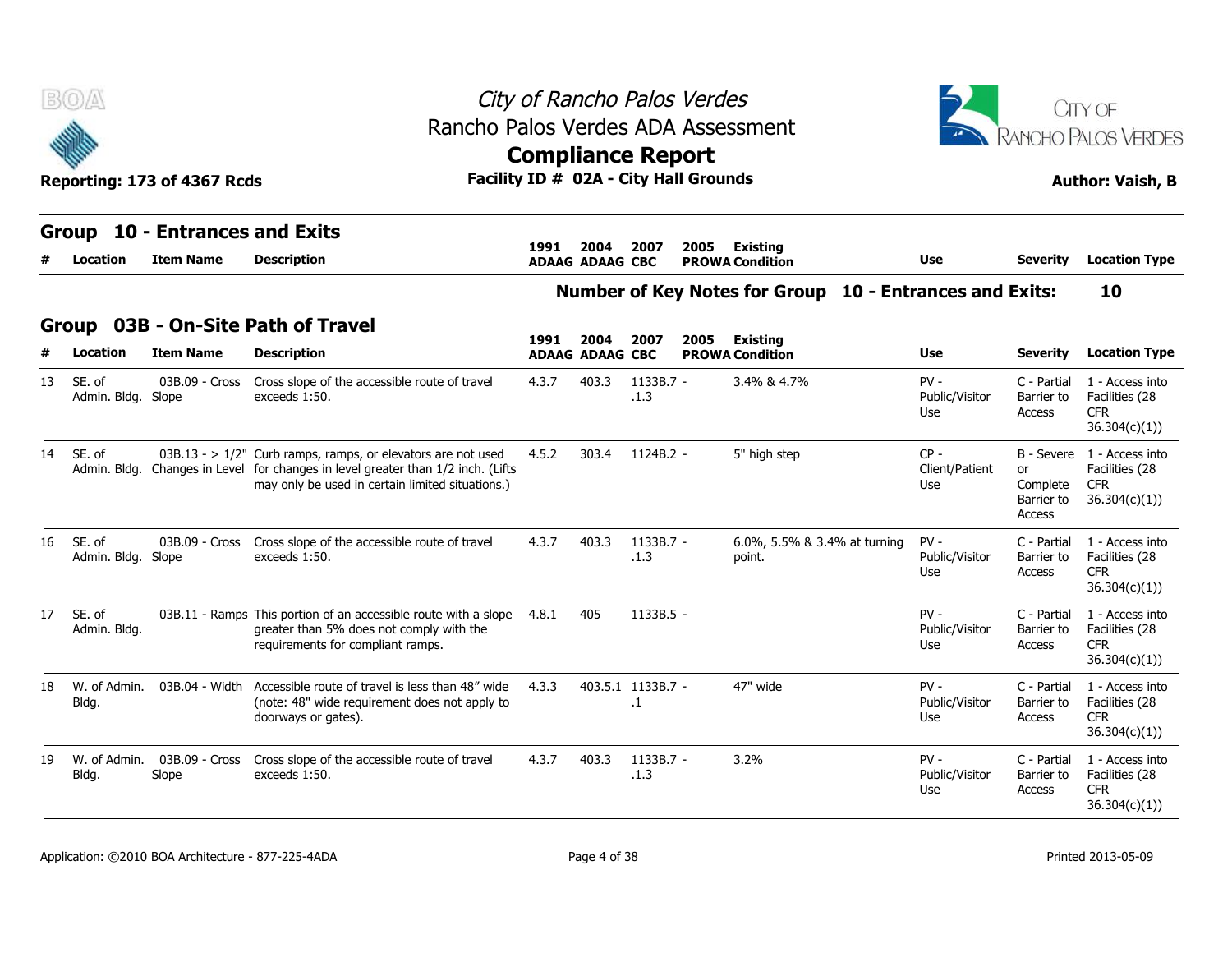



Reporting: 173 of 4367 Rcds **Facility ID # 02A - City Hall Grounds Reporting: 173 of 4367 Rcds Author: Vaish, B** 



#### **Group 03B - On-Site Path of Travel**

| #  | Location              | <b>Item Name</b>                                                   | <b>Description</b>                                                                                                                                                                                                                                                                                                                                                                                                                                                                                                                                                                                                                                                                                                                                                                                                                                                                  | 1991   | 2004<br><b>ADAAG ADAAG CBC</b> | 2007            | 2005<br><b>Existing</b><br><b>PROWA Condition</b> | <b>Use</b>                                   | <b>Severity</b>                     | <b>Location Type</b>                                            |
|----|-----------------------|--------------------------------------------------------------------|-------------------------------------------------------------------------------------------------------------------------------------------------------------------------------------------------------------------------------------------------------------------------------------------------------------------------------------------------------------------------------------------------------------------------------------------------------------------------------------------------------------------------------------------------------------------------------------------------------------------------------------------------------------------------------------------------------------------------------------------------------------------------------------------------------------------------------------------------------------------------------------|--------|--------------------------------|-----------------|---------------------------------------------------|----------------------------------------------|-------------------------------------|-----------------------------------------------------------------|
| 20 | W. of Admin.<br>Bldg. | 03B.21 -<br>Hazardous<br>Vehicular Areas<br>Detectable<br>Warnings | Where a walk crosses or adjoins the vehicular<br>way and the walking surface is not separated by<br>curbs, railings, or other elements between the<br>pedestrian areas and vehicular areas, the<br>boundary between the areas is not defined by a<br>continuous detectable warning at least 36" wide<br>complying with CBC 1121B.3.1 item 8(a). (i.e.,<br>the warning surface shall contrast visually with<br>adjoining surfaces, either light on dark or dark<br>on light, and shall differ from adjoining walking<br>surfaces in resiliency or sound on cane contact.<br>Color: yellow conforming to Federal Color No.<br>33538, Table IV/ Standard No. 595B. Where the<br>color value contrast between the yellow warning<br>and the main walking surface is less than 70<br>percent, a 1" wide black strip shall separate the<br>yellow warning from the main walking surface.) | 4.29.5 | 705.1                          | 1133B.8 -<br>.5 |                                                   | $PV -$<br>Public/Visitor<br>Use              | A - Safety<br>Hazard                | 1 - Access into<br>Facilities (28<br><b>CFR</b><br>36.304(c)(1) |
| 22 | W. of Admin.<br>Bldg. |                                                                    | 03B.11 - Ramps This portion of an accessible route with a slope<br>greater than 5% does not comply with the<br>requirements for compliant ramps.                                                                                                                                                                                                                                                                                                                                                                                                                                                                                                                                                                                                                                                                                                                                    | 4.8.1  | 405                            | 1133B.5 -       | 9.5%                                              | MS -<br>Maintenance<br>and Storage<br>Only   | C - Partial<br>Barrier to<br>Access | 4 - Other<br>Areas/Elements<br>(28 CFR)<br>36.304(c)(4)         |
| 23 | W. of Admin.<br>Bldg. | Changes in Level                                                   | $03B.13 - 1/2$ " Curb ramps, ramps, or elevators are not used<br>for changes in level greater than 1/2 inch. (Lifts<br>may only be used in certain limited situations.)                                                                                                                                                                                                                                                                                                                                                                                                                                                                                                                                                                                                                                                                                                             | 4.5.2  | 303.4                          | 1124B.2 -       |                                                   | $MS -$<br>Maintenance<br>and Storage<br>Only | C - Partial<br>Barrier to<br>Access | 4 - Other<br>Areas/Elements<br>(28 CFR)<br>36.304(c)(4)         |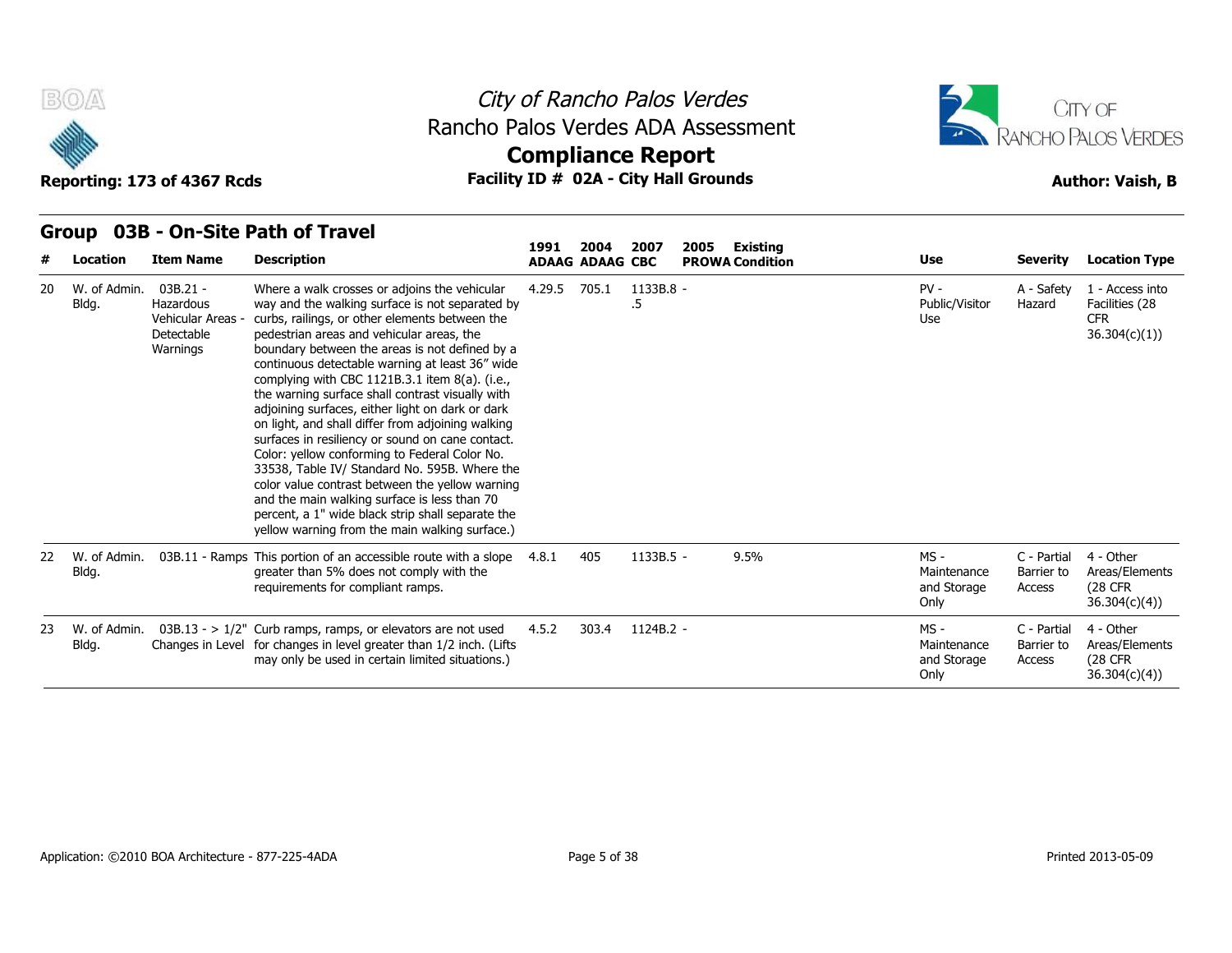



#### Reporting: 173 of 4367 Rcds **Facility ID # 02A - City Hall Grounds Author: Vaish, B Compliance Report**

#### **Group 03B - On-Site Path of Travel Item Name Description 1991 ADAAG 2004 ADAAG CBC PROWA 2007 2005 Existing # Location Condition Use Severity Location Type** 03B.21 - **Hazardous** Vehicular Areas - curbs, railings, or other elements between the **Detectable** Warnings boundary between the areas is not defined by a Where a walk crosses or adjoins the vehicular way and the walking surface is not separated by pedestrian areas and vehicular areas, the continuous detectable warning at least 36" wide complying with CBC 1121B.3.1 item 8(a). (i.e., the warning surface shall contrast visually with adjoining surfaces, either light on dark or dark on light, and shall differ from adjoining walking surfaces in resiliency or sound on cane contact. Color: yellow conforming to Federal Color No. 33538, Table IV/ Standard No. 595B. Where the color value contrast between the yellow warning and the main walking surface is less than 70 percent, a 1" wide black strip shall separate the yellow warning from the main walking surface.) 4.29.5 705.1 1133B.8 .5 - PV - Public/Visitor Hazard Use A - Safety 1 - Access into Hazard Facilities (28 CFR 36.304(c)(1)) 24 W. of Admin. Bldg. 03B.22 - Other - On-Site Accessible Path of Travel See Additional Comments **- -** - - - - - - - - MS - C - Partial Maintenance Barrier to and Storage Access Only C - Partial 4 - Other Barrier to Areas/Elements Access (28 CFR 36.304(c)(4)) 25 W. of Admin. Bldg.  $03B.12 - > 1/4$ " Where walkway levels change abruptly, the 4.5.2 Changes in Level vertical difference between them exceeds 1/4 inch. Or changes in level between 1/4 inch and 1/2 inch are beveled with a slope greater than 1:2. 4.5.2 303.2; 303.3 MS -<br>
MS -<br>
Maintenance<br>
and Storage<br>
Only<br>
1124B.2 - 3/4" gap<br>
2010<br>
PV - Public/Visitor<br>
Use Public/Visitor Barrier to Use Access C - Partial 1 - Access into Barrier to Facilities (28 CFR 36.304(c)(1)) 26 N. of Comm. Dev. Bldg. 03B.09 - Cross Slope exceeds 1:50. Cross slope of the accessible route of travel 4.3.7 403.3 1133B.7 - 4.6% & 4.4 at mail box PV - .1.3 Public/Visitor Barrier to Use Access C - Partial Barrier to Areas/Elements Access (28 CFR 4 - Other 36.304(c)(4)) 28 E. of Admin. Bldg. Slope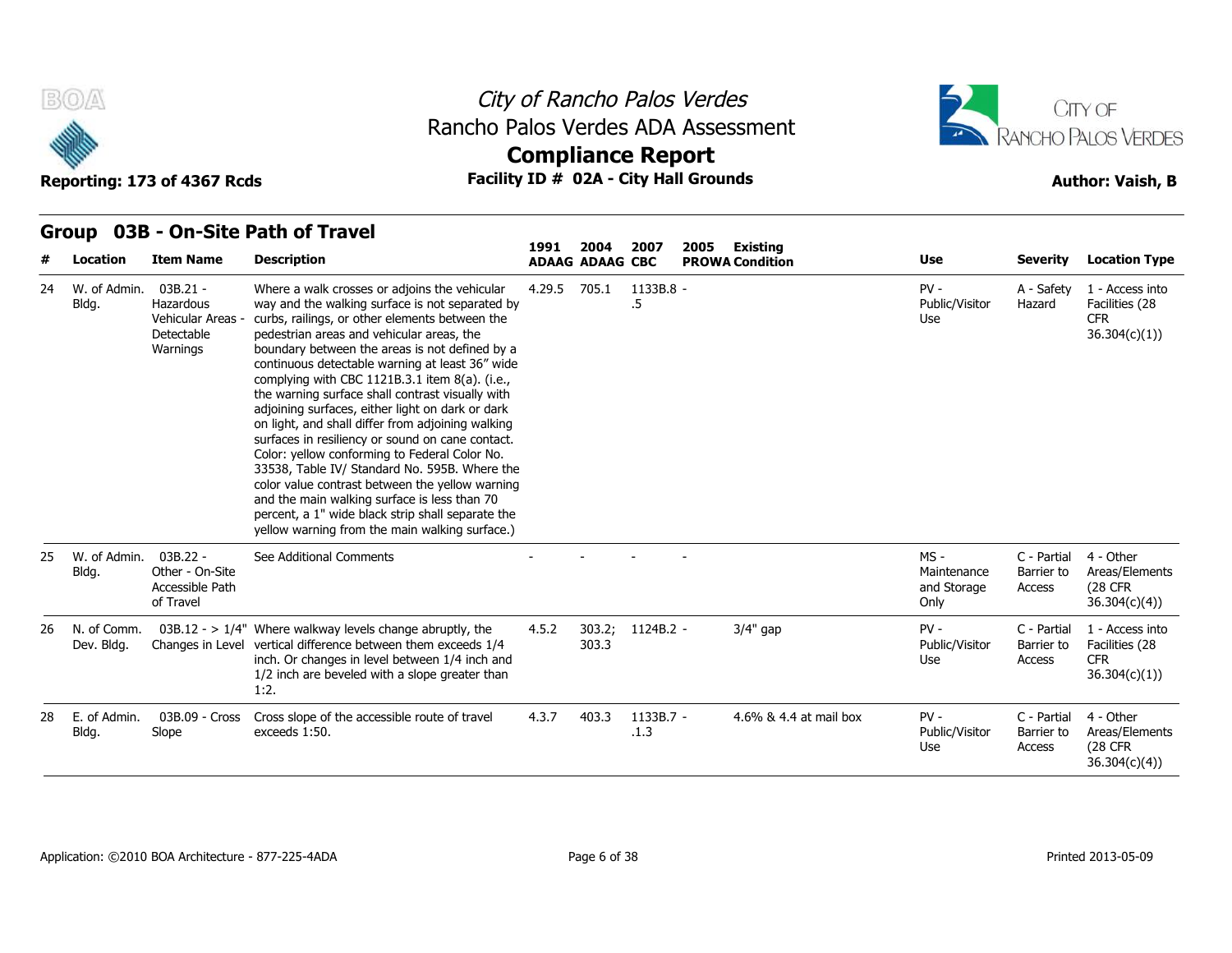





|  |  |  | Group 03B - On-Site Path of Travel |  |
|--|--|--|------------------------------------|--|
|--|--|--|------------------------------------|--|

| #  | Location              | <b>Item Name</b>                                                     | <b>Description</b>                                                                                                                                                                                                                                                                                                                                                                                                                                                                                                                                                                                                                                                                                                                                                                                                                                                                  | 1991   | 2004<br><b>ADAAG ADAAG CBC</b> | 2007              | 2005 | <b>Existing</b><br><b>PROWA Condition</b>          | <b>Use</b>                      | <b>Severity</b>                     | <b>Location Type</b>                                             |
|----|-----------------------|----------------------------------------------------------------------|-------------------------------------------------------------------------------------------------------------------------------------------------------------------------------------------------------------------------------------------------------------------------------------------------------------------------------------------------------------------------------------------------------------------------------------------------------------------------------------------------------------------------------------------------------------------------------------------------------------------------------------------------------------------------------------------------------------------------------------------------------------------------------------------------------------------------------------------------------------------------------------|--------|--------------------------------|-------------------|------|----------------------------------------------------|---------------------------------|-------------------------------------|------------------------------------------------------------------|
| 35 | E. of Admin.<br>Bldg. | $03B.21 -$<br>Hazardous<br>Vehicular Areas<br>Detectable<br>Warnings | Where a walk crosses or adjoins the vehicular<br>way and the walking surface is not separated by<br>curbs, railings, or other elements between the<br>pedestrian areas and vehicular areas, the<br>boundary between the areas is not defined by a<br>continuous detectable warning at least 36" wide<br>complying with CBC 1121B.3.1 item 8(a). (i.e.,<br>the warning surface shall contrast visually with<br>adjoining surfaces, either light on dark or dark<br>on light, and shall differ from adjoining walking<br>surfaces in resiliency or sound on cane contact.<br>Color: yellow conforming to Federal Color No.<br>33538, Table IV/ Standard No. 595B. Where the<br>color value contrast between the yellow warning<br>and the main walking surface is less than 70<br>percent, a 1" wide black strip shall separate the<br>yellow warning from the main walking surface.) | 4.29.5 | 705.1                          | 1133B.8 -<br>.5   |      | No detectable warning between<br>parking & walkway | $PV -$<br>Public/Visitor<br>Use | A - Safety<br>Hazard                | 1 - Access into<br>Facilities (28<br><b>CFR</b><br>36.304(c)(1)) |
| 36 | E. of Admin.<br>Bldg. | 03B.22 -<br>Other - On-Site<br>Accessible Path<br>of Travel          | See Additional Comments                                                                                                                                                                                                                                                                                                                                                                                                                                                                                                                                                                                                                                                                                                                                                                                                                                                             |        |                                |                   |      | 35" wide detectable warnings                       | $PV -$<br>Public/Visitor<br>Use | A - Safety<br>Hazard                | 1 - Access into<br>Facilities (28<br><b>CFR</b><br>36.304(c)(1)  |
| 42 | NW. PV Net<br>Bldg.   | 03B.09 - Cross<br>Slope                                              | Cross slope of the accessible route of travel<br>exceeds 1:50.                                                                                                                                                                                                                                                                                                                                                                                                                                                                                                                                                                                                                                                                                                                                                                                                                      | 4.3.7  | 403.3                          | 1133B.7 -<br>.1.3 |      | 3.3%                                               | $PV -$<br>Public/Visitor<br>Use | C - Partial<br>Barrier to<br>Access | 1 - Access into<br>Facilities (28<br><b>CFR</b><br>36.304(c)(1)  |
| 43 | W. PV Net<br>Bldg.    |                                                                      | $03B.13 - 1/2$ " Curb ramps, ramps, or elevators are not used<br>Changes in Level for changes in level greater than 1/2 inch. (Lifts<br>may only be used in certain limited situations.)                                                                                                                                                                                                                                                                                                                                                                                                                                                                                                                                                                                                                                                                                            | 4.5.2  | 303.4                          | 1124B.2 -         |      | 5 1/4" to 8" Steps.                                | EW - Employee<br>Work Area      | C - Partial<br>Barrier to<br>Access | 6 - Employee-<br>Only Work<br>Areas (1994<br>ADAS 4.1.1(3))      |
| 48 | W. PV Net<br>Bldg.    | 03B.09 - Cross<br>Slope                                              | Cross slope of the accessible route of travel<br>exceeds 1:50.                                                                                                                                                                                                                                                                                                                                                                                                                                                                                                                                                                                                                                                                                                                                                                                                                      | 4.3.7  | 403.3                          | 1133B.7 -<br>.1.3 |      | 2.8% to 3.1%                                       | $PV -$<br>Public/Visitor<br>Use | C - Partial<br>Barrier to<br>Access | 1 - Access into<br>Facilities (28<br><b>CFR</b><br>36.304(c)(1)  |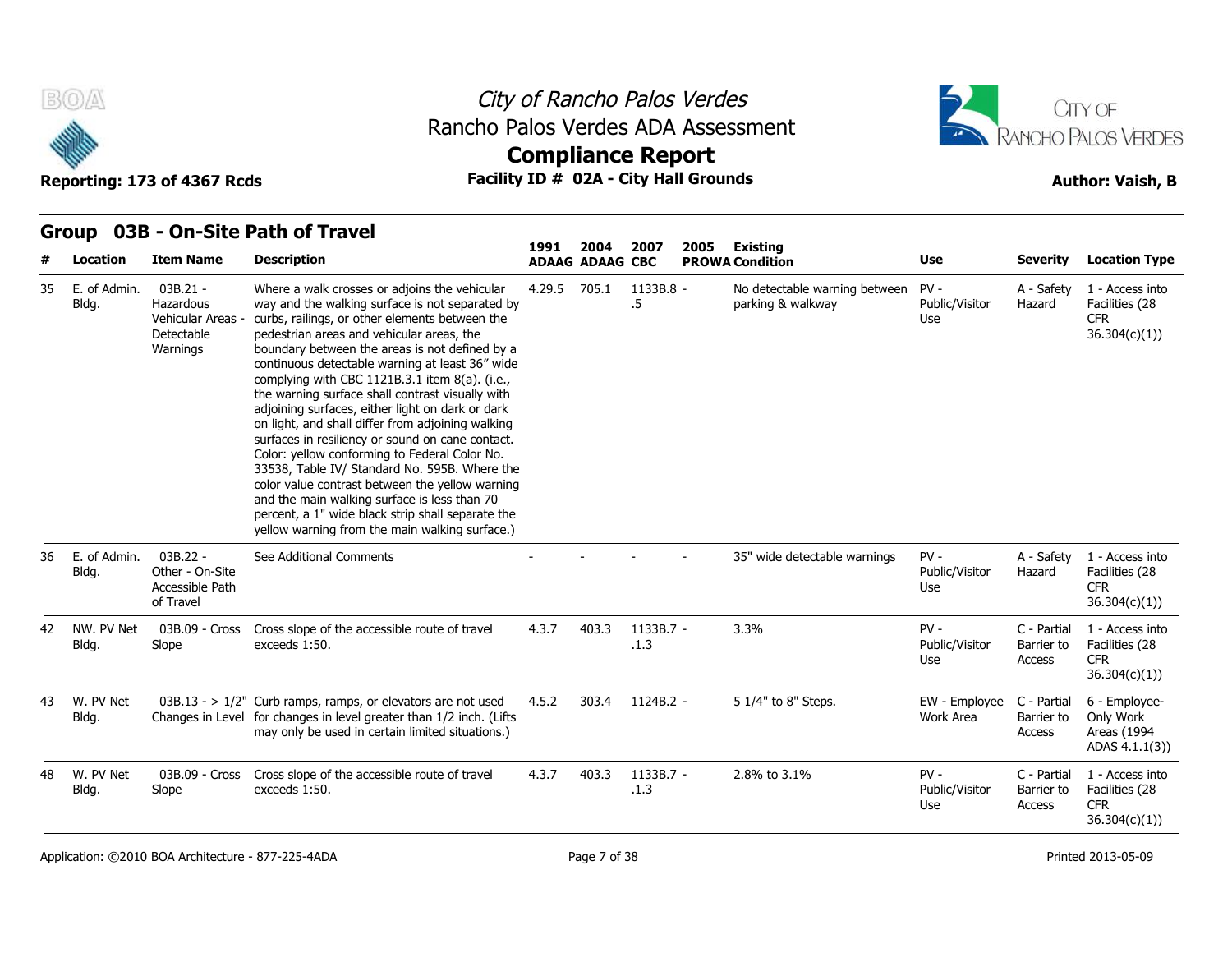

### City of Rancho Palos Verdes **Compliance Report** Rancho Palos Verdes ADA Assessment



#### Reporting: 173 of 4367 Rcds **Facility ID # 02A - City Hall Grounds Reporting: 173 of 4367 Rcds Author: Vaish, B**

**Group 03B - On-Site Path of Travel**

|     |                           |                                                                        |                                                                                                                                                                                                                                                                                                                                                                                                                                                                                                                                                                                                                                                                                                                                                                                                                                                                                     | 1991   | 2004                   | 2007              | 2005 | <b>Existing</b>                                                                   |                                 |                                                      |                                                                 |
|-----|---------------------------|------------------------------------------------------------------------|-------------------------------------------------------------------------------------------------------------------------------------------------------------------------------------------------------------------------------------------------------------------------------------------------------------------------------------------------------------------------------------------------------------------------------------------------------------------------------------------------------------------------------------------------------------------------------------------------------------------------------------------------------------------------------------------------------------------------------------------------------------------------------------------------------------------------------------------------------------------------------------|--------|------------------------|-------------------|------|-----------------------------------------------------------------------------------|---------------------------------|------------------------------------------------------|-----------------------------------------------------------------|
|     | Location                  | <b>Item Name</b>                                                       | <b>Description</b>                                                                                                                                                                                                                                                                                                                                                                                                                                                                                                                                                                                                                                                                                                                                                                                                                                                                  |        | <b>ADAAG ADAAG CBC</b> |                   |      | <b>PROWA Condition</b>                                                            | <b>Use</b>                      | <b>Severity</b>                                      | <b>Location Type</b>                                            |
| 49  | SW. PV Net<br>Bldg.       | $03B.21 -$<br>Hazardous<br>Vehicular Areas -<br>Detectable<br>Warnings | Where a walk crosses or adjoins the vehicular<br>way and the walking surface is not separated by<br>curbs, railings, or other elements between the<br>pedestrian areas and vehicular areas, the<br>boundary between the areas is not defined by a<br>continuous detectable warning at least 36" wide<br>complying with CBC 1121B.3.1 item 8(a). (i.e.,<br>the warning surface shall contrast visually with<br>adjoining surfaces, either light on dark or dark<br>on light, and shall differ from adjoining walking<br>surfaces in resiliency or sound on cane contact.<br>Color: yellow conforming to Federal Color No.<br>33538, Table IV/ Standard No. 595B. Where the<br>color value contrast between the yellow warning<br>and the main walking surface is less than 70<br>percent, a 1" wide black strip shall separate the<br>yellow warning from the main walking surface.) | 4.29.5 | 705.1                  | 1133B.8 -<br>.5   |      | No detectable warning between<br>walkway & vehicular area at<br>flush transition. | $PV -$<br>Public/Visitor<br>Use | A - Safety<br>Hazard                                 | 1 - Access into<br>Facilities (28<br><b>CFR</b><br>36.304(c)(1) |
| 50  | N. of Comm.<br>Dev. Bldg. | 03B.09 - Cross<br>Slope                                                | Cross slope of the accessible route of travel<br>exceeds 1:50.                                                                                                                                                                                                                                                                                                                                                                                                                                                                                                                                                                                                                                                                                                                                                                                                                      | 4.3.7  | 403.3                  | 1133B.7 -<br>.1.3 |      | 2.5%                                                                              | $PV -$<br>Public/Visitor<br>Use | C - Partial<br>Barrier to<br>Access                  | 1 - Access into<br>Facilities (28<br><b>CFR</b><br>36.304(c)(1) |
| 51. | N. of Comm.<br>Dev. Bldg. |                                                                        | $03B.13 - 1/2$ " Curb ramps, ramps, or elevators are not used<br>Changes in Level for changes in level greater than 1/2 inch. (Lifts<br>may only be used in certain limited situations.)                                                                                                                                                                                                                                                                                                                                                                                                                                                                                                                                                                                                                                                                                            | 4.5.2  | 303.4                  | 1124B.2 -         |      | 1 3/8" high between door &<br>landing.                                            | EC - Employee<br>Common Use     | A - Safety<br>Hazard                                 | 1 - Access into<br>Facilities (28<br><b>CFR</b><br>36.304(c)(1) |
|     | N. of Comm.<br>Dev. Bldg. | $03B.22 -$<br>Other - On-Site<br>Accessible Path<br>of Travel          | See Additional Comments                                                                                                                                                                                                                                                                                                                                                                                                                                                                                                                                                                                                                                                                                                                                                                                                                                                             |        |                        |                   |      | No compliant access to bench.<br>Bench not accessible                             | EC - Employee<br>Common Use     | B - Severe<br>or<br>Complete<br>Barrier to<br>Access | 2 - Program<br>Areas (28 CFR<br>36.304(c)(2)                    |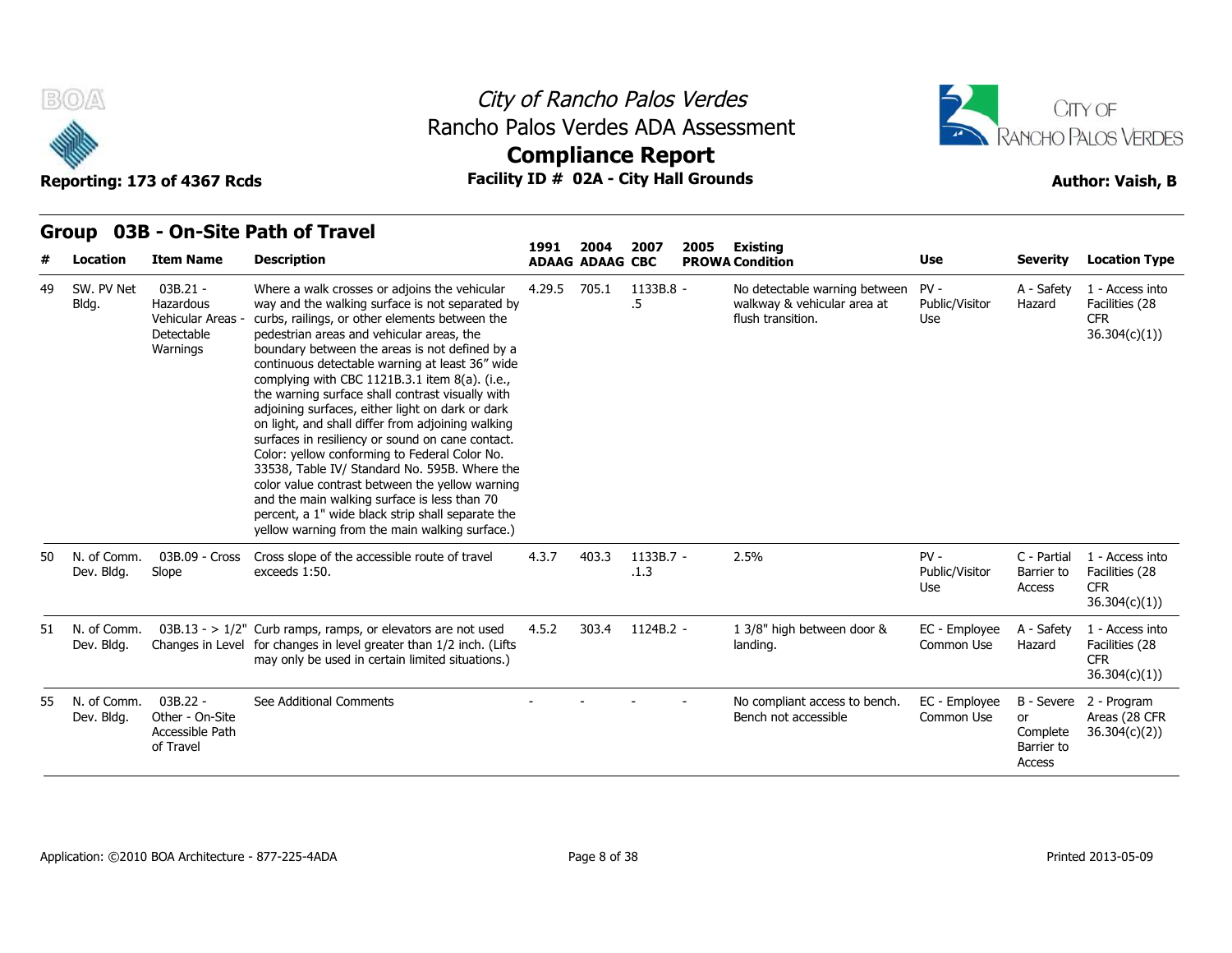



## **Compliance Report**

|    | ÷                             | Reporting: 173 of 4367 Rcds                                   |                                                                                                                                                                                          | <b>ARTIBURGE ISPAIR</b><br>Facility ID # 02A - City Hall Grounds |                        |                     |      |                                           |                                 |                                     | <b>Author: Vaish, B</b>                                          |
|----|-------------------------------|---------------------------------------------------------------|------------------------------------------------------------------------------------------------------------------------------------------------------------------------------------------|------------------------------------------------------------------|------------------------|---------------------|------|-------------------------------------------|---------------------------------|-------------------------------------|------------------------------------------------------------------|
|    |                               |                                                               | Group 03B - On-Site Path of Travel                                                                                                                                                       | 1991                                                             | 2004                   | 2007                | 2005 | Existing                                  |                                 |                                     |                                                                  |
| #  | Location                      | <b>Item Name</b>                                              | <b>Description</b>                                                                                                                                                                       |                                                                  | <b>ADAAG ADAAG CBC</b> |                     |      | <b>PROWA Condition</b>                    | <b>Use</b>                      | <b>Severity</b>                     | <b>Location Type</b>                                             |
| 56 | N. of Comm.<br>Dev. Bldg.     | 03B.09 - Cross<br>Slope                                       | Cross slope of the accessible route of travel<br>exceeds 1:50.                                                                                                                           | 4.3.7                                                            | 403.3                  | $1133B.7 -$<br>.1.3 |      | 2.1%, 3.3%, 3.5% at transition<br>points. | $PV -$<br>Public/Visitor<br>Use | C - Partial<br>Barrier to<br>Access | 1 - Access into<br>Facilities (28<br><b>CFR</b><br>36.304(c)(1)) |
| 58 | S. of Comm.<br>Dev. Bldg.     |                                                               | $03B.13 - 1/2$ " Curb ramps, ramps, or elevators are not used<br>Changes in Level for changes in level greater than 1/2 inch. (Lifts<br>may only be used in certain limited situations.) | 4.5.2                                                            | 303.4                  | 1124B.2 -           |      | 1 3/4" high.                              | EC - Employee<br>Common Use     | C - Partial<br>Barrier to<br>Access | 1 - Access into<br>Facilities (28<br><b>CFR</b><br>36.304(c)(1)) |
| 61 | SE, of<br>Comm. Dev.<br>Bldg. | 03B.09 - Cross<br>Slope                                       | Cross slope of the accessible route of travel<br>exceeds 1:50.                                                                                                                           | 4.3.7                                                            | 403.3                  | 1133B.7 -<br>.1.3   |      | 3.9%                                      | $PV -$<br>Public/Visitor<br>Use | C - Partial<br>Barrier to<br>Access | 1 - Access into<br>Facilities (28<br><b>CFR</b><br>36.304(c)(1)) |
| 62 | SE, of<br>Comm. Dev.<br>Bldg. | $03B.22 -$<br>Other - On-Site<br>Accessible Path<br>of Travel | See Additional Comments                                                                                                                                                                  |                                                                  |                        |                     |      | 35" wide domes in lieu of 36"<br>wide.    | $PV -$<br>Public/Visitor<br>Use | A - Safety<br>Hazard                | 1 - Access into<br>Facilities (28<br><b>CFR</b><br>36.304(c)(1)  |
| 63 | SE. of<br>Comm. Dev.<br>Bldg. | 03B.09 - Cross<br>Slope                                       | Cross slope of the accessible route of travel<br>exceeds 1:50.                                                                                                                           | 4.3.7                                                            | 403.3                  | 1133B.7 -<br>.1.3   |      | 1.9%, 2.6%, & 2.7%                        | $PV -$<br>Public/Visitor<br>Use | C - Partial<br>Barrier to<br>Access | 1 - Access into<br>Facilities (28<br><b>CFR</b><br>36.304(c)(1)) |
| 64 | SE. of<br>Comm. Dev.<br>Bldg. | $03B.10 -$<br><b>Running Slope</b>                            | Slope of the accessible route of travel exceeds<br>1:20.                                                                                                                                 | 4.3.7                                                            | 403.3                  | 1133B.7 -<br>.3     |      | 6.5% RS & no handrails<br>provided.       | $PV -$<br>Public/Visitor<br>Use | A - Safety<br>Hazard                | 1 - Access into<br>Facilities (28<br><b>CFR</b><br>36.304(c)(1)) |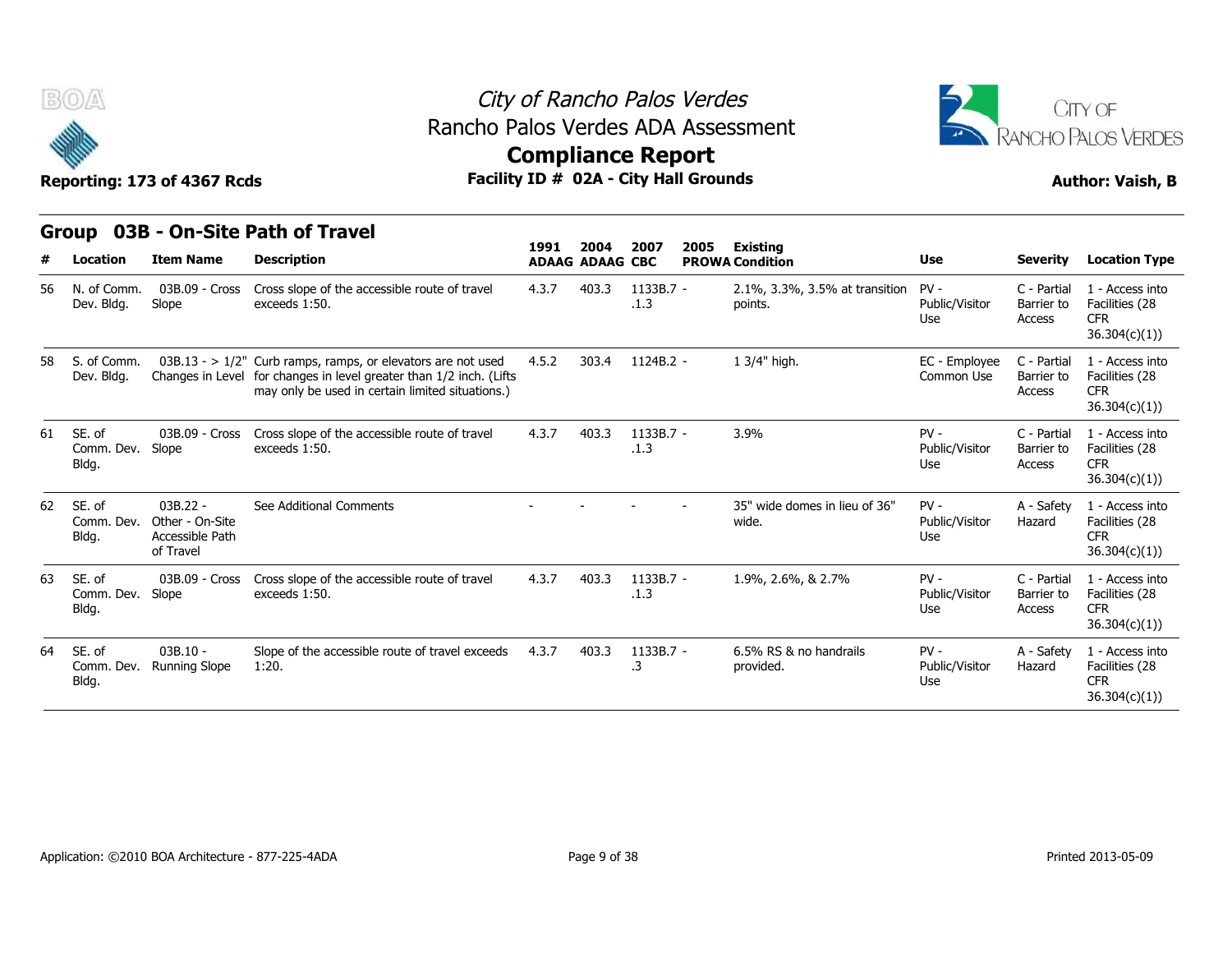



# **Compliance Report**

|    | Group                         |                                                                        | 03B - On-Site Path of Travel                                                                                                                                                                                                                                                                                                                                                                                                                                                                                                                                                                                                                                                                                                                                                                                                                                                           |        |                                | 2007              |      | Existing               |                                 |                                     |                                                                 |
|----|-------------------------------|------------------------------------------------------------------------|----------------------------------------------------------------------------------------------------------------------------------------------------------------------------------------------------------------------------------------------------------------------------------------------------------------------------------------------------------------------------------------------------------------------------------------------------------------------------------------------------------------------------------------------------------------------------------------------------------------------------------------------------------------------------------------------------------------------------------------------------------------------------------------------------------------------------------------------------------------------------------------|--------|--------------------------------|-------------------|------|------------------------|---------------------------------|-------------------------------------|-----------------------------------------------------------------|
| #  | Location                      | <b>Item Name</b>                                                       | <b>Description</b>                                                                                                                                                                                                                                                                                                                                                                                                                                                                                                                                                                                                                                                                                                                                                                                                                                                                     | 1991   | 2004<br><b>ADAAG ADAAG CBC</b> |                   | 2005 | <b>PROWA Condition</b> | Use                             | <b>Severity</b>                     | <b>Location Type</b>                                            |
| 65 | SE. of<br>Comm. Dev.<br>Bldg. | $03B.21 -$<br>Hazardous<br>Vehicular Areas -<br>Detectable<br>Warnings | Where a walk crosses or adjoins the vehicular<br>way and the walking surface is not separated by<br>curbs, railings, or other elements between the<br>pedestrian areas and vehicular areas, the<br>boundary between the areas is not defined by a<br>continuous detectable warning at least 36" wide<br>complying with CBC 1121B.3.1 item $8(a)$ . (i.e.,<br>the warning surface shall contrast visually with<br>adjoining surfaces, either light on dark or dark<br>on light, and shall differ from adjoining walking<br>surfaces in resiliency or sound on cane contact.<br>Color: yellow conforming to Federal Color No.<br>33538, Table IV/ Standard No. 595B. Where the<br>color value contrast between the yellow warning<br>and the main walking surface is less than 70<br>percent, a 1" wide black strip shall separate the<br>yellow warning from the main walking surface.) | 4.29.5 | 705.1                          | 1133B.8 -<br>.5   |      |                        | $PV -$<br>Public/Visitor<br>Use | A - Safety<br>Hazard                | 1 - Access into<br>Facilities (28<br><b>CFR</b><br>36.304(c)(1) |
|    | SE. of PV<br>Net Bldg.        | 03B.09 - Cross<br>Slope                                                | Cross slope of the accessible route of travel<br>exceeds 1:50.                                                                                                                                                                                                                                                                                                                                                                                                                                                                                                                                                                                                                                                                                                                                                                                                                         | 4.3.7  | 403.3                          | 1133B.7 -<br>.1.3 |      | 2.7%                   | $PV -$<br>Public/Visitor<br>Use | C - Partial<br>Barrier to<br>Access | 1 - Access into<br>Facilities (28<br><b>CFR</b><br>36.304(c)(1) |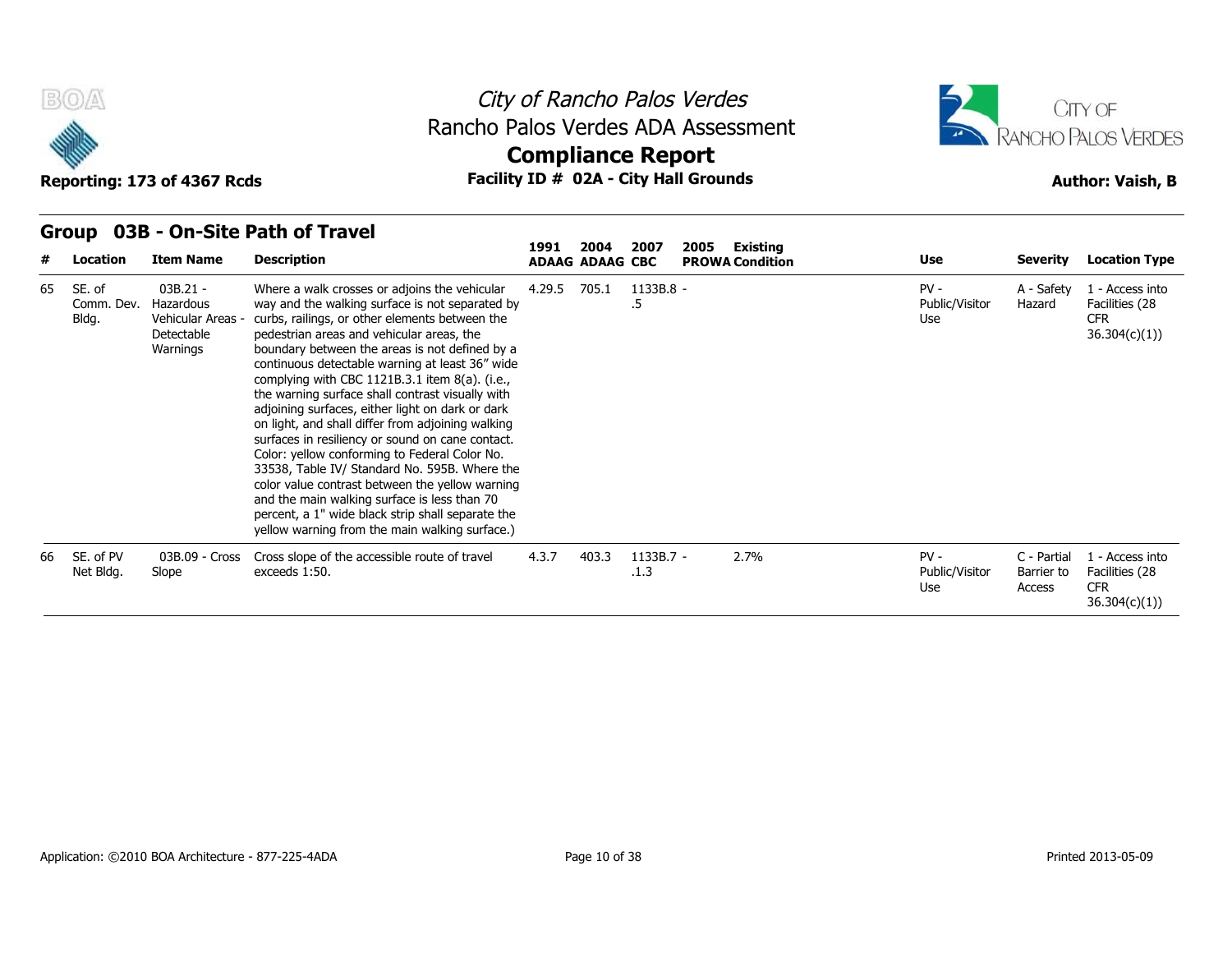

### City of Rancho Palos Verdes **Compliance Report** Rancho Palos Verdes ADA Assessment



Reporting: 173 of 4367 Rcds **Facility ID # 02A - City Hall Grounds Reporting: 173 of 4367 Rcds Author: Vaish, B** 

#### **Group 03B - On-Site Path of Travel**

| #  | Location               | <b>Item Name</b>                                                     | <b>Description</b>                                                                                                                                                                                                                                                                                                                                                                                                                                                                                                                                                                                                                                                                                                                                                                                                                                                                  | 1991   | 2004<br><b>ADAAG ADAAG CBC</b> | 2007            | Existing<br>2005<br><b>PROWA Condition</b> | <b>Use</b>                      | <b>Severity</b>                     | <b>Location Type</b>                                            |
|----|------------------------|----------------------------------------------------------------------|-------------------------------------------------------------------------------------------------------------------------------------------------------------------------------------------------------------------------------------------------------------------------------------------------------------------------------------------------------------------------------------------------------------------------------------------------------------------------------------------------------------------------------------------------------------------------------------------------------------------------------------------------------------------------------------------------------------------------------------------------------------------------------------------------------------------------------------------------------------------------------------|--------|--------------------------------|-----------------|--------------------------------------------|---------------------------------|-------------------------------------|-----------------------------------------------------------------|
| 67 | SE. of PV<br>Net Bldg. | $03B.21 -$<br>Hazardous<br>Vehicular Areas<br>Detectable<br>Warnings | Where a walk crosses or adjoins the vehicular<br>way and the walking surface is not separated by<br>curbs, railings, or other elements between the<br>pedestrian areas and vehicular areas, the<br>boundary between the areas is not defined by a<br>continuous detectable warning at least 36" wide<br>complying with CBC 1121B.3.1 item 8(a). (i.e.,<br>the warning surface shall contrast visually with<br>adjoining surfaces, either light on dark or dark<br>on light, and shall differ from adjoining walking<br>surfaces in resiliency or sound on cane contact.<br>Color: yellow conforming to Federal Color No.<br>33538, Table IV/ Standard No. 595B. Where the<br>color value contrast between the yellow warning<br>and the main walking surface is less than 70<br>percent, a 1" wide black strip shall separate the<br>yellow warning from the main walking surface.) | 4.29.5 | 705.1                          | 1133B.8 -<br>.5 |                                            | $PV -$<br>Public/Visitor<br>Use | A - Safety<br>Hazard                | 1 - Access into<br>Facilities (28<br><b>CFR</b><br>36.304(c)(1) |
| 69 | S. of PV Net<br>Bldg.  | $03B.10 -$<br>Running Slope                                          | Slope of the accessible route of travel exceeds<br>1:20.                                                                                                                                                                                                                                                                                                                                                                                                                                                                                                                                                                                                                                                                                                                                                                                                                            | 4.3.7  | 403.3                          | 1133B.7 -<br>.3 | 13.2%                                      | $PV -$<br>Public/Visitor<br>Use | C - Partial<br>Barrier to<br>Access | 1 - Access into<br>Facilities (28<br><b>CFR</b><br>36.304(c)(1) |
| 70 | S. of PV Net<br>Bldg.  |                                                                      | 03B.11 - Ramps This portion of an accessible route with a slope<br>greater than 5% does not comply with the<br>requirements for compliant ramps.                                                                                                                                                                                                                                                                                                                                                                                                                                                                                                                                                                                                                                                                                                                                    | 4.8.1  | 405                            | $1133B.5 -$     | No handrails or wheel guide<br>provided.   | $PV -$<br>Public/Visitor<br>Use | A - Safety<br>Hazard                | 1 - Access into<br>Facilities (28<br><b>CFR</b><br>36.304(c)(1) |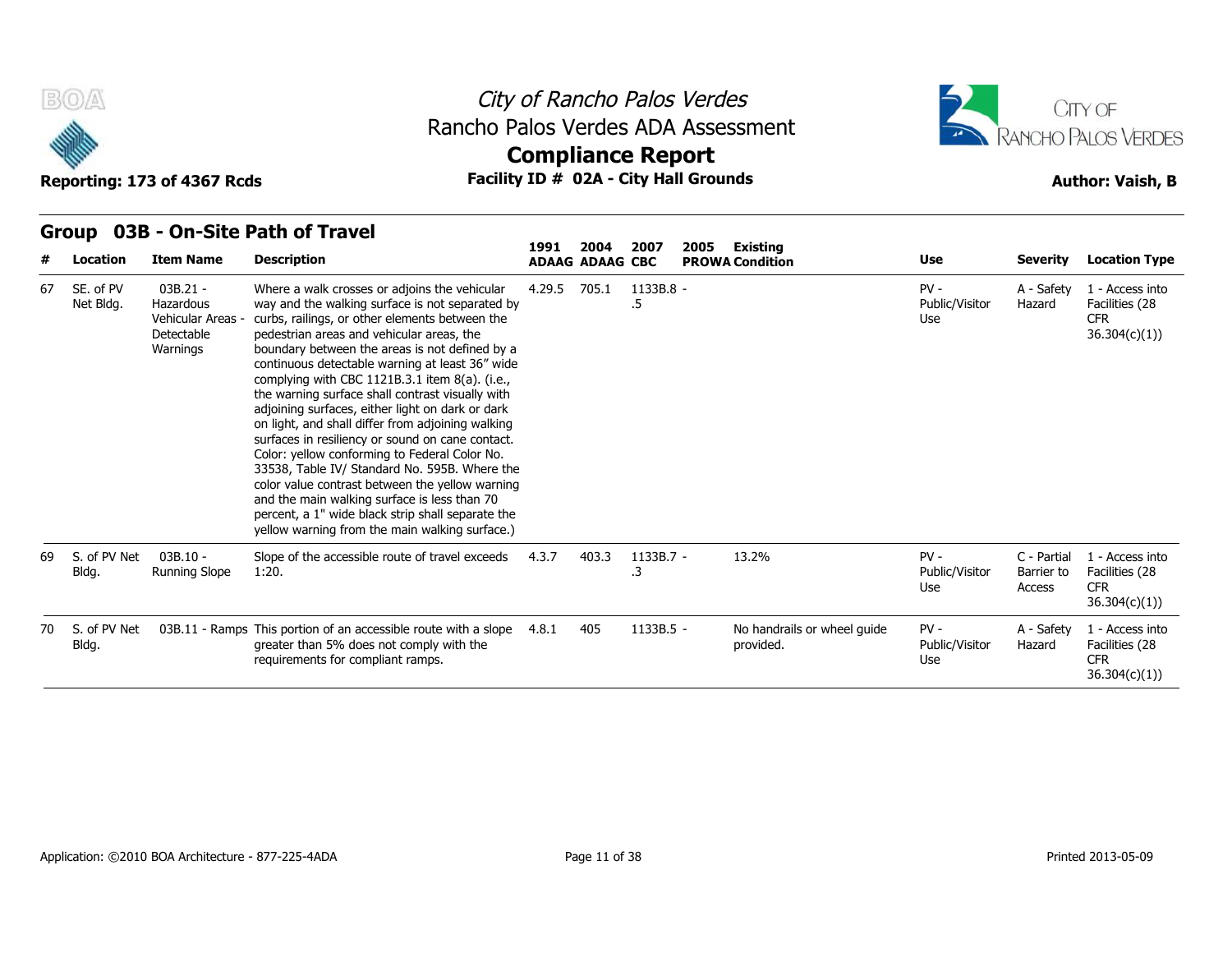

**Group 03B - On-Site Path of Travel**

## City of Rancho Palos Verdes Rancho Palos Verdes ADA Assessment



# **Compliance Report**

|    |                        |                                                                        | <b>The Site I atlief</b> in the sea                                                                                                                                                                                                                                                                                                                                                                                                                                                                                                                                                                                                                                                                                                                                                                                                                                                 | 1991   | 2004                   | 2007              | 2005 | <b>Existing</b>        |                                 |                                     |                                                                 |
|----|------------------------|------------------------------------------------------------------------|-------------------------------------------------------------------------------------------------------------------------------------------------------------------------------------------------------------------------------------------------------------------------------------------------------------------------------------------------------------------------------------------------------------------------------------------------------------------------------------------------------------------------------------------------------------------------------------------------------------------------------------------------------------------------------------------------------------------------------------------------------------------------------------------------------------------------------------------------------------------------------------|--------|------------------------|-------------------|------|------------------------|---------------------------------|-------------------------------------|-----------------------------------------------------------------|
|    | Location               | <b>Item Name</b>                                                       | <b>Description</b>                                                                                                                                                                                                                                                                                                                                                                                                                                                                                                                                                                                                                                                                                                                                                                                                                                                                  |        | <b>ADAAG ADAAG CBC</b> |                   |      | <b>PROWA Condition</b> | Use                             | <b>Severity</b>                     | <b>Location Type</b>                                            |
| 71 | S. of PV Net<br>Bldg.  | $03B.21 -$<br>Hazardous<br>Vehicular Areas -<br>Detectable<br>Warnings | Where a walk crosses or adjoins the vehicular<br>way and the walking surface is not separated by<br>curbs, railings, or other elements between the<br>pedestrian areas and vehicular areas, the<br>boundary between the areas is not defined by a<br>continuous detectable warning at least 36" wide<br>complying with CBC 1121B.3.1 item 8(a). (i.e.,<br>the warning surface shall contrast visually with<br>adjoining surfaces, either light on dark or dark<br>on light, and shall differ from adjoining walking<br>surfaces in resiliency or sound on cane contact.<br>Color: yellow conforming to Federal Color No.<br>33538, Table IV/ Standard No. 595B. Where the<br>color value contrast between the yellow warning<br>and the main walking surface is less than 70<br>percent, a 1" wide black strip shall separate the<br>yellow warning from the main walking surface.) | 4.29.5 | 705.1                  | 1133B.8 -<br>.5   |      |                        | $PV -$<br>Public/Visitor<br>Use | A - Safety<br>Hazard                | 1 - Access into<br>Facilities (28<br><b>CFR</b><br>36.304(c)(1) |
| 72 | SW. of PV<br>Net Bldg. | 03B.09 - Cross<br>Slope                                                | Cross slope of the accessible route of travel<br>exceeds 1:50.                                                                                                                                                                                                                                                                                                                                                                                                                                                                                                                                                                                                                                                                                                                                                                                                                      | 4.3.7  | 403.3                  | 1133B.7 -<br>.1.3 |      | 3.1%                   | $PV -$<br>Public/Visitor<br>Use | C - Partial<br>Barrier to<br>Access | 1 - Access into<br>Facilities (28<br><b>CFR</b><br>36.304(c)(1) |
| 73 | SW. of PV<br>Net Bldg. | $03B.10 -$<br><b>Running Slope</b>                                     | Slope of the accessible route of travel exceeds<br>1:20.                                                                                                                                                                                                                                                                                                                                                                                                                                                                                                                                                                                                                                                                                                                                                                                                                            | 4.3.7  | 403.3                  | 1133B.7 -<br>.3   |      | 5.8%                   | $PV -$<br>Public/Visitor<br>Use | C - Partial<br>Barrier to<br>Access | 1 - Access into<br>Facilities (28<br><b>CFR</b><br>36.304(c)(1) |
| 74 | SW. of PV<br>Net Bldg. |                                                                        | $03B.12 - > 1/4$ " Where walkway levels change abruptly, the<br>Changes in Level vertical difference between them exceeds 1/4<br>inch. Or changes in level between 1/4 inch and<br>1/2 inch are beveled with a slope greater than<br>1:2.                                                                                                                                                                                                                                                                                                                                                                                                                                                                                                                                                                                                                                           | 4.5.2  | 303.2;<br>303.3        | 1124B.2 -         |      |                        | $PV -$<br>Public/Visitor<br>Use | C - Partial<br>Barrier to<br>Access | 1 - Access into<br>Facilities (28<br><b>CFR</b><br>36.304(c)(1) |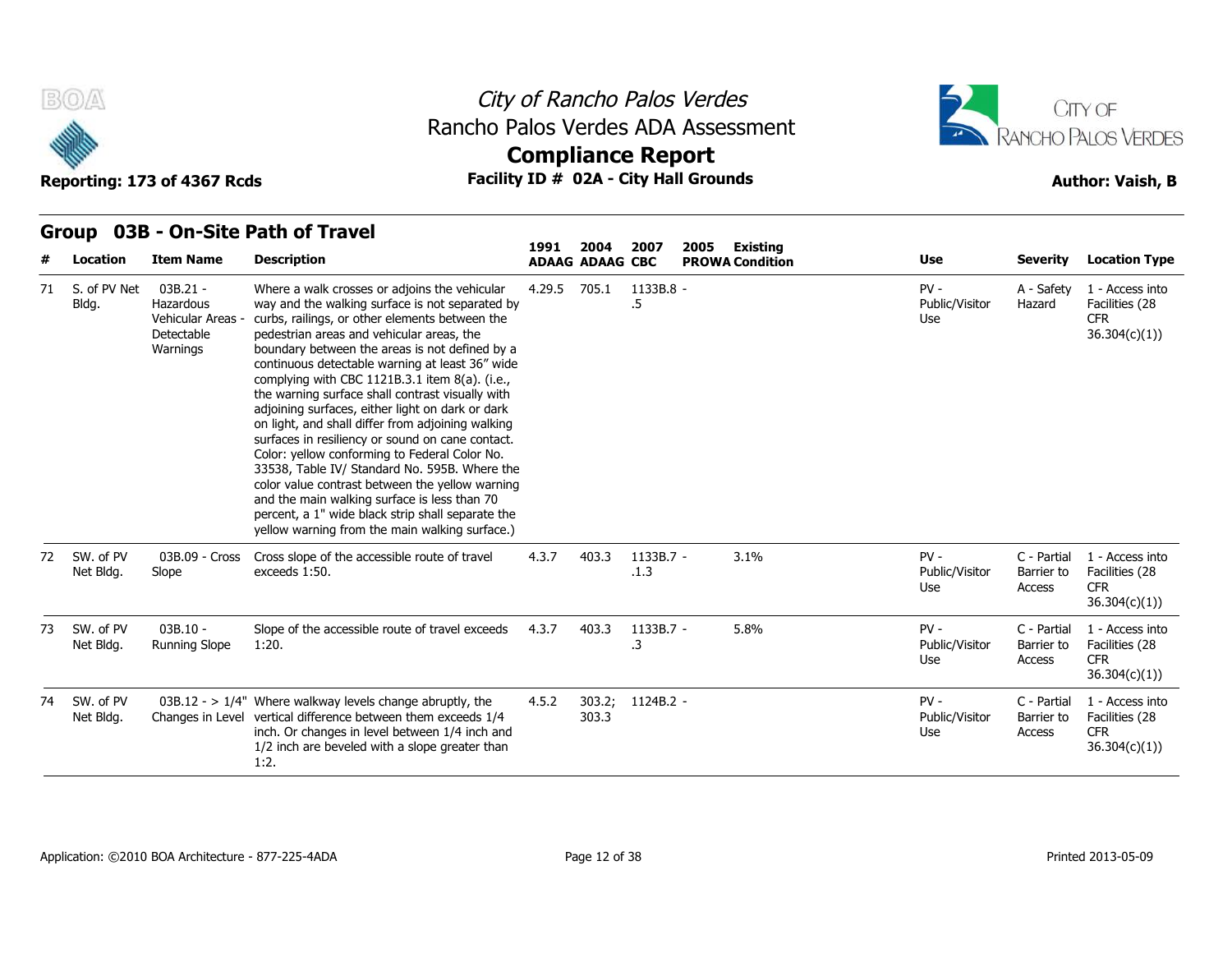

### City of Rancho Palos Verdes **Compliance Report** Rancho Palos Verdes ADA Assessment



Reporting: 173 of 4367 Rcds **Facility ID # 02A - City Hall Grounds Reporting: 173 of 4367 Rcds Author: Vaish, B** 

**Group 03B - On-Site Path of Travel**

|    |                        |                                                                        |                                                                                                                                                                                                                                                                                                                                                                                                                                                                                                                                                                                                                                                                                                                                                                                                                                                                                        | 1991   | 2004                   | 2007              | 2005 | <b>Existing</b>                             |                                 |                                     |                                                                  |
|----|------------------------|------------------------------------------------------------------------|----------------------------------------------------------------------------------------------------------------------------------------------------------------------------------------------------------------------------------------------------------------------------------------------------------------------------------------------------------------------------------------------------------------------------------------------------------------------------------------------------------------------------------------------------------------------------------------------------------------------------------------------------------------------------------------------------------------------------------------------------------------------------------------------------------------------------------------------------------------------------------------|--------|------------------------|-------------------|------|---------------------------------------------|---------------------------------|-------------------------------------|------------------------------------------------------------------|
|    | Location               | <b>Item Name</b>                                                       | <b>Description</b>                                                                                                                                                                                                                                                                                                                                                                                                                                                                                                                                                                                                                                                                                                                                                                                                                                                                     |        | <b>ADAAG ADAAG CBC</b> |                   |      | <b>PROWA Condition</b>                      | <b>Use</b>                      | <b>Severity</b>                     | <b>Location Type</b>                                             |
| 75 | N. of PV Net<br>Bldg.  | 03B.09 - Cross<br>Slope                                                | Cross slope of the accessible route of travel<br>exceeds 1:50.                                                                                                                                                                                                                                                                                                                                                                                                                                                                                                                                                                                                                                                                                                                                                                                                                         | 4.3.7  | 403.3                  | 1133B.7 -<br>.1.3 |      | 2.8 CS                                      | $PV -$<br>Public/Visitor<br>Use | C - Partial<br>Barrier to<br>Access | 1 - Access into<br>Facilities (28<br><b>CFR</b><br>36.304(c)(1)) |
| 76 | N. of PV Net<br>Bldg.  | $03B.21 -$<br>Hazardous<br>Vehicular Areas -<br>Detectable<br>Warnings | Where a walk crosses or adjoins the vehicular<br>way and the walking surface is not separated by<br>curbs, railings, or other elements between the<br>pedestrian areas and vehicular areas, the<br>boundary between the areas is not defined by a<br>continuous detectable warning at least 36" wide<br>complying with CBC 1121B.3.1 item $8(a)$ . (i.e.,<br>the warning surface shall contrast visually with<br>adjoining surfaces, either light on dark or dark<br>on light, and shall differ from adjoining walking<br>surfaces in resiliency or sound on cane contact.<br>Color: yellow conforming to Federal Color No.<br>33538, Table IV/ Standard No. 595B. Where the<br>color value contrast between the yellow warning<br>and the main walking surface is less than 70<br>percent, a 1" wide black strip shall separate the<br>yellow warning from the main walking surface.) | 4.29.5 | 705.1                  | 1133B.8 -<br>.5   |      | 0" transition between walkway<br>& Parking. | $PV -$<br>Public/Visitor<br>Use | A - Safety<br>Hazard                | 1 - Access into<br>Facilities (28<br><b>CFR</b><br>36.304(c)(1)  |
| 77 | NE. of PV<br>Net Bldg. | 03B.09 - Cross<br>Slope                                                | Cross slope of the accessible route of travel<br>exceeds 1:50.                                                                                                                                                                                                                                                                                                                                                                                                                                                                                                                                                                                                                                                                                                                                                                                                                         | 4.3.7  | 403.3                  | 1133B.7 -<br>.1.3 |      | 8.2%                                        | $PV -$<br>Public/Visitor<br>Use | C - Partial<br>Barrier to<br>Access | 1 - Access into<br>Facilities (28<br><b>CFR</b><br>36.304(c)(1)  |
| 78 | NE. of PV<br>Net Bldg. | $03B.10 -$<br><b>Running Slope</b>                                     | Slope of the accessible route of travel exceeds<br>1:20.                                                                                                                                                                                                                                                                                                                                                                                                                                                                                                                                                                                                                                                                                                                                                                                                                               | 4.3.7  | 403.3                  | 1133B.7 -<br>.3   |      | 10.8%                                       | $PV -$<br>Public/Visitor<br>Use | C - Partial<br>Barrier to<br>Access | 1 - Access into<br>Facilities (28<br><b>CFR</b><br>36.304(c)(1)) |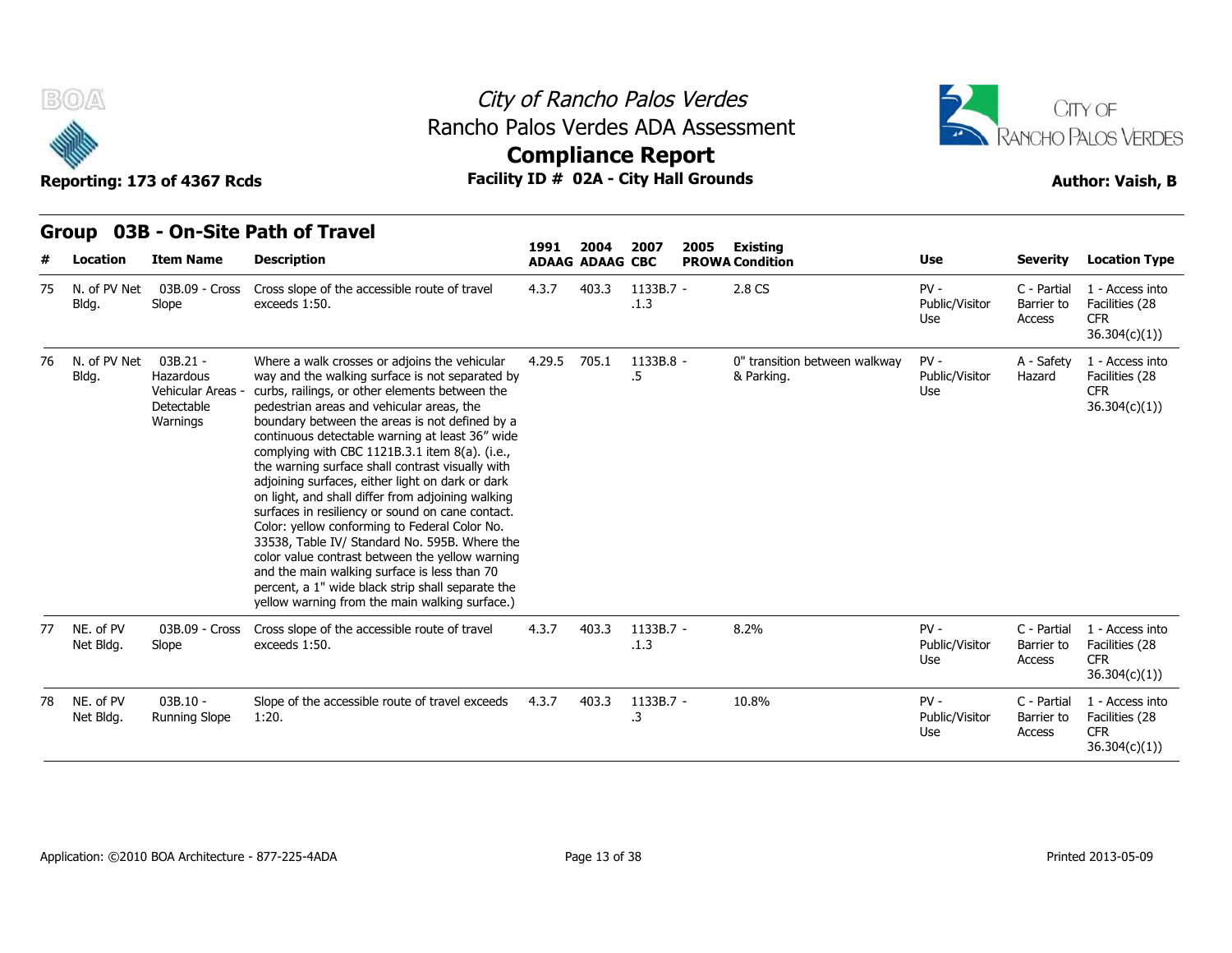



Reporting: 173 of 4367 Rcds **Facility ID # 02A - City Hall Grounds Reporting: 173 of 4367 Rcds Author: Vaish, B Compliance Report**

**2004 2007 2005 Existing**

**1991** 

|  | Group 03B - On-Site Path of Travel |  |
|--|------------------------------------|--|
|--|------------------------------------|--|

| #  | Location                                 | <b>Item Name</b>                                                            | <b>Description</b>                                                                                                                                                                                                                                                                                                                                                                                                                                                                                                                                                                                                                                                                                                                                                                                                                                                                  |        | <b>ADAAG ADAAG CBC</b> |                   | <b>PROWA Condition</b>                    | <b>Use</b>                      | <b>Severity</b>                     | <b>Location Type</b>                                             |
|----|------------------------------------------|-----------------------------------------------------------------------------|-------------------------------------------------------------------------------------------------------------------------------------------------------------------------------------------------------------------------------------------------------------------------------------------------------------------------------------------------------------------------------------------------------------------------------------------------------------------------------------------------------------------------------------------------------------------------------------------------------------------------------------------------------------------------------------------------------------------------------------------------------------------------------------------------------------------------------------------------------------------------------------|--------|------------------------|-------------------|-------------------------------------------|---------------------------------|-------------------------------------|------------------------------------------------------------------|
| 99 | N. of Tennis<br>Court                    | $03B.21 -$<br><b>Hazardous</b><br>Vehicular Areas<br>Detectable<br>Warnings | Where a walk crosses or adjoins the vehicular<br>way and the walking surface is not separated by<br>curbs, railings, or other elements between the<br>pedestrian areas and vehicular areas, the<br>boundary between the areas is not defined by a<br>continuous detectable warning at least 36" wide<br>complying with CBC 1121B.3.1 item 8(a). (i.e.,<br>the warning surface shall contrast visually with<br>adjoining surfaces, either light on dark or dark<br>on light, and shall differ from adjoining walking<br>surfaces in resiliency or sound on cane contact.<br>Color: yellow conforming to Federal Color No.<br>33538, Table IV/ Standard No. 595B. Where the<br>color value contrast between the yellow warning<br>and the main walking surface is less than 70<br>percent, a 1" wide black strip shall separate the<br>yellow warning from the main walking surface.) | 4.29.5 | 705.1                  | 1133B.8 -<br>.5   |                                           | $PV -$<br>Public/Visitor<br>Use | A - Safety<br>Hazard                | 1 - Access into<br>Facilities (28<br><b>CFR</b><br>36.304(c)(1)) |
|    | 100 N. of Tennis<br>Court                | $03B.22 -$<br>Other - On-Site<br>Accessible Path<br>of Travel               | See Additional Comments                                                                                                                                                                                                                                                                                                                                                                                                                                                                                                                                                                                                                                                                                                                                                                                                                                                             |        |                        |                   | 60" high Doggy Bags.                      | $PV -$<br>Public/Visitor<br>Use | C - Partial<br>Barrier to<br>Access | 2 - Program<br>Areas (28 CFR<br>36.304(c)(2)                     |
|    | 103 Picnic Area<br>S. of PV Net<br>Bldg. |                                                                             | $03B.13 - 1/2$ " Curb ramps, ramps, or elevators are not used<br>Changes in Level for changes in level greater than 1/2 inch. (Lifts<br>may only be used in certain limited situations.)                                                                                                                                                                                                                                                                                                                                                                                                                                                                                                                                                                                                                                                                                            | 4.5.2  | 303.4                  | 1124B.2 -         | $3/4"$ high                               | $PV -$<br>Public/Visitor<br>Use | C - Partial<br>Barrier to<br>Access | 1 - Access into<br>Facilities (28<br><b>CFR</b><br>36.304(c)(1)  |
|    | 105 Picnic Area<br>S. of PV Net<br>Bldg. | 03B.08 - Free<br>Standing<br>Protruding<br><b>Objects</b>                   | Free standing object(s) mounted on posts with<br>leading edges between 27" and 80" high (such<br>as a sign or telephone) projects more than 12"<br>into the perpendicular route of travel.<br>(Protruding object(s) shall not reduce required<br>clear width of an accessible route.)                                                                                                                                                                                                                                                                                                                                                                                                                                                                                                                                                                                               | 4.4.1  | 307.3                  | 1133B.8 -<br>.6.1 | BBO protrudes $>$ than 4" at 32"<br>high. | $PV -$<br>Public/Visitor<br>Use | A - Safety<br>Hazard                | 2 - Program<br>Areas (28 CFR<br>36.304(c)(2)                     |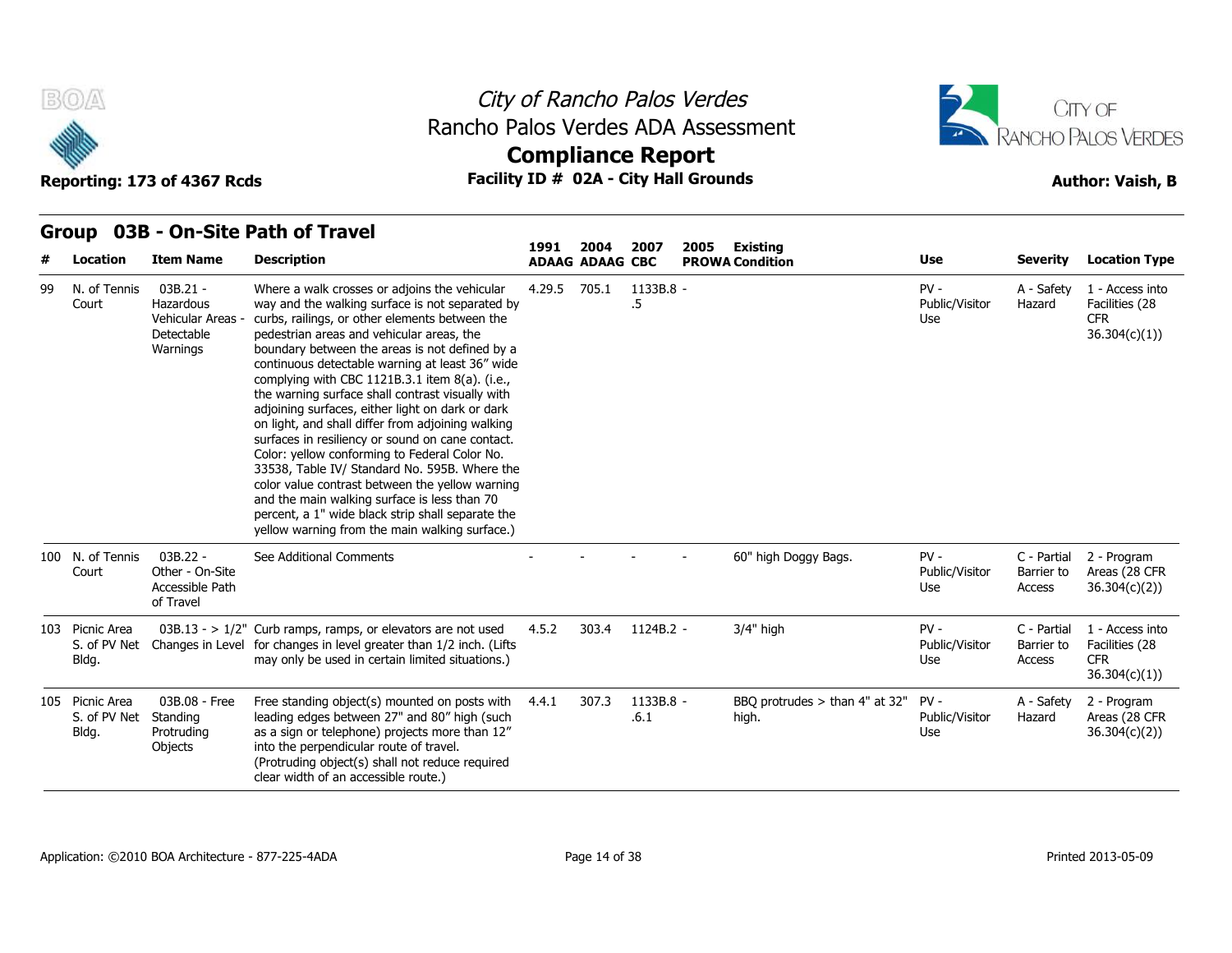

## City of Rancho Palos Verdes Rancho Palos Verdes ADA Assessment



## **Compliance Report**

| <b>BOA</b>                                             | Reporting: 173 of 4367 Rcds                        |                                                                                                                                                                                                                                                                                       | City of Rancho Palos Verdes<br>Rancho Palos Verdes ADA Assessment<br><b>Compliance Report</b><br>Facility ID # 02A - City Hall Grounds |                                |                                                        |      |                                           |                                 |                                               |                                                                            |  |  |  |  |
|--------------------------------------------------------|----------------------------------------------------|---------------------------------------------------------------------------------------------------------------------------------------------------------------------------------------------------------------------------------------------------------------------------------------|----------------------------------------------------------------------------------------------------------------------------------------|--------------------------------|--------------------------------------------------------|------|-------------------------------------------|---------------------------------|-----------------------------------------------|----------------------------------------------------------------------------|--|--|--|--|
| <b>Group</b>                                           |                                                    | 03B - On-Site Path of Travel                                                                                                                                                                                                                                                          |                                                                                                                                        |                                |                                                        |      |                                           |                                 |                                               |                                                                            |  |  |  |  |
| Location                                               | <b>Item Name</b>                                   | <b>Description</b>                                                                                                                                                                                                                                                                    | 1991                                                                                                                                   | 2004<br><b>ADAAG ADAAG CBC</b> | 2007                                                   | 2005 | <b>Existing</b><br><b>PROWA Condition</b> | Use                             | <b>Severity</b>                               | <b>Location Type</b>                                                       |  |  |  |  |
| 107 Bus Stop to<br>On-site-path<br>of travel           | 03B.01 - On-<br>site Accessible<br>Route of Travel | There is no accessible route within the property<br>line of the site linking an accessible building<br>entrance with site arrival points serving the<br>following, if provided: public transportation<br>stops, accessible parking, passenger loading<br>zones, and public sidewalks. |                                                                                                                                        | 206.2.1                        | 4.1.2(1) 202.2.1; 1114B.1 -<br>.2;<br>Advisory 1127B.1 |      | 20.9% CS & 6.2% RS at grass<br>area.      | $PV -$<br>Public/Visitor<br>Use | <b>or</b><br>Complete<br>Barrier to<br>Access | B - Severe 1 - Access into<br>Facilities (28<br><b>CFR</b><br>36.304(c)(1) |  |  |  |  |
| 108 W. of PV Net<br>Bldg.                              | 03B.09 - Cross<br>Slope                            | Cross slope of the accessible route of travel<br>exceeds 1:50.                                                                                                                                                                                                                        | 4.3.7                                                                                                                                  | 403.3                          | 1133B.7 -<br>.1.3                                      |      | 3.0%                                      | $PV -$<br>Public/Visitor<br>Use | C - Partial<br>Barrier to<br>Access           | 1 - Access into<br>Facilities (28<br><b>CFR</b><br>36.304(c)(1)            |  |  |  |  |
| 119 Stairs at PV<br>Net NX Bldg. Slope                 | 03B.09 - Cross                                     | Cross slope of the accessible route of travel<br>exceeds 1:50.                                                                                                                                                                                                                        | 4.3.7                                                                                                                                  | 403.3                          | 1133B.7 -<br>.1.3                                      |      | 7.1% near edge of walkway                 | $PV -$<br>Public/Visitor<br>Use | C - Partial<br>Barrier to<br>Access           | 1 - Access into<br>Facilities (28<br>CFR.<br>36.304(c)(1)                  |  |  |  |  |
| NX Bldg.                                               |                                                    | 126 Ramp PV Net $03B.13 -> 1/2$ " Curb ramps, ramps, or elevators are not used<br>Changes in Level for changes in level greater than 1/2 inch. (Lifts<br>may only be used in certain limited situations.)                                                                             | 4.5.2                                                                                                                                  | 303.4                          | 1124B.2 -                                              |      | 1 1/2" high.                              | $PV -$<br>Public/Visitor<br>Use | C - Partial<br>Barrier to<br>Access           | 1 - Access into<br>Facilities (28<br><b>CFR</b><br>36.304(c)(1)            |  |  |  |  |
| 137 Walkway to<br>trail E. of PV<br>Net NX Bldg.       | 03B.04 - Width                                     | Accessible route of travel is less than 48" wide<br>(note: 48" wide requirement does not apply to<br>doorways or gates).                                                                                                                                                              | 4.3.3                                                                                                                                  |                                | 403.5.1 1133B.7 -<br>.1                                |      | 40" wide                                  | $PV -$<br>Public/Visitor<br>Use | C - Partial<br>Barrier to<br>Access           | 1 - Access into<br>Facilities (28<br><b>CFR</b><br>36.304(c)(1))           |  |  |  |  |
| 138 Walkway to<br>trail E. of PV Slope<br>Net NX Bldg. | 03B.09 - Cross                                     | Cross slope of the accessible route of travel<br>exceeds 1:50.                                                                                                                                                                                                                        | 4.3.7                                                                                                                                  | 403.3                          | 1133B.7 -<br>.1.3                                      |      | 2.2%, 3.9%                                | $PV -$<br>Public/Visitor<br>Use | C - Partial<br>Barrier to<br>Access           | 1 - Access into<br>Facilities (28<br><b>CFR</b><br>36.304(c)(1)            |  |  |  |  |
| 139 Walkway to<br>Net NX Bldg.                         | 03B.10 -<br>trail E. of PV Running Slope           | Slope of the accessible route of travel exceeds<br>1:20.                                                                                                                                                                                                                              | 4.3.7                                                                                                                                  | 403.3                          | 1133B.7 -<br>.3                                        |      | 6.6%, 7.0%                                | $PV -$<br>Public/Visitor<br>Use | C - Partial<br>Barrier to<br>Access           | 1 - Access into<br>Facilities (28<br><b>CFR</b><br>36.304(c)(1))           |  |  |  |  |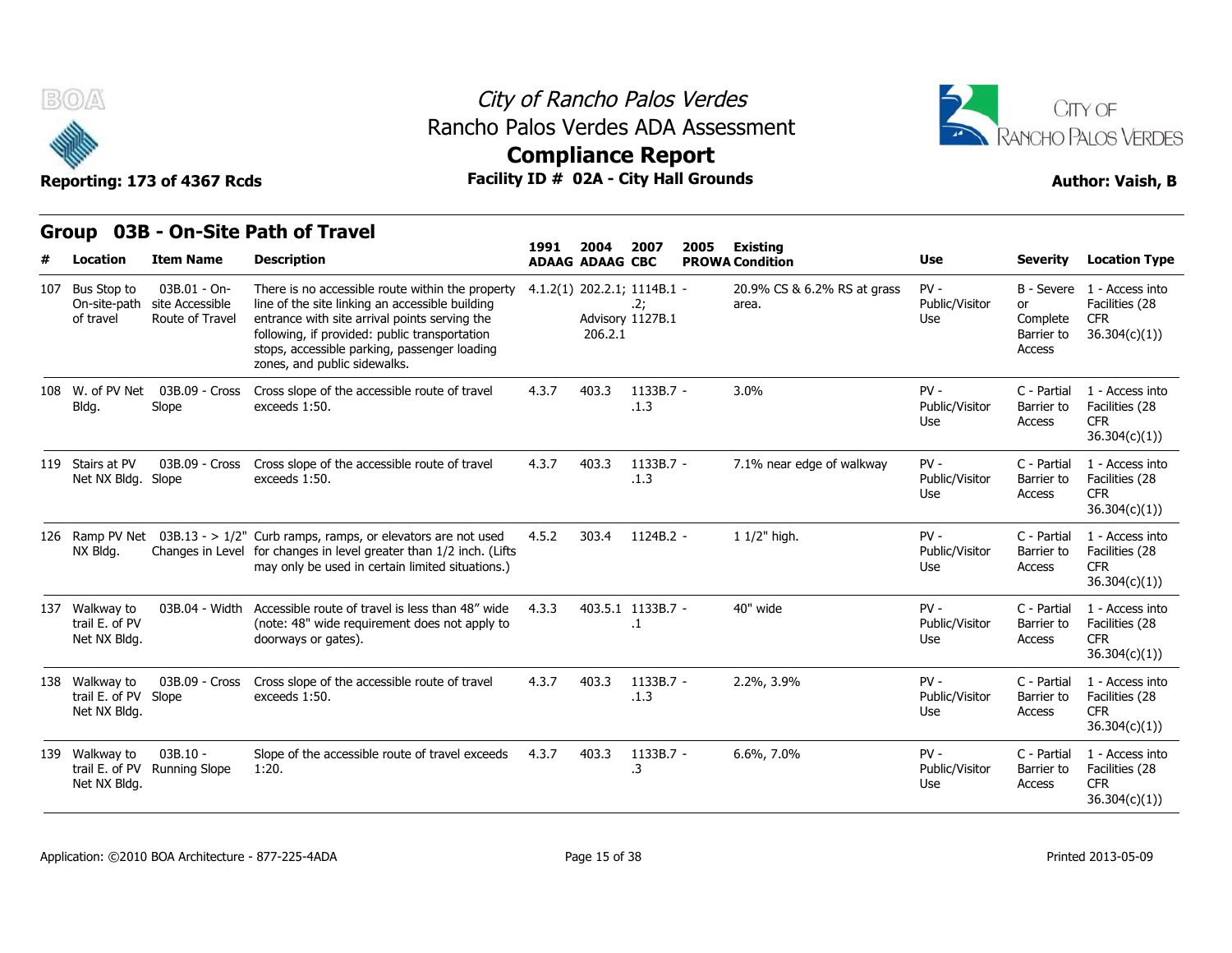

### City of Rancho Palos Verdes **Compliance Report** Rancho Palos Verdes ADA Assessment



#### **Group 03B - On-Site Path of Travel**

| B(0)                                                      | Reporting: 173 of 4367 Rcds                                             |                                                                                                                                                                                                                                                                                                                                                                                                                                                                                                                                                                                                                                                                                                                                                                                                                                                                                     | City of Rancho Palos Verdes<br>Rancho Palos Verdes ADA Assessment<br><b>Compliance Report</b><br>Facility ID # 02A - City Hall Grounds |                                |                     |      |                                           |                                 |                                     |                                                                  |  |  |  |
|-----------------------------------------------------------|-------------------------------------------------------------------------|-------------------------------------------------------------------------------------------------------------------------------------------------------------------------------------------------------------------------------------------------------------------------------------------------------------------------------------------------------------------------------------------------------------------------------------------------------------------------------------------------------------------------------------------------------------------------------------------------------------------------------------------------------------------------------------------------------------------------------------------------------------------------------------------------------------------------------------------------------------------------------------|----------------------------------------------------------------------------------------------------------------------------------------|--------------------------------|---------------------|------|-------------------------------------------|---------------------------------|-------------------------------------|------------------------------------------------------------------|--|--|--|
| Location                                                  | <b>Item Name</b>                                                        | Group 03B - On-Site Path of Travel<br><b>Description</b>                                                                                                                                                                                                                                                                                                                                                                                                                                                                                                                                                                                                                                                                                                                                                                                                                            | 1991                                                                                                                                   | 2004<br><b>ADAAG ADAAG CBC</b> | 2007                | 2005 | <b>Existing</b><br><b>PROWA Condition</b> | Use                             | <b>Severity</b>                     | <b>Location Type</b>                                             |  |  |  |
| 140 Walkway to<br>trail E. of PV<br>Net NX Bldg.          |                                                                         | 03B.15 - Surface Accessible route surfaces are not stable, firm<br>and slip-resistant.                                                                                                                                                                                                                                                                                                                                                                                                                                                                                                                                                                                                                                                                                                                                                                                              | 4.5.1                                                                                                                                  | Advisory<br>302.1              | 302.1; 1124B.1 -    |      | Cracks                                    | $PV -$<br>Public/Visitor<br>Use | C - Partial<br>Barrier to<br>Access | 1 - Access into<br>Facilities (28<br><b>CFR</b><br>36.304(c)(1)) |  |  |  |
| 142 Walkway<br>from Comm.<br>Dev. Bldg. to<br>Ch 33 Bldg. | 03B.09 - Cross<br>Slope                                                 | Cross slope of the accessible route of travel<br>exceeds 1:50.                                                                                                                                                                                                                                                                                                                                                                                                                                                                                                                                                                                                                                                                                                                                                                                                                      | 4.3.7                                                                                                                                  | 403.3                          | $1133B.7 -$<br>.1.3 |      | 3.1% at landing.                          | $PV -$<br>Public/Visitor<br>Use | C - Partial<br>Barrier to<br>Access | 1 - Access into<br>Facilities (28<br><b>CFR</b><br>36.304(c)(1)) |  |  |  |
| 143 Walkway<br>from Comm.<br>Dev. Bldg. to<br>Ch 33 Bldg. | 03B.09 - Cross<br>Slope                                                 | Cross slope of the accessible route of travel<br>exceeds 1:50.                                                                                                                                                                                                                                                                                                                                                                                                                                                                                                                                                                                                                                                                                                                                                                                                                      | 4.3.7                                                                                                                                  | 403.3                          | 1133B.7 -<br>.1.3   |      | 2.8%, 3.3%, 2.9%                          | $PV -$<br>Public/Visitor<br>Use | C - Partial<br>Barrier to<br>Access | 1 - Access into<br>Facilities (28<br><b>CFR</b><br>36.304(c)(1)) |  |  |  |
| 144 Walkway<br>from Comm.<br>Dev. Bldg. to<br>Ch 33 Bldg. |                                                                         | 03B.15 - Surface Accessible route surfaces are not stable, firm<br>and slip-resistant.                                                                                                                                                                                                                                                                                                                                                                                                                                                                                                                                                                                                                                                                                                                                                                                              | 4.5.1                                                                                                                                  | Advisory<br>302.1              | 302.1; 1124B.1 -    |      | Cracks                                    | $PV -$<br>Public/Visitor<br>Use | C - Partial<br>Barrier to<br>Access | 1 - Access into<br>Facilities (28<br><b>CFR</b><br>36.304(c)(1)  |  |  |  |
| 145 Walkway<br>from Comm. Hazardous<br>Ch 33 Bldg.        | $03B.21 -$<br>Dev. Bldg. to Vehicular Areas -<br>Detectable<br>Warnings | Where a walk crosses or adjoins the vehicular<br>way and the walking surface is not separated by<br>curbs, railings, or other elements between the<br>pedestrian areas and vehicular areas, the<br>boundary between the areas is not defined by a<br>continuous detectable warning at least 36" wide<br>complying with CBC 1121B.3.1 item 8(a). (i.e.,<br>the warning surface shall contrast visually with<br>adjoining surfaces, either light on dark or dark<br>on light, and shall differ from adjoining walking<br>surfaces in resiliency or sound on cane contact.<br>Color: yellow conforming to Federal Color No.<br>33538, Table IV/ Standard No. 595B. Where the<br>color value contrast between the yellow warning<br>and the main walking surface is less than 70<br>percent, a 1" wide black strip shall separate the<br>yellow warning from the main walking surface.) | 4.29.5                                                                                                                                 | 705.1                          | 1133B.8 -<br>.5     |      |                                           | $PV -$<br>Public/Visitor<br>Use | A - Safety<br>Hazard                | 1 - Access into<br>Facilities (28<br><b>CFR</b><br>36.304(c)(1)) |  |  |  |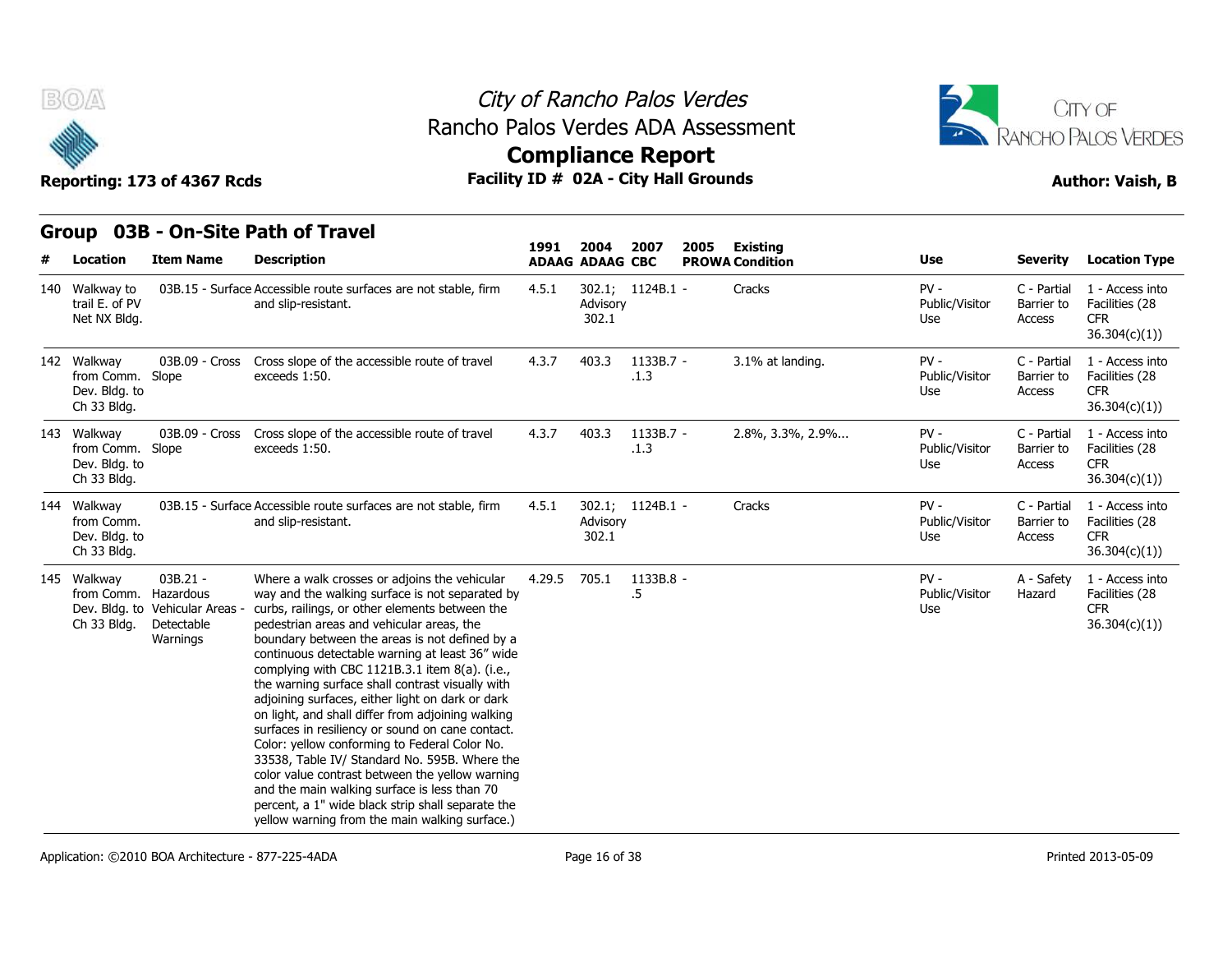



## **Compliance Report**

| B(0)<br>Rancho Palos Verdes ADA Assessment<br>Reporting: 173 of 4367 Rcds |                        |                                                                      |                                                                                                                                                                                                                                                                                                                                                                                                                                                                                                                                                                                                                                                                                                                                                                                                                                                                                     |        |                                | City of Rancho Palos Verdes<br><b>Compliance Report</b><br>Facility ID # 02A - City Hall Grounds |      |                                    |                                 | CITY OF<br>RANCHO PALOS VERDES<br><b>Author: Vaish, B</b> |                                                                 |
|---------------------------------------------------------------------------|------------------------|----------------------------------------------------------------------|-------------------------------------------------------------------------------------------------------------------------------------------------------------------------------------------------------------------------------------------------------------------------------------------------------------------------------------------------------------------------------------------------------------------------------------------------------------------------------------------------------------------------------------------------------------------------------------------------------------------------------------------------------------------------------------------------------------------------------------------------------------------------------------------------------------------------------------------------------------------------------------|--------|--------------------------------|--------------------------------------------------------------------------------------------------|------|------------------------------------|---------------------------------|-----------------------------------------------------------|-----------------------------------------------------------------|
|                                                                           | Location               | <b>Item Name</b>                                                     | Group 03B - On-Site Path of Travel<br><b>Description</b>                                                                                                                                                                                                                                                                                                                                                                                                                                                                                                                                                                                                                                                                                                                                                                                                                            | 1991   | 2004<br><b>ADAAG ADAAG CBC</b> | 2007                                                                                             | 2005 | Existing<br><b>PROWA Condition</b> | Use                             | Severity                                                  | <b>Location Type</b>                                            |
|                                                                           | 146 Tennis<br>Walkway  |                                                                      | 03B.15 - Surface Accessible route surfaces are not stable, firm<br>and slip-resistant.                                                                                                                                                                                                                                                                                                                                                                                                                                                                                                                                                                                                                                                                                                                                                                                              | 4.5.1  | Advisory<br>302.1              | 302.1; 1124B.1 -                                                                                 |      | Cracks & loose surface             | $PV -$<br>Public/Visitor<br>Use | A - Safety<br>Hazard                                      | 1 - Access into<br>Facilities (28<br><b>CFR</b><br>36.304(c)(1) |
|                                                                           | 147 Tennis<br>Walkway  | 03B.21 -<br>Hazardous<br>Vehicular Areas -<br>Detectable<br>Warnings | Where a walk crosses or adjoins the vehicular<br>way and the walking surface is not separated by<br>curbs, railings, or other elements between the<br>pedestrian areas and vehicular areas, the<br>boundary between the areas is not defined by a<br>continuous detectable warning at least 36" wide<br>complying with CBC 1121B.3.1 item 8(a). (i.e.,<br>the warning surface shall contrast visually with<br>adjoining surfaces, either light on dark or dark<br>on light, and shall differ from adjoining walking<br>surfaces in resiliency or sound on cane contact.<br>Color: yellow conforming to Federal Color No.<br>33538, Table IV/ Standard No. 595B. Where the<br>color value contrast between the yellow warning<br>and the main walking surface is less than 70<br>percent, a 1" wide black strip shall separate the<br>yellow warning from the main walking surface.) | 4.29.5 | 705.1                          | 1133B.8 -<br>.5                                                                                  |      |                                    | $PV -$<br>Public/Visitor<br>Use | A - Safety<br>Hazard                                      | 1 - Access into<br>Facilities (28<br><b>CFR</b><br>36.304(c)(1) |
|                                                                           | 148 Tennis<br>Walkway  | 03B.09 - Cross<br>Slope                                              | Cross slope of the accessible route of travel<br>exceeds 1:50.                                                                                                                                                                                                                                                                                                                                                                                                                                                                                                                                                                                                                                                                                                                                                                                                                      | 4.3.7  | 403.3                          | 1133B.7 -<br>.1.3                                                                                |      | 3.3%, 3.9%, & 4.7%                 | $PV -$<br>Public/Visitor<br>Use | C - Partial<br>Barrier to<br>Access                       | 1 - Access into<br>Facilities (28<br><b>CFR</b><br>36.304(c)(1) |
|                                                                           | 149 Tennis<br>Entrance |                                                                      | 03B.12 - $> 1/4$ " Where walkway levels change abruptly, the<br>Changes in Level vertical difference between them exceeds 1/4<br>inch. Or changes in level between 1/4 inch and<br>1/2 inch are beveled with a slope greater than<br>1:2.                                                                                                                                                                                                                                                                                                                                                                                                                                                                                                                                                                                                                                           | 4.5.2  | 303.2;<br>303.3                | 1124B.2 -                                                                                        |      | $1/4"$ high                        | $PV -$<br>Public/Visitor<br>Use | C - Partial<br>Barrier to<br>Access                       | 1 - Access into<br>Facilities (28<br><b>CFR</b><br>36.304(c)(1) |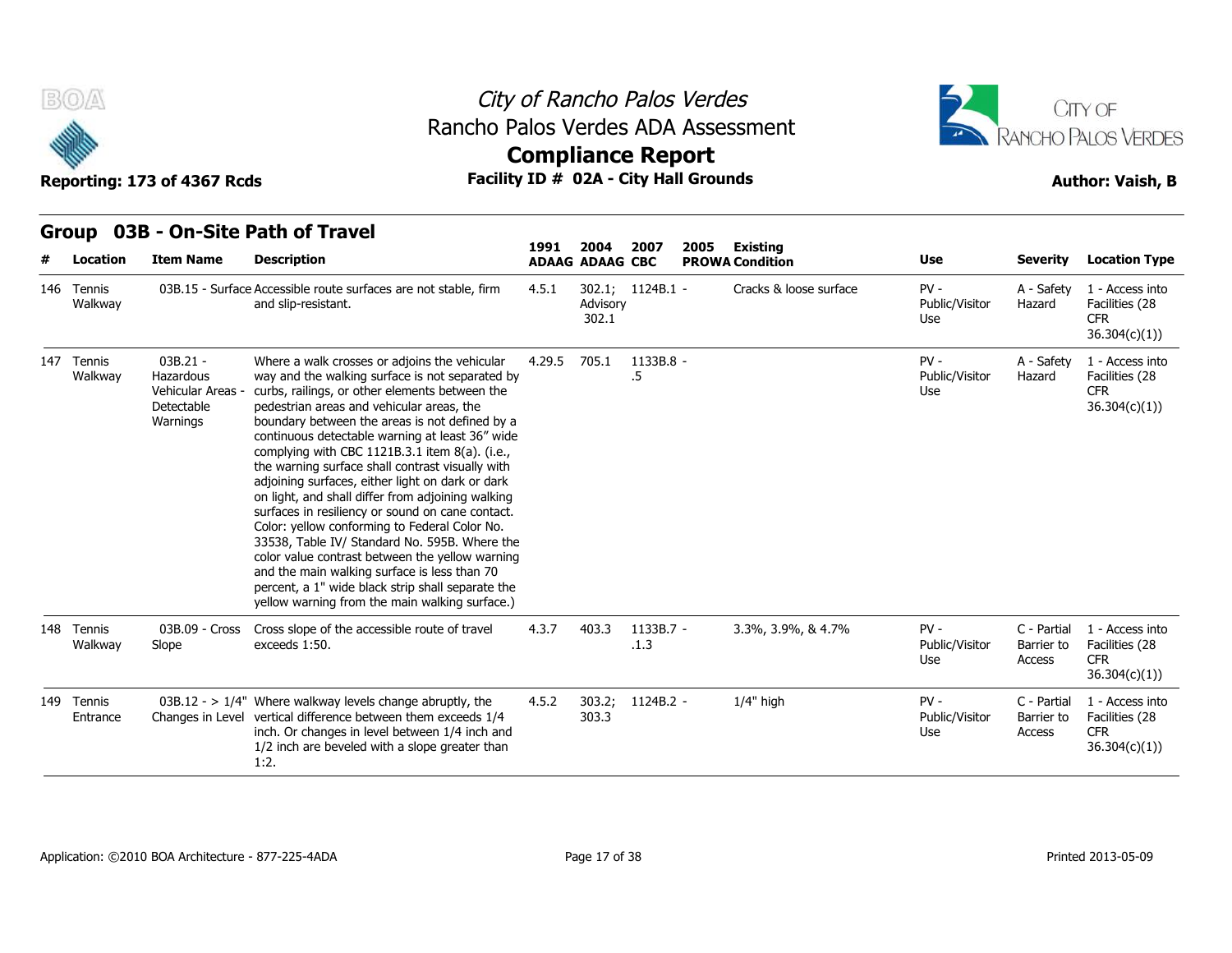



**Compliance Report**

#### **Group 03B - On-Site Path of Travel Item Name Description 1991 ADAAG 2004 ADAAG CBC PROWA 2007 2005 Existing # Location Condition Use Severity Location Type** 03B.05A - Passing Spaces 60" wide, passing spaces at least 60" by 60" or Where the accessible route of travel is less than  $4.3.4$   $403.5.3$  1133B.7 intersecting walks, allowing passing at reasonable intervals not exceeding 200', are not provided. of Rancho Palos Verdes<br>
los Verdes ADA Assessment<br> **Exampliance Report**<br>
10 # 02A - City Hall Grounds<br>
1991 2004 2007 2005 Existing<br>
ADAAG ADAAG CBC PROWA Condition<br>
4.3.4 403.5.3 1133B.7 - 30" wide wal .1 30" wide walkway  $PV -$  C - Partial Public/Visitor Barrier to Use Access C - Partial 1 - Access into Barrier to Facilities (28 CFR 36.304(c)(1)) Bldg. Picnic Passing Spaces Area 03B.10 - Running Slope 1:20. Slope of the accessible route of travel exceeds 4.3.7 403.3 1133B.7 - 7.6%<br>1:20. 3. .3 - 7.6% PV - Public/Visitor Use Access C - Partial 1 - Access into Barrier to Facilities (28 CFR 36.304(c)(1)) **Reporting: 173 of 436<br>
Group 03B - On-S<br>
# Location Item Nam<br>
161 N. of Ch 33 03B.05A -<br>
Bldg. Picnic Passing Spa<br>
Area<br>
The N. of Ch 33 03B.10 -<br>
Bldg. Picnic Running Sld<br>
Area** Bldg. Picnic Area 03B 22 - See Additional Comments Other - On-Site Accessible Path Area of Travel No compliant path of travel to BBQ & Picnic Table PV - C - Partial Public/Visitor Use Access C - Partial 1 - Access into Barrier to Facilities (28 CFR 36.304(c)(1)) **# Location Item Nam**<br>
161 N. of Ch 33 03B.05A -<br>
Bldg. Picnic Passing Spa<br>
Area<br>
162 N. of Ch 33 03B.10 -<br>
Bldg. Picnic Running Sk<br>
Area<br>
163 N. of Ch 33 03B.22 -<br>
Bldg. Picnic Running Sk<br>
Area Accessible Iof Travel Bldg. Picnic 03B.21 - Hazardous Vehicular Areas - curbs, railings, or other elements between the Area **Detectable** Warnings boundary between the areas is not defined by a Where a walk crosses or adjoins the vehicular way and the walking surface is not separated by pedestrian areas and vehicular areas, the continuous detectable warning at least 36" wide complying with CBC 1121B.3.1 item 8(a). (i.e., the warning surface shall contrast visually with adjoining surfaces, either light on dark or dark on light, and shall differ from adjoining walking surfaces in resiliency or sound on cane contact. Color: yellow conforming to Federal Color No. 33538, Table IV/ Standard No. 595B. Where the color value contrast between the yellow warning and the main walking surface is less than 70 percent, a 1" wide black strip shall separate the yellow warning from the main walking surface.) 4.29.5 705.1 1133B.8 .5 - PV - Public/Visitor Use A - Safety 1 - Access into Hazard Facilities (28 CFR 36.304(c)(1)) Area<br>
162 N. of Ch 33 03B.10 -<br>
Bldg. Picnic Running Sk<br>
Area<br>
163 N. of Ch 33 03B.22 -<br>
Bldg. Picnic Other - On-<br>
Area Accessible I<br>
of Travel<br>
165 N. of Ch 33 03B.21 -<br>
Bldg. Picnic Hazardous<br>
Area Vehicular A Bldg. Picnic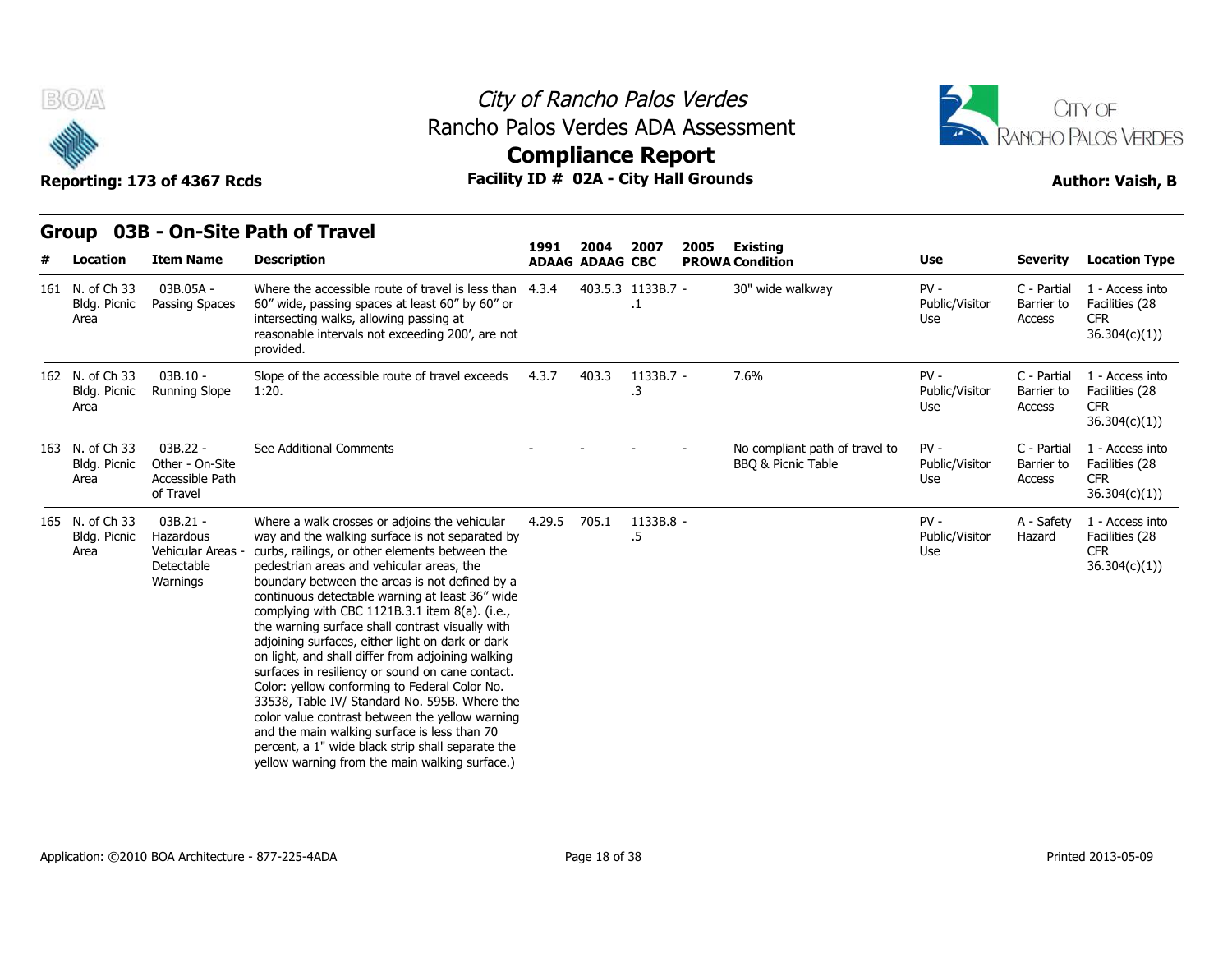



### **Compliance Report**

|  |  | Group 03B - On-Site Path of Travel |  |  |
|--|--|------------------------------------|--|--|
|--|--|------------------------------------|--|--|

|    | $\tilde{\phantom{a}}$<br>Reporting: 173 of 4367 Rcds |                                                       |                                                                                                                                                                                           | somphanee report<br>Facility ID # 02A - City Hall Grounds |                                |                                                 |      | <b>Author: Vaish, B</b>                                     |                                 |                                            |                                                                  |
|----|------------------------------------------------------|-------------------------------------------------------|-------------------------------------------------------------------------------------------------------------------------------------------------------------------------------------------|-----------------------------------------------------------|--------------------------------|-------------------------------------------------|------|-------------------------------------------------------------|---------------------------------|--------------------------------------------|------------------------------------------------------------------|
|    | Group                                                |                                                       | 03B - On-Site Path of Travel                                                                                                                                                              | 1991                                                      | 2004                           | 2007                                            | 2005 | <b>Existing</b>                                             |                                 |                                            |                                                                  |
| #  | Location                                             | <b>Item Name</b>                                      | <b>Description</b>                                                                                                                                                                        |                                                           | <b>ADAAG ADAAG CBC</b>         |                                                 |      | <b>PROWA Condition</b>                                      | Use                             | Severity                                   | <b>Location Type</b>                                             |
|    | 171 N. Walkway<br>at Ch 33<br>Bldg.                  | $03B.10 -$<br><b>Running Slope</b>                    | Slope of the accessible route of travel exceeds<br>1:20.                                                                                                                                  | 4.3.7                                                     | 403.3                          | $1133B.7 -$<br>.3                               |      | 6.1%                                                        | $PV -$<br>Public/Visitor<br>Use | C - Partial<br>Barrier to<br>Access        | 1 - Access into<br>Facilities (28<br><b>CFR</b><br>36.304(c)(1)  |
|    | 172 N. Walkway<br>at Ch 33<br>Bldg.                  | 03B.09 - Cross<br>Slope                               | Cross slope of the accessible route of travel<br>exceeds 1:50.                                                                                                                            | 4.3.7                                                     | 403.3                          | $1133B.7 -$<br>.1.3                             |      | 2.7% & 11.4 from accessible<br>bldg. entrances.             | $PV -$<br>Public/Visitor<br>Use | C - Partial<br>Barrier to<br>Access        | 1 - Access into<br>Facilities (28<br><b>CFR</b><br>36.304(c)(1)  |
|    | 173 N. of Comm.<br>Dev. Bldg.                        | $03B.10 -$<br>Running Slope                           | Slope of the accessible route of travel exceeds<br>1:20.                                                                                                                                  | 4.3.7                                                     | 403.3                          | 1133B.7 -<br>.3                                 |      | 5.9%, 5.2%, 5.9%                                            | $PV -$<br>Public/Visitor<br>Use | C - Partial<br>Barrier to<br>Access        | 1 - Access into<br>Facilities (28<br><b>CFR</b><br>36.304(c)(1)) |
|    |                                                      |                                                       |                                                                                                                                                                                           |                                                           |                                |                                                 |      | Number of Key Notes for Group 03B - On-Site Path of Travel: |                                 |                                            | 68                                                               |
| #  | Group<br>Location                                    | 01 - Parking<br><b>Item Name</b>                      | <b>Description</b>                                                                                                                                                                        | 1991                                                      | 2004<br><b>ADAAG ADAAG CBC</b> | 2007                                            | 2005 | Existing<br><b>PROWA Condition</b>                          | Use                             | Severity                                   | <b>Location Type</b>                                             |
| 21 | W. of Admin.<br>Bldg.                                | $01.02 -$<br>Number -<br>Accessible<br>Darking Snaces | Where parking spaces are provided for self-<br>parking by employees or visitors or both, the<br>required number of accessible parking spaces is<br>not provided (Note: All or come of the |                                                           | 2)                             | 4.1.2(5) 208.3.1( 1129B.1<br>1129B.2<br>ahle ۲۰ |      | Authorized vehicles only parking<br>lot.                    | $PV -$<br>Public/Visitor<br>Use | B - Severe<br>or<br>Complete<br>Rarriar to | 1 - Access into<br>Facilities (28<br><b>CFR</b><br>36.304(c)(1)) |

#### **Number of Key Notes for Group 03B - On-Site Path of Travel: 68**

#### **Group 01 - Parking**

| #  | Location              | <b>Item Name</b>                                      | <b>Description</b>                                                                                                                                                                                                                                                                                                                                                                                                                                                                                                                                                                                                                                                                                                                                                                                                                                                                                      | 1991 | 2004<br><b>ADAAG ADAAG CBC</b> | 2007                                                     | 2005 | Existing<br><b>PROWA Condition</b>            | <b>Use</b>            | Severity                               | <b>Location Type</b>                                                       |
|----|-----------------------|-------------------------------------------------------|---------------------------------------------------------------------------------------------------------------------------------------------------------------------------------------------------------------------------------------------------------------------------------------------------------------------------------------------------------------------------------------------------------------------------------------------------------------------------------------------------------------------------------------------------------------------------------------------------------------------------------------------------------------------------------------------------------------------------------------------------------------------------------------------------------------------------------------------------------------------------------------------------------|------|--------------------------------|----------------------------------------------------------|------|-----------------------------------------------|-----------------------|----------------------------------------|----------------------------------------------------------------------------|
| 21 | W. of Admin.<br>Bldg. | $01.02 -$<br>Number -<br>Accessible<br>Parking Spaces | Where parking spaces are provided for self-<br>parking by employees or visitors or both, the<br>required number of accessible parking spaces is<br>not provided. (Note: All or some of the<br>accessible parking spaces may be in a different<br>location if equivalent or greater accessibility is<br>ensured.) (Spaces required: $(1 to 25)$ // 1) $(26)$<br>to 50 $\frac{1}{2}$ (51 to 75 $\frac{1}{3}$ ) (76 to 100 $\frac{1}{4}$ )<br>$(101 \text{ to } 150 \text{ }$ $\text{/} \text{/}$ 5) $(151 \text{ to } 200 \text{ } \text{/} \text{/}$ 6) $(201 \text{ to } 150 \text{ } \text{/} \text{/}$<br>300 $\frac{1}{2}$ (301 to 400 $\frac{1}{8}$ (401 to 500 $\frac{1}{1}$<br>9) $(501 \text{ to } 1,000 \text{ } \text{/} \text{/} \text{*})$ $(1,000 \text{ and over } \text{ }\text{/} \text{/}$<br>**) (*Two percent of total.) (**Twenty plus<br>one for each 100, or fraction over 1,001.) |      |                                | 4.1.2(5) 208.3.1( 1129B.1<br>1129B.2<br>; Table<br>11B-6 |      | Authorized vehicles only parking PV -<br>lot. | Public/Visitor<br>Use | or<br>Complete<br>Barrier to<br>Access | B - Severe 1 - Access into<br>Facilities (28<br><b>CFR</b><br>36.304(c)(1) |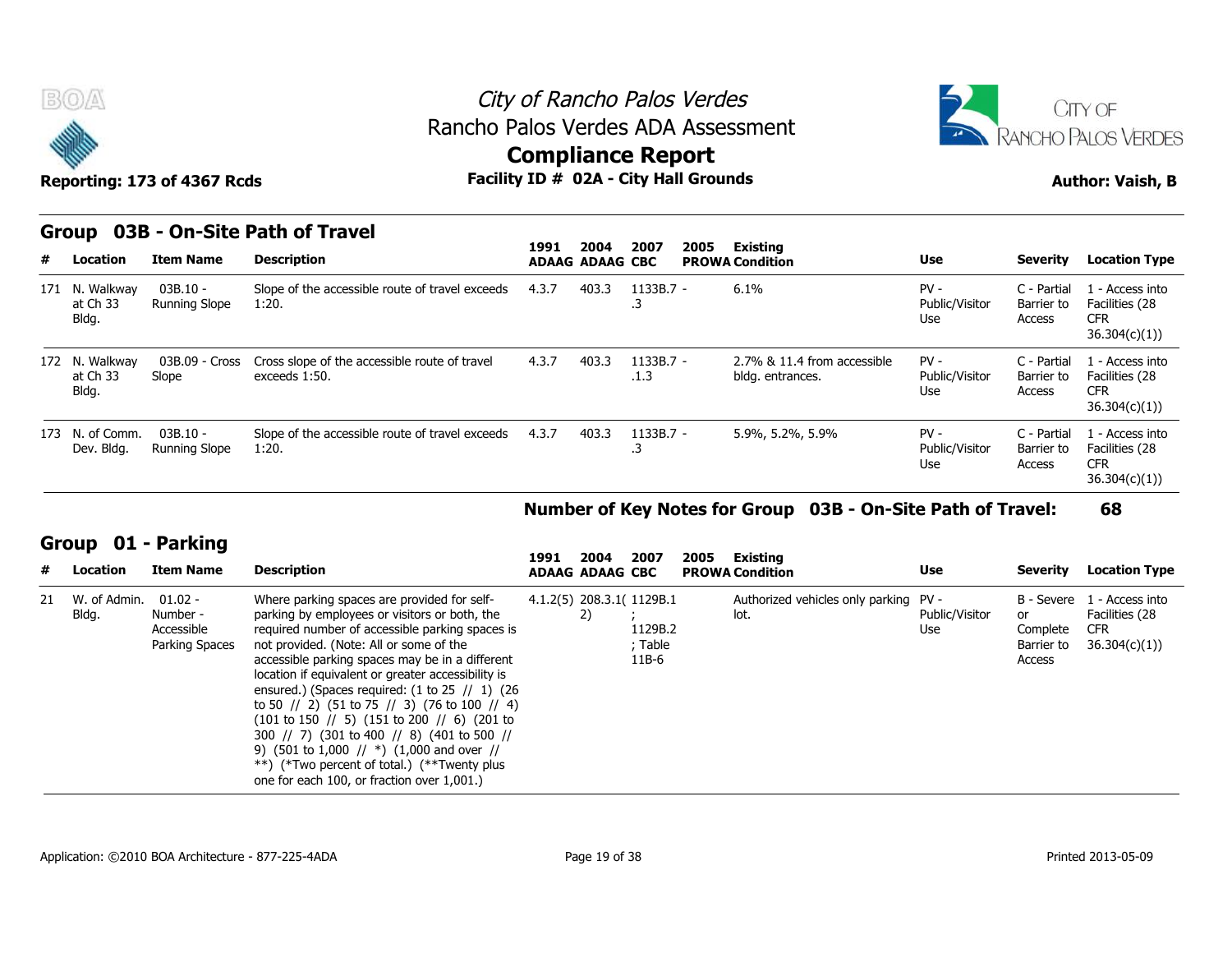



|    |                          | Group 01 - Parking                                         |                                                                                                                                                                                                                                                                                                                     | 1991 | 2004                   |                                    |      |                                    |                                 |                                                      |                                                                            |
|----|--------------------------|------------------------------------------------------------|---------------------------------------------------------------------------------------------------------------------------------------------------------------------------------------------------------------------------------------------------------------------------------------------------------------------|------|------------------------|------------------------------------|------|------------------------------------|---------------------------------|------------------------------------------------------|----------------------------------------------------------------------------|
|    | Location                 | <b>Item Name</b>                                           | <b>Description</b>                                                                                                                                                                                                                                                                                                  |      | <b>ADAAG ADAAG CBC</b> | 2007                               | 2005 | Existing<br><b>PROWA Condition</b> | Use                             | <b>Severity</b>                                      | <b>Location Type</b>                                                       |
| 29 | Ε.<br>of Admin.<br>Bldg. | 01.09 - Stall<br><b>Dimensions</b>                         | Accessible parking spaces, including van spaces, 4.6.3<br>are not at least 9' wide and 18' long with a<br>demarcated access aisle. (Two spaces may<br>share a common aisle; parking space width is<br>measured from the center line of the stripe on<br>one side to the center line of the stripe on the<br>other.) |      | 502.2                  | 1129B.3<br>items 1<br>& 2          |      | 16'-5" long stall.                 | $PV -$<br>Public/Visitor<br>Use | C - Partial<br>Barrier to<br>Access                  | 1 - Access into<br>Facilities (28<br><b>CFR</b><br>36.304(c)(1)            |
| 30 | E. of Admin.<br>Bldg.    | $01.11 - Car$<br>Access Aisle -<br><b>Dimensions</b>       | Car access aisle is not at least 5' wide and 18'<br>long. (Aisle width is measured from the center<br>line of the stripe on one side to the center line of<br>the stripe on the other.)                                                                                                                             | (a)  |                        | 4.1.2(5) 502.3.1 1129B.3<br>item 1 |      | 4'-8" wide x 16'-8" long           | $PV -$<br>Public/Visitor<br>Use | C - Partial<br>Barrier to<br>Access                  | 1 - Access into<br>Facilities (28<br><b>CFR</b><br>36.304(c)(1)            |
| 31 | E. of Admin.<br>Bldg.    | $01.13 - Level$<br>Surface                                 | The accessible parking spaces and access aisles 4.6.3<br>are not level (slope is greater than 2%).                                                                                                                                                                                                                  |      | 502.4 & 4              | 502.4; 1129B.3<br>advisory items 3 |      | 3.3%, 1.9%, & 3.8%                 | $PV -$<br>Public/Visitor<br>Use | C - Partial<br>Barrier to<br>Access                  | 1 - Access into<br>Facilities (28<br><b>CFR</b><br>36.304(c)(1)            |
| 32 | E. of Admin.<br>Bldg.    | $01.15C -$<br>Minimum Fine<br>Sign                         | Accessible parking space has no sign stating<br>"Minimum Fine \$250" below the ISA.                                                                                                                                                                                                                                 |      |                        | 1129B.4                            |      |                                    | $PV -$<br>Public/Visitor<br>Use | or<br>Complete<br>Barrier to<br>Access               | B - Severe 1 - Access into<br>Facilities (28<br><b>CFR</b><br>36.304(c)(1) |
| 33 | E. of Admin.<br>Bldg.    | $01.18 -$<br>Pavement Sign                                 | A 36" square ISA is not painted on the<br>pavement at the rear of the stall.                                                                                                                                                                                                                                        |      | 502.6                  | 1129B.4                            |      |                                    | $PV -$<br>Public/Visitor<br>Use | C - Partial<br>Barrier to<br>Access                  | 1 - Access into<br>Facilities (28<br><b>CFR</b><br>36.304(c)(1)            |
| 34 | E. of Admin.<br>Bldg.    | $01.19C - Town -$<br>away Sign -<br>Contact<br>Information | California tow-away sign does not include<br>contact information.                                                                                                                                                                                                                                                   |      |                        | 1129B.4                            |      |                                    | $PV -$<br>Public/Visitor<br>Use | B - Severe<br>or<br>Complete<br>Barrier to<br>Access | 1 - Access into<br>Facilities (28<br><b>CFR</b><br>36.304(c)(1)            |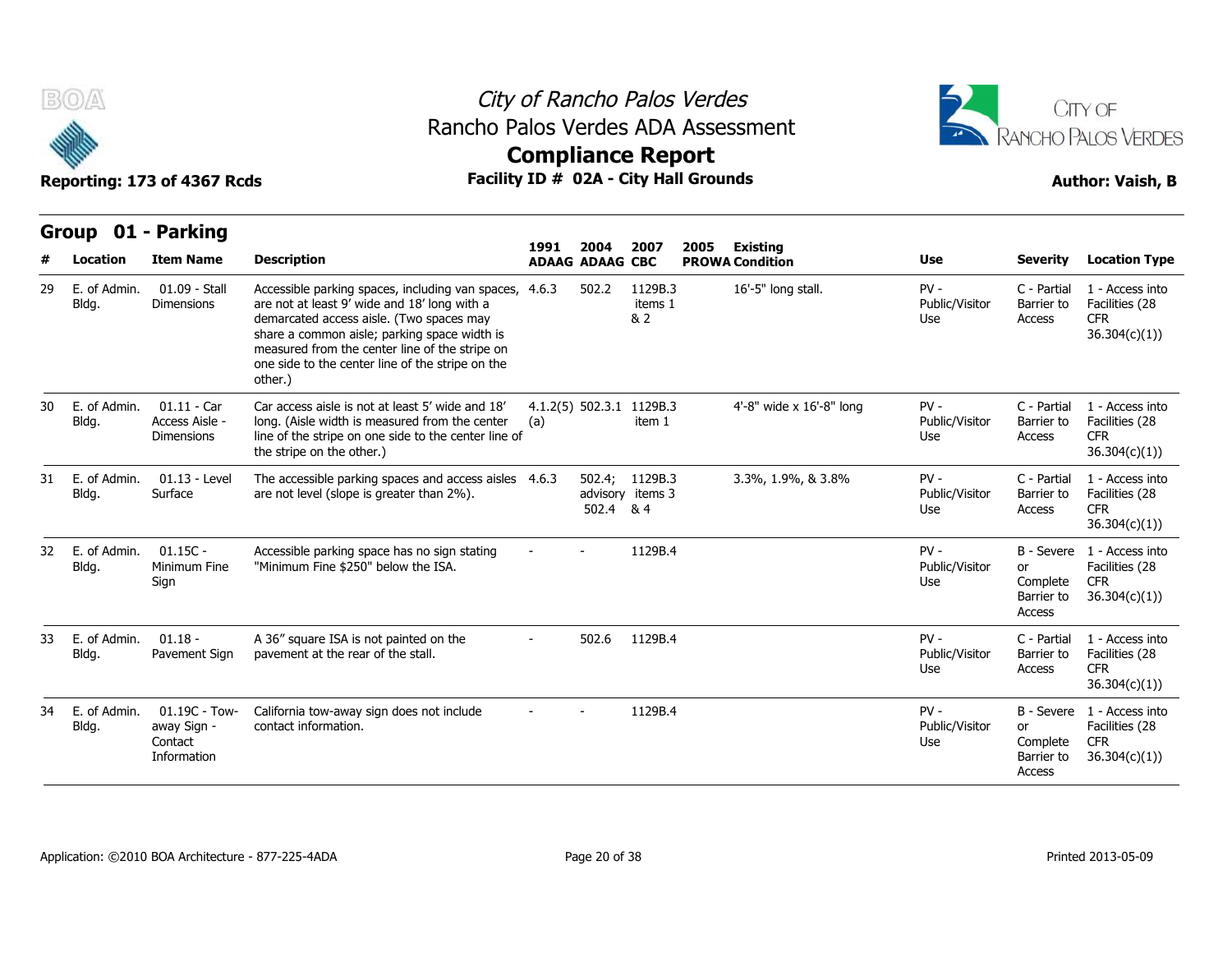



## **Compliance Report**

**Reporting: 173 of 4367 Rcds Facility ID # 02A - City Hall Grounds Author: Vaish, B**

| <b>Author: Vaish, B</b> |  |
|-------------------------|--|
|                         |  |

| Group 01 - Parking |                                |                                                           |                                                                                                                                                                                                                                                                  |                     | 2004                   | 2007                               | <b>Existing</b><br>2005 |                        |                                 |                                                      |                                                                  |
|--------------------|--------------------------------|-----------------------------------------------------------|------------------------------------------------------------------------------------------------------------------------------------------------------------------------------------------------------------------------------------------------------------------|---------------------|------------------------|------------------------------------|-------------------------|------------------------|---------------------------------|------------------------------------------------------|------------------------------------------------------------------|
|                    | Location                       | <b>Item Name</b>                                          | <b>Description</b>                                                                                                                                                                                                                                               | 1991                | <b>ADAAG ADAAG CBC</b> |                                    |                         | <b>PROWA Condition</b> | <b>Use</b>                      | <b>Severity</b>                                      | <b>Location Type</b>                                             |
| 37                 | N. PV Net<br>Bldg.             | $01.13 - Level$<br>Surface                                | The accessible parking spaces and access aisles<br>are not level (slope is greater than 2%).                                                                                                                                                                     | 4.6.3               | 502.4 & 4              | 502.4; 1129B.3<br>advisory items 3 |                         | 2.6% to 7.2%           | $PV -$<br>Public/Visitor<br>Use | C - Partial<br>Barrier to<br>Access                  | 1 - Access into<br>Facilities (28<br><b>CFR</b><br>36.304(c)(1)) |
| 38                 | N. PV Net<br>Bldg.             | $01.15C -$<br>Minimum Fine<br>Sign                        | Accessible parking space has no sign stating<br>"Minimum Fine \$250" below the ISA.                                                                                                                                                                              |                     |                        | 1129B.4                            |                         |                        | $PV -$<br>Public/Visitor<br>Use | B - Severe<br>or<br>Complete<br>Barrier to<br>Access | 1 - Access into<br>Facilities (28<br><b>CFR</b><br>36.304(c)(1)  |
| 39                 | N. PV Net<br>Bldg.             | $01.17 - Van$<br>Accessible Sign                          | Van accessible space has no sign stating "Van<br>Accessible" below the ISA.                                                                                                                                                                                      | 4.6.4               | 502.6                  | 1129B.4                            |                         |                        | $PV -$<br>Public/Visitor<br>Use | C - Partial<br>Barrier to<br>Access                  | 1 - Access into<br>Facilities (28<br><b>CFR</b><br>36.304(c)(1)) |
| 40                 | N. PV Net<br>Bldg.             | $01.18 -$<br>Pavement Sign                                | A 36" square ISA is not painted on the<br>pavement at the rear of the stall.                                                                                                                                                                                     |                     | 502.6                  | 1129B.4                            |                         |                        | $PV -$<br>Public/Visitor<br>Use | C - Partial<br>Barrier to<br>Access                  | 1 - Access into<br>Facilities (28<br><b>CFR</b><br>36.304(c)(1)) |
| 41                 | N. PV Net<br>Bldg.             | $01.19C - Town-$<br>away Sign -<br>Contact<br>Information | California tow-away sign does not include<br>contact information.                                                                                                                                                                                                |                     |                        | 1129B.4                            |                         |                        | $PV -$<br>Public/Visitor<br>Use | B - Severe<br>or<br>Complete<br>Barrier to<br>Access | 1 - Access into<br>Facilities (28<br><b>CFR</b><br>36.304(c)(1)) |
|                    | 120 Parking PV<br>Net NX Bldg. | $01.10A - Van$<br>Access Aisle -<br><b>Dimensions</b>     | Where the parking space is designated as "van<br>accessible," the adjacent access aisle is not at<br>least 8' wide by 18' long. (Aisle width is<br>measured from the center line of the stripe on<br>one side to the center line of the stripe on the<br>other.) | $4.1.2(5) -$<br>(b) |                        | 1129B.3<br>item 2                  |                         | 7'-8" wide.            | $PV -$<br>Public/Visitor<br>Use | C - Partial<br>Barrier to<br>Access                  | 1 - Access into<br>Facilities (28<br><b>CFR</b><br>36.304(c)(1)) |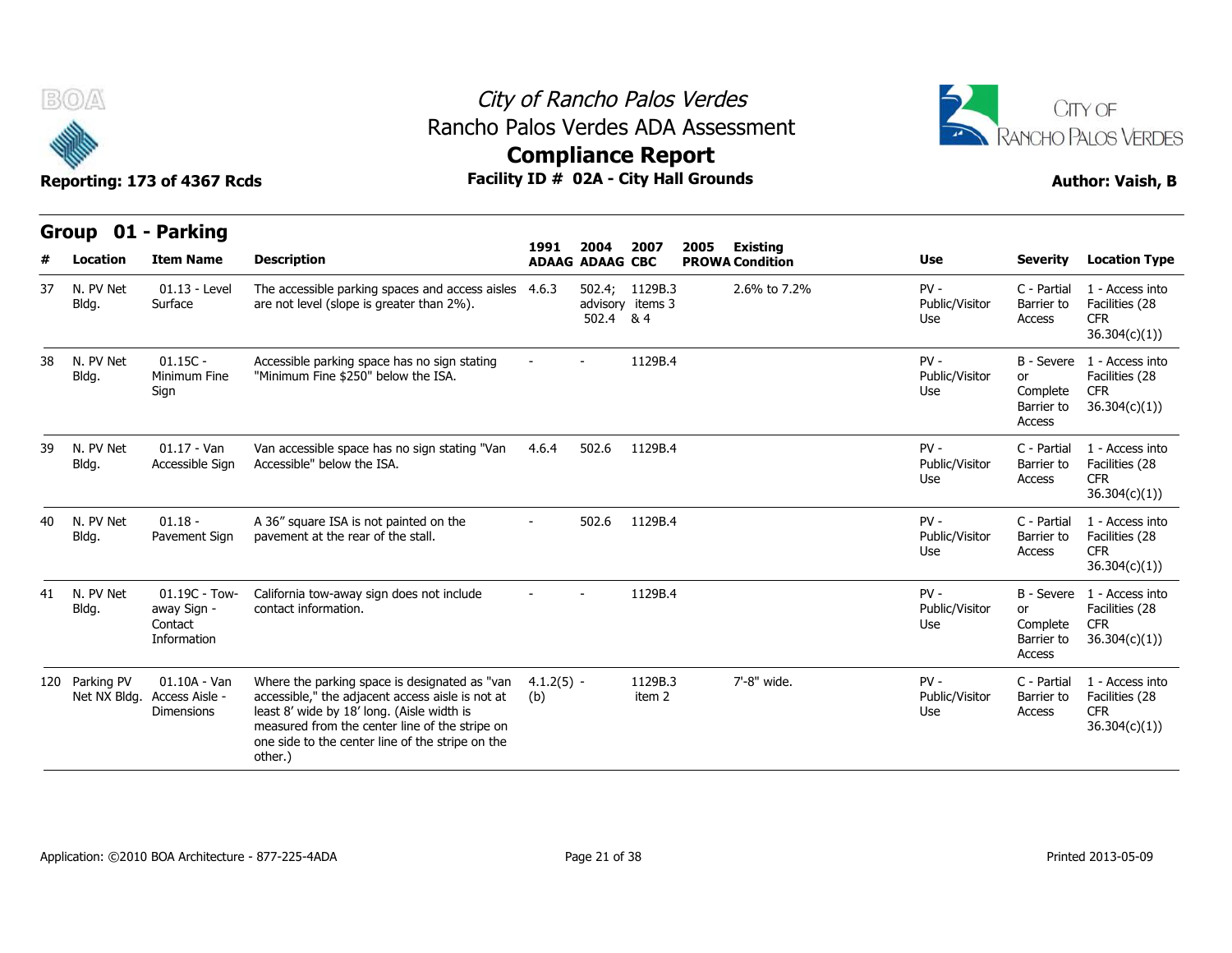



Reporting: 173 of 4367 Rcds **Facility ID # 02A - City Hall Grounds Author: Vaish, B Compliance Report**

#### **Group 01 - Parking Item Name Description 1991 ADAAG 2004 ADAAG CBC PROWA 2007 2005 Existing # Location Condition Use Severity Location Type** 01.13 - Level Surface are not level (slope is greater than 2%). The accessible parking spaces and access aisles 4.6.3 502.4: 1129B.3 advisory items 3 502.4 & 4 1129B.3 2.7% & 3.3% PV - Public/Visitor Barrier to Use Access C - Partial 1 - Access into Barrier to Facilities (28 CFR 36.304(c)(1)) **121 Parking PV 01.13 - L<br>
Reporting: 173 of 436<br>
Group 01 - Parkin<br>
121 Parking PV 01.13 - L<br>
Net NX Bldg. Surface** Net NX Bldg. Surface 01.14 - Surface Access aisle is not stable, firm, and slip resistant. 4.5.1 302 1124B.1 Cracks & deterioration. Use<br>
1991. 2004 2007 2005 Existing<br>
2.7% & 3.3% PV - and access aisle parking spaces and access aisles 4.6.3 5 Public/Visitor Hazard Use A - Safety 1 - Access into Hazard Facilities (28 CFR 36.304(c)(1)) **Reporting: 173 of 436**<br> **Group 01 - Parkin**<br>
# Location Item Nan<br>
121 Parking PV 01.13 - L<br>
Net NX Bldg. Surface<br>
122 Parking PV 01.14 - S<br>
Net NX Bldg. Net NX Bldg. 01.15C - Net NX Bldg. Minimum Fine "Minimum **Sign** Accessible parking space has no sign stating "Minimum Fine \$250" below the ISA. - - 1129B.4 PV - Public/Visitor Use Access C - Partial 1 - Access into Barrier to Facilities (28 CFR 36.304(c)(1)) **Example 101 - Parkins<br>
# Location Item Nan<br>
121 Parking PV 01.13 - L<br>
Net NX Bldg. Surface<br>
122 Parking PV 01.14 - S<br>
Net NX Bldg.<br>
123 Parking PV 01.15C -<br>
Net NX Bldg. Minimum F<br>
Sign**  01.18 pavement at the rear of the stall. A 36" square ISA is not painted on the pavement at the rear of the stall. - 502.6 1129B.4 PV - Public/Visitor Barrier to Use Access C - Partial 1 - Access into Barrier to Facilities (28 CFR 36.304(c)(1)) Net NX Bldg. Surface<br>
122 Parking PV 01.14 - S<br>
Net NX Bldg.<br>
123 Parking PV 01.15C -<br>
Net NX Bldg. Minimum F<br>
Sign<br>
124 Parking PV 01.18 -<br>
Net NX Bldg. Pavement Net NX Bldg. Pavement Sign 01.19B - Towaway Sign conspicuous place at each entrance to off–street A California tow-away sign is not posted in a parking lot, or immediately adjacent to and A California tow-away sign is not posted in a statement of the statement of the statement of the statement of the scalifornia townspicuous place at each entrance to off-street and the parking lot, or immediately adjacent t Public/Visitor or Use Complete B - Severe 1 - Access into or Facilities (28 Barrier to 36.304(c)(1)) Access CFR Net NX Bldg.<br>
123 Parking PV 01.15C -<br>
Net NX Bldg. Minimum F<br>
124 Parking PV 01.18 -<br>
Net NX Bldg. Pavement<br>
125 Parking PV 01.19B -<br>
Net NX Bldg. away Sign Net NX Bldg. away Sign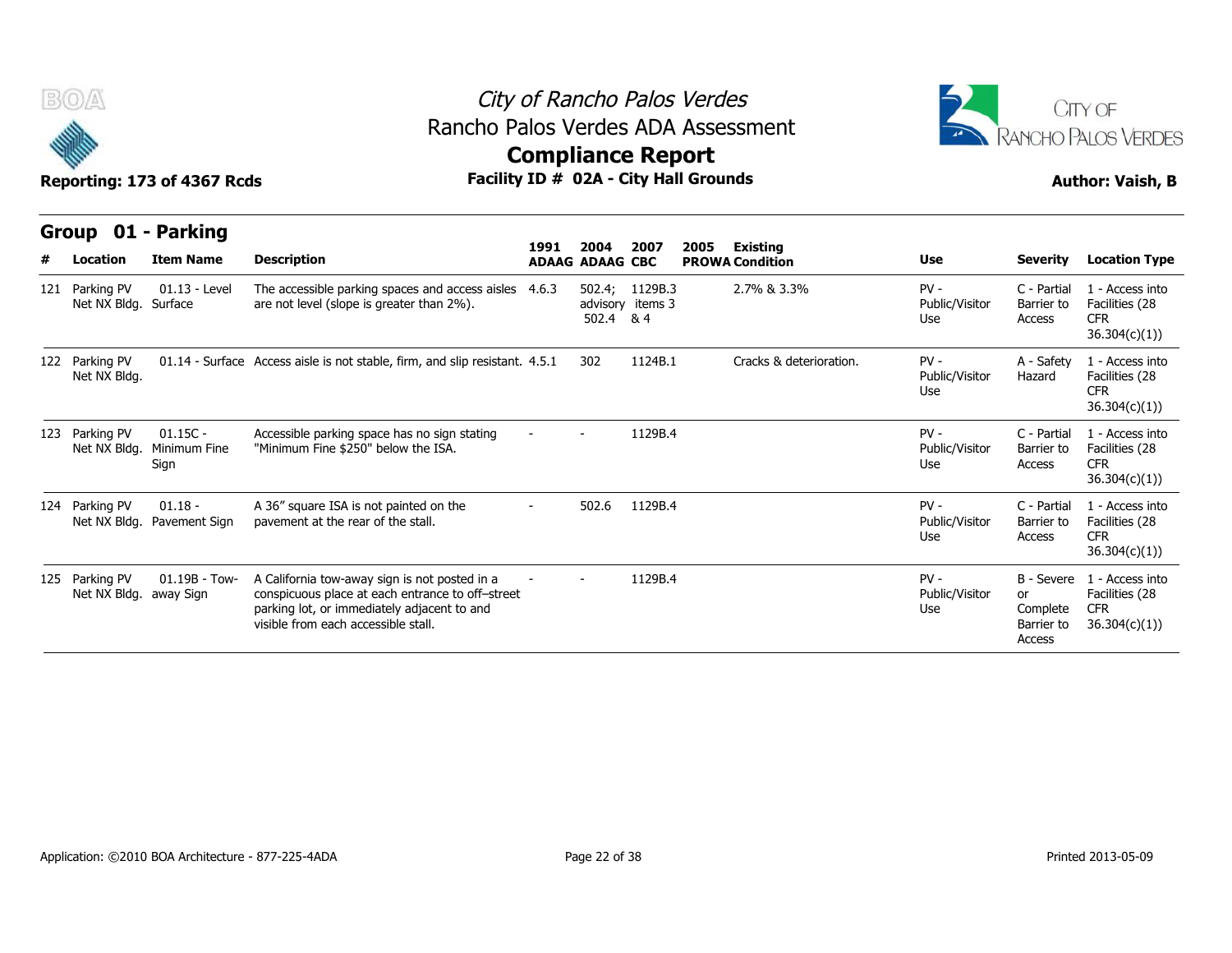

## City of Rancho Palos Verdes Rancho Palos Verdes ADA Assessment



| B(0)                                     | Reporting: 173 of 4367 Rcds                           | Rancho Palos Verdes ADA Assessment                                                                                                                                                                                                                                                                                                                                                                                                                                                                                                                                                                                                                                                                                                                | <b>Compliance Report</b> |                                |                                                          | City of Rancho Palos Verdes<br>Facility ID # 02A - City Hall Grounds |                                            |                                 |                                        | CITY OF<br><b>RANCHO PALOS VERDES</b><br><b>Author: Vaish, B</b>           |
|------------------------------------------|-------------------------------------------------------|---------------------------------------------------------------------------------------------------------------------------------------------------------------------------------------------------------------------------------------------------------------------------------------------------------------------------------------------------------------------------------------------------------------------------------------------------------------------------------------------------------------------------------------------------------------------------------------------------------------------------------------------------------------------------------------------------------------------------------------------------|--------------------------|--------------------------------|----------------------------------------------------------|----------------------------------------------------------------------|--------------------------------------------|---------------------------------|----------------------------------------|----------------------------------------------------------------------------|
| <b>Group</b><br>Location                 | 01 - Parking<br><b>Item Name</b>                      | <b>Description</b>                                                                                                                                                                                                                                                                                                                                                                                                                                                                                                                                                                                                                                                                                                                                | 1991                     | 2004<br><b>ADAAG ADAAG CBC</b> | 2007                                                     | 2005                                                                 | <b>Existing</b><br><b>PROWA Condition</b>  | Use                             | <b>Severity</b>                        | <b>Location Type</b>                                                       |
| 136 Parking S. of<br>Comm. Dev.<br>Bldg. | 01.02 -<br>Number -<br>Accessible<br>Parking Spaces   | Where parking spaces are provided for self-<br>parking by employees or visitors or both, the<br>required number of accessible parking spaces is<br>not provided. (Note: All or some of the<br>accessible parking spaces may be in a different<br>location if equivalent or greater accessibility is<br>ensured.) (Spaces required: $(1 to 25 / 1)$ $(26)$<br>to 50 $\frac{1}{2}$ (51 to 75 $\frac{1}{3}$ ) (76 to 100 $\frac{1}{4}$ )<br>$(101 \text{ to } 150 \text{ )} / (5)$ $(151 \text{ to } 200 \text{ )} / (6)$ $(201 \text{ to } 150 \text{ )}$<br>300 // 7) (301 to 400 // 8) (401 to 500 //<br>9) (501 to 1,000 // $*)$ (1,000 and over //<br>**) (*Two percent of total.) (**Twenty plus<br>one for each 100, or fraction over 1,001.) |                          | 2)                             | 4.1.2(5) 208.3.1( 1129B.1<br>1129B.2<br>; Table<br>11B-6 |                                                                      | No accessible parking at<br>reserved area. | $CP -$<br>Client/Patient<br>Use | or<br>Complete<br>Barrier to<br>Access | B - Severe 1 - Access into<br>Facilities (28<br><b>CFR</b><br>36.304(c)(1) |
| 166 Parking at<br>Ch 33 Bldg.            | $01.10A - Van$<br>Access Aisle -<br><b>Dimensions</b> | Where the parking space is designated as "van<br>accessible," the adjacent access aisle is not at<br>least 8' wide by 18' long. (Aisle width is<br>measured from the center line of the stripe on<br>one side to the center line of the stripe on the<br>other.)                                                                                                                                                                                                                                                                                                                                                                                                                                                                                  | $4.1.2(5) -$<br>(b)      |                                | 1129B.3<br>item 2                                        |                                                                      | 7'-7" wide                                 | $PV -$<br>Public/Visitor<br>Use | C - Partial<br>Barrier to<br>Access    | 1 - Access into<br>Facilities (28<br>CFR.<br>36.304(c)(1)                  |
| 167 Parking at<br>Ch 33 Bldg.            | $01.15C -$<br>Minimum Fine<br>Sign                    | Accessible parking space has no sign stating<br>"Minimum Fine \$250" below the ISA.                                                                                                                                                                                                                                                                                                                                                                                                                                                                                                                                                                                                                                                               |                          |                                | 1129B.4                                                  |                                                                      |                                            | $PV -$<br>Public/Visitor<br>Use | C - Partial<br>Barrier to<br>Access    | 1 - Access into<br>Facilities (28<br><b>CFR</b><br>36.304(c)(1))           |
| 168 Parking at<br>Ch 33 Bldg.            | $01.18 -$<br>Pavement Sign                            | A 36" square ISA is not painted on the<br>pavement at the rear of the stall.                                                                                                                                                                                                                                                                                                                                                                                                                                                                                                                                                                                                                                                                      |                          | 502.6                          | 1129B.4                                                  |                                                                      | 48" x 48"                                  | $PV -$<br>Public/Visitor<br>Use | C - Partial<br>Barrier to<br>Access    | 1 - Access into<br>Facilities (28<br><b>CFR</b><br>36.304(c)(1)            |
| 169 Parking at<br>Ch 33 Bldg.            | $01.19A -$<br>Lettering                               | The words "NO PARKING" is not provided in<br>each access aisle, painted in white, 12" high<br>letters.                                                                                                                                                                                                                                                                                                                                                                                                                                                                                                                                                                                                                                            |                          |                                | 1129B.3<br>items 1<br>& 2                                |                                                                      |                                            | $PV -$<br>Public/Visitor<br>Use | C - Partial<br>Barrier to<br>Access    | 1 - Access into<br>Facilities (28<br><b>CFR</b><br>36.304(c)(1))           |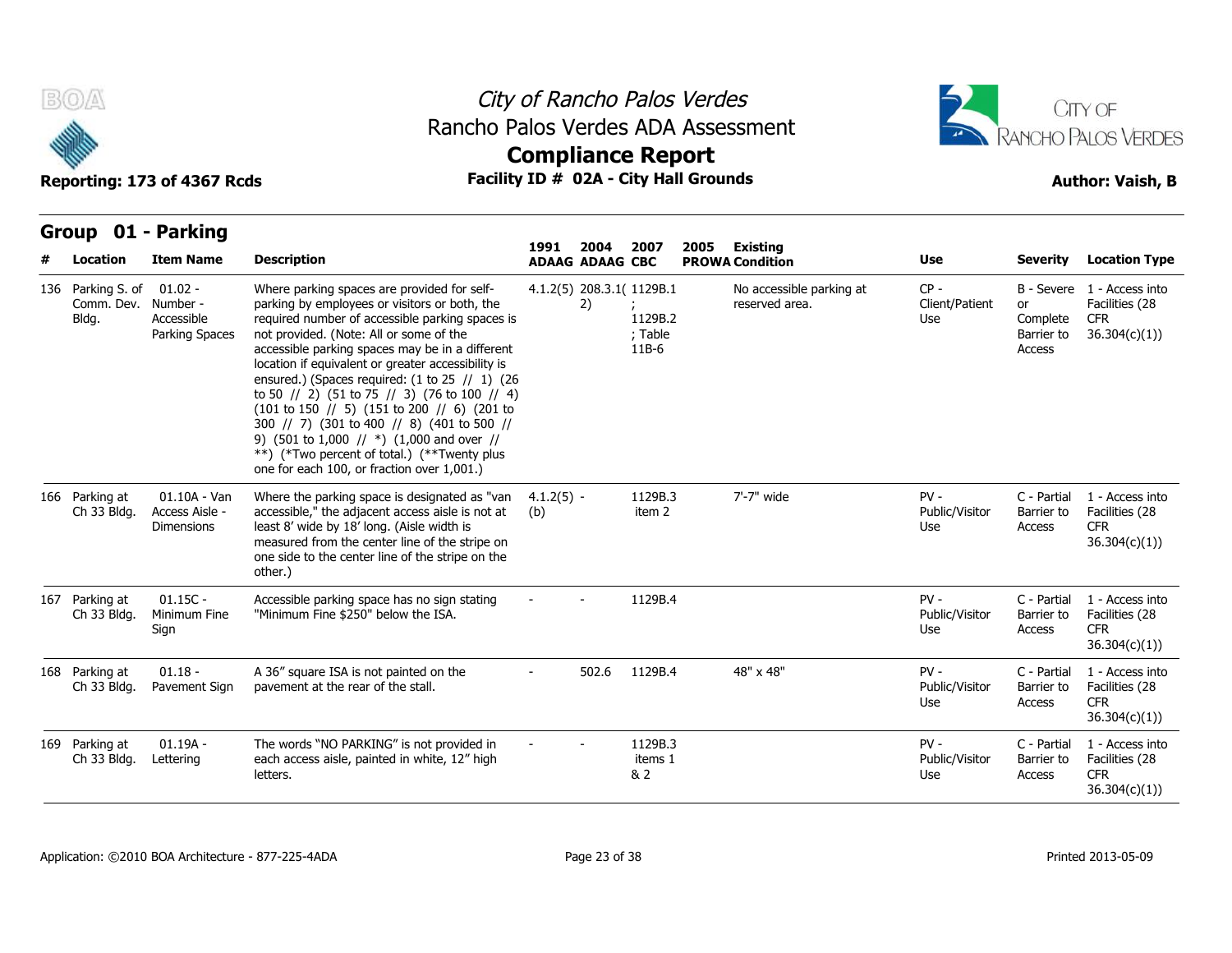

#### City of Rancho Palos Verdes Rancho Palos Verdes ADA Assessment



## **Compliance Report**

| <b>BOA</b>                    | Reporting: 173 of 4367 Rcds |                                                                                                                                                                                         | <b>Compliance Report</b> |                        |         | City of Rancho Palos Verdes<br>Rancho Palos Verdes ADA Assessment<br>Facility ID # 02A - City Hall Grounds |                                 |                                        | CITY OF<br>RANCHO PALOS VERDES<br><b>Author: Vaish, B</b>                  |
|-------------------------------|-----------------------------|-----------------------------------------------------------------------------------------------------------------------------------------------------------------------------------------|--------------------------|------------------------|---------|------------------------------------------------------------------------------------------------------------|---------------------------------|----------------------------------------|----------------------------------------------------------------------------|
|                               | Group 01 - Parking          |                                                                                                                                                                                         | 1991                     | 2004                   | 2007    | Existing<br>2005                                                                                           |                                 |                                        |                                                                            |
| # Location                    | <b>Item Name</b>            | <b>Description</b>                                                                                                                                                                      |                          | <b>ADAAG ADAAG CBC</b> |         | <b>PROWA Condition</b>                                                                                     | Use                             | Severity                               | <b>Location Type</b>                                                       |
| 170 Parking at<br>Ch 33 Bldg. | 01.19B - Tow-<br>away Sign  | A California tow-away sign is not posted in a<br>conspicuous place at each entrance to off-street<br>parking lot, or immediately adjacent to and<br>visible from each accessible stall. |                          |                        | 1129B.4 |                                                                                                            | $PV -$<br>Public/Visitor<br>Use | or<br>Complete<br>Barrier to<br>Access | B - Severe 1 - Access into<br>Facilities (28<br><b>CFR</b><br>36.304(c)(1) |

#### **Number of Key Notes for Group 01 - Parking: 24**

|   | 170 Parking at<br>Ch 33 Bldg. | 01.19B - Tow-<br>away Sign                                                  | A California tow-away sign is not posted in a<br>conspicuous place at each entrance to off-street<br>parking lot, or immediately adjacent to and<br>visible from each accessible stall. |      |                                | 1129B.4 |                            |                                             | $PV -$<br>Public/Visitor<br>Use | B - Severe<br>or<br>Complete<br>Barrier to<br>Access | 1 - Access into<br>Facilities (28<br><b>CFR</b><br>36.304(c)(1)) |
|---|-------------------------------|-----------------------------------------------------------------------------|-----------------------------------------------------------------------------------------------------------------------------------------------------------------------------------------|------|--------------------------------|---------|----------------------------|---------------------------------------------|---------------------------------|------------------------------------------------------|------------------------------------------------------------------|
|   |                               |                                                                             |                                                                                                                                                                                         |      |                                |         |                            | Number of Key Notes for Group 01 - Parking: |                                 |                                                      | 24                                                               |
| # | Group<br>Location             | 30 - Parks<br><b>Item Name</b>                                              | <b>Description</b>                                                                                                                                                                      | 1991 | 2004<br><b>ADAAG ADAAG CBC</b> | 2007    | 2005                       | <b>Existing</b><br><b>PROWA Condition</b>   | <b>Use</b>                      | <b>Severity</b>                                      | <b>Location Type</b>                                             |
|   | South Spur<br>Trail           | $30.08 -$<br>Maintenance of<br>Accessible Trail -<br>Title II Entity        | Accessible trail is not in operable working<br>condition. (28 CFR 35.133)                                                                                                               |      |                                |         | 35.133                     | 1101B.3 28 CFR Landscape on trail.          | $PV -$<br>Public/Visitor<br>Use | C - Partial<br>Barrier to<br>Access                  | 1 - Access into<br>Facilities (28<br><b>CFR</b><br>36.304(c)(1)) |
| 2 | South Spur<br>Trail           | 30.10C - Trail<br>Segment - Cross<br>Slope                                  | Cross slope of the trail segment exceeds 1:20.                                                                                                                                          |      |                                |         | 1999<br>ADAAG-<br>16.2.7.1 | 22.5%, 13.5%, 14.2%, & 24.4% PV -           | Public/Visitor<br>Use           | C - Partial<br>Barrier to<br>Access                  | 1 - Access into<br>Facilities (28<br><b>CFR</b><br>36.304(c)(1)) |
| 3 | South Spur<br>Trail           | 30.10E - Trail<br>Surface                                                   | The surface of the trail is not firm or stable.                                                                                                                                         |      |                                |         | 1999<br>ADAAG-<br>16.2.1   | Loose dirt & landscape.                     | $PV -$<br>Public/Visitor<br>Use | A - Safety<br>Hazard                                 | 1 - Access into<br>Facilities (28<br><b>CFR</b><br>36.304(c)(1)) |
| 4 | Alta Vicente<br>Trail         | $30.08 -$<br>Maintenance of<br>Accessible Trail -<br><b>Title II Entity</b> | Accessible trail is not in operable working<br>condition. (28 CFR 35.133)                                                                                                               |      |                                |         | 1101B.3 28 CFR<br>35.133   | Landscape on trail.                         | $PV -$<br>Public/Visitor<br>Use | C - Partial<br>Barrier to<br>Access                  | 1 - Access into<br>Facilities (28<br><b>CFR</b><br>36.304(c)(1)  |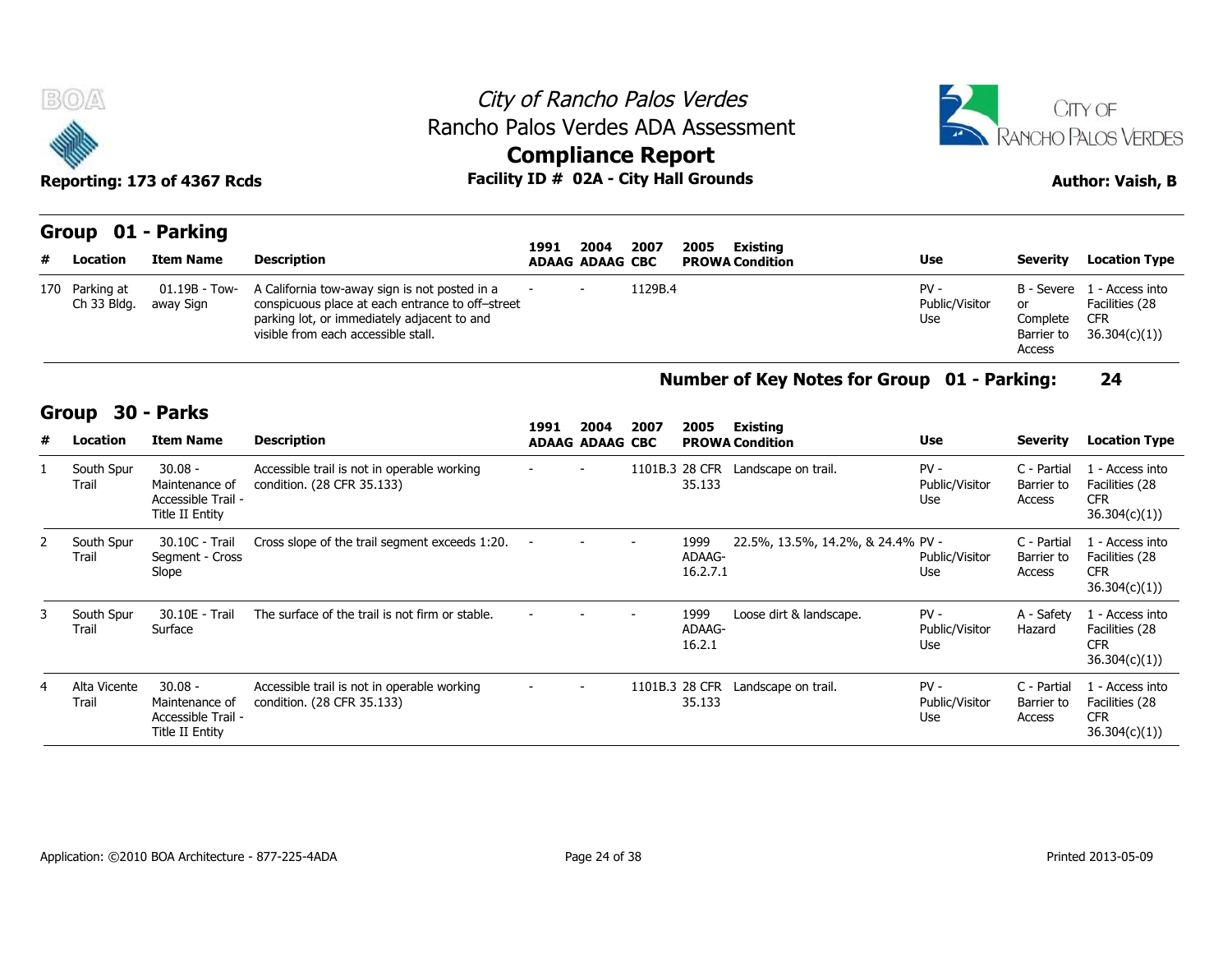

### City of Rancho Palos Verdes **Compliance Report** Rancho Palos Verdes ADA Assessment



|   | <b>Group</b>          | 30 - Parks                                          |                                                                                                                                                                                                                                                                                                                                                                                                                                                                                              |      |                                |      |                                                                                 |                                                         |                                 |                                     |                                                                  |
|---|-----------------------|-----------------------------------------------------|----------------------------------------------------------------------------------------------------------------------------------------------------------------------------------------------------------------------------------------------------------------------------------------------------------------------------------------------------------------------------------------------------------------------------------------------------------------------------------------------|------|--------------------------------|------|---------------------------------------------------------------------------------|---------------------------------------------------------|---------------------------------|-------------------------------------|------------------------------------------------------------------|
| # | Location              | <b>Item Name</b>                                    | <b>Description</b>                                                                                                                                                                                                                                                                                                                                                                                                                                                                           | 1991 | 2004<br><b>ADAAG ADAAG CBC</b> | 2007 | 2005                                                                            | <b>Existing</b><br><b>PROWA Condition</b>               | <b>Use</b>                      | <b>Severity</b>                     | <b>Location Type</b>                                             |
| 5 | Alta Vicente<br>Trail | 30.10A - Trail<br>Segment -<br><b>Running Slope</b> | Running slope of trail segment in the direction of -<br>travel does not comply with the following: a.<br>5% or less for any distance. b. From 5.1% to<br>8.33% for 200' maximum. c. From 8.34% to<br>10% for 30' maximum. d. From 10% to 12% for<br>10' maximum.                                                                                                                                                                                                                             |      |                                |      | 1999<br>16.2.7.2<br>.1;<br>16.2.7.2<br>.2;<br>16.2.7.2<br>.3;<br>16.2.7.2<br>.4 | 20%, 29.8%, 22%, 21%,<br>ADAAG- 20.9%, 7.4%, 8.3%, 2.3% | $PV -$<br>Public/Visitor<br>Use | C - Partial<br>Barrier to<br>Access | 1 - Access into<br>Facilities (28<br><b>CFR</b><br>36.304(c)(1)) |
| 6 | Alta Vicente<br>Trail | 30.10B - Trail<br><b>Resting Space</b>              | Resting space does not comply with 1999<br>ADAAG Section 16.2.8 (Resting intervals shall be<br>60" min. in length, shall have a width at least as<br>wide as the trail and have a slope of 5% or less<br>in any direction. The installation of resting<br>spaces is required as follows: Percent slope,<br>maximum length, Rest interval: 0% to 5.0%, No<br>restriction, No restriction; 5.1% to 8.33%, 200',<br>Every 200'; 8.34% to 10%, 30', Every 30';<br>10.1% to 12%, 10', Every 10'.) |      |                                |      | 1999<br>ADAAG-<br>16.2.7.2<br>; 16.2.8                                          |                                                         | $PV -$<br>Public/Visitor<br>Use | C - Partial<br>Barrier to<br>Access | 1 - Access into<br>Facilities (28<br><b>CFR</b><br>36.304(c)(1)) |
|   | Alta Vicente<br>Trail | 30.10C - Trail<br>Segment - Cross<br>Slope          | Cross slope of the trail segment exceeds 1:20.                                                                                                                                                                                                                                                                                                                                                                                                                                               |      |                                |      | 1999<br>ADAAG- 16.8%<br>16.2.7.1                                                | 12.4%, 5.3%, 20.9%, 11.5%,                              | $PV -$<br>Public/Visitor<br>Use | C - Partial<br>Barrier to<br>Access | 1 - Access into<br>Facilities (28<br><b>CFR</b><br>36.304(c)(1)  |
| 8 | Alta Vicente<br>Trail | 30.10D - Clear<br>Tread Width of<br>Trail           | The clear tread width of the trail is not 36" min., -<br>except the width may be reduced to 32" where<br>existing conditions cannot be mitigated.                                                                                                                                                                                                                                                                                                                                            |      |                                |      | 1999<br>ADAAG-<br>16.2.2                                                        | 30" clear varies.                                       | $PV -$<br>Public/Visitor<br>Use | C - Partial<br>Barrier to<br>Access | 1 - Access into<br>Facilities (28<br><b>CFR</b><br>36.304(c)(1)) |
| 9 | Alta Vicente<br>Trail | 30.10E - Trail<br>Surface                           | The surface of the trail is not firm or stable.                                                                                                                                                                                                                                                                                                                                                                                                                                              |      |                                |      | 1999<br>ADAAG-<br>16.2.1                                                        | Loose dirt & landscape.                                 | $PV -$<br>Public/Visitor<br>Use | A - Safety<br>Hazard                | 1 - Access into<br>Facilities (28<br><b>CFR</b><br>36.304(c)(1)  |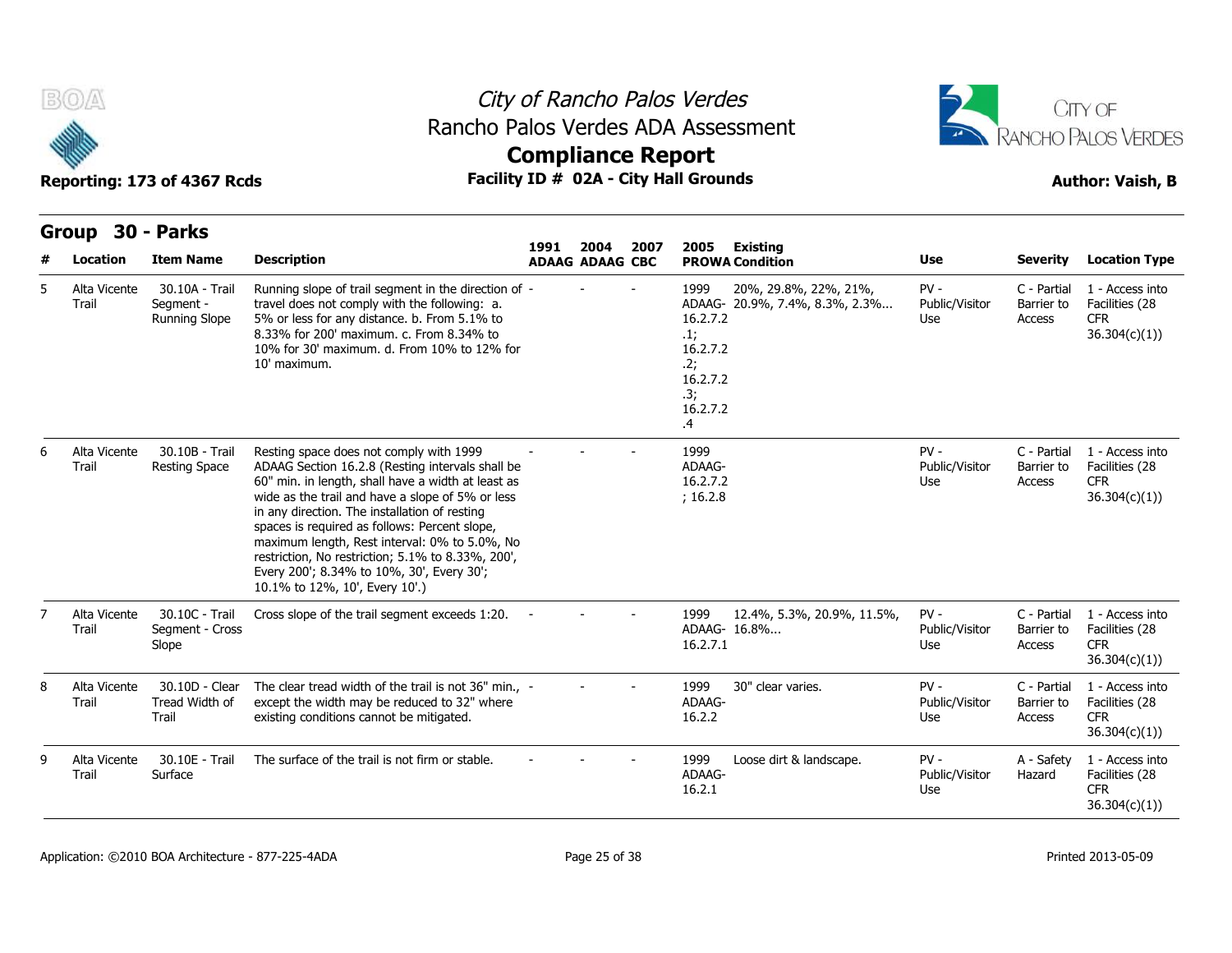



|    | Group                                    | 30 - Parks                                                         |                                                                                                                                                                                                                                                                                                                                                                                                         |        |                                |              |                                            |                                 |                                            |                                                                 |
|----|------------------------------------------|--------------------------------------------------------------------|---------------------------------------------------------------------------------------------------------------------------------------------------------------------------------------------------------------------------------------------------------------------------------------------------------------------------------------------------------------------------------------------------------|--------|--------------------------------|--------------|--------------------------------------------|---------------------------------|--------------------------------------------|-----------------------------------------------------------------|
| #  | Location                                 | <b>Item Name</b>                                                   | <b>Description</b>                                                                                                                                                                                                                                                                                                                                                                                      | 1991   | 2004<br><b>ADAAG ADAAG CBC</b> | 2007         | 2005<br>Existing<br><b>PROWA Condition</b> | <b>Use</b>                      | <b>Severity</b>                            | <b>Location Type</b>                                            |
| 10 | Alta Vicente<br>Trail                    | 30.11F - Trails -<br>Passing Space                                 | Where the width of the trail is less than 60",<br>passing spaces measuring 60" x 60" are not<br>provided at intervals of 1000' maximum.                                                                                                                                                                                                                                                                 |        |                                |              | 1999<br>ADAAG-<br>16.2.6                   | $PV -$<br>Public/Visitor<br>Use | C - Partial<br>Barrier to<br>Access        | 1 - Access into<br>Facilities (28<br><b>CFR</b><br>36.304(c)(1) |
| 11 | Alta Vicente<br>Trail                    | $30.11H -$<br>Trails - Signs                                       | Trail complying with 1999 ADAAG Section 16.2<br>is not designated with a symbol at the trailhead<br>and at designated access points. OR Signage<br>has been provided but does not indicate the<br>total distance of the accessible segment and the<br>location of the first point of departure from the<br>Section 16.2 requirements.                                                                   |        |                                |              | 1999<br>ADAAG-<br>16.2.10                  | $PV -$<br>Public/Visitor<br>Use | C - Partial<br>Barrier to<br><b>Access</b> | 1 - Access into<br>Facilities (28<br><b>CFR</b><br>36.304(c)(1) |
|    | 104 Picnic Area<br>S. of PV Net<br>Bldg. | $30.30 -$<br>Number - Picnic<br>Table Wheelchair<br>Seating Spaces | Picnic table does not provide at least one<br>wheelchair seating space. OR Where the table<br>top perimeter exceeds 24 linear feet, the<br>number of wheelchair seating spaces provided<br>does not comply with the following: (Table Top<br>Perimeter // Wheelchair Spaces) (25 LF - 44 LF<br>// 2 spaces) (45 LF $-$ 64 LF // 3 spaces) (65 LF<br>$-84$ LF // 4 spaces) (85 LF $-104$ LF // 5 spaces) |        |                                |              | 1999<br>ADAAG-<br>16.5.3                   | $PV -$<br>Public/Visitor<br>Use | C - Partial<br>Barrier to<br>Access        | 2 - Program<br>Areas (28 CFR<br>36.304(c)(2)                    |
|    | 106 Picnic Area<br>S. of PV Net<br>Bldg. | 30.34C - Picnic<br>Table - Knee<br>Space Depth                     | Picnic table does not provide at least 19" depth<br>for accessible knee clearance.                                                                                                                                                                                                                                                                                                                      | 4.32.3 | 305;<br>306                    | 1122B.3 1999 | 17" deep<br>ADAAG-<br>16.5.4               | $PV -$<br>Public/Visitor<br>Use | C - Partial<br>Barrier to<br>Access        | 2 - Program<br>Areas (28 CFR<br>36.304(c)(2)                    |
|    | 164 N. of Ch 33<br>Bldg. Picnic<br>Area  | 30.34C - Picnic<br>Table - Knee<br>Space Depth                     | Picnic table does not provide at least 19" depth<br>for accessible knee clearance.                                                                                                                                                                                                                                                                                                                      | 4.32.3 | 305;<br>306                    | 1122B.3 1999 | ADAAG-<br>16.5.4                           | $PV -$<br>Public/Visitor<br>Use | C - Partial<br>Barrier to<br>Access        | 2 - Program<br>Areas (28 CFR<br>36.304(c)(2))                   |
|    |                                          |                                                                    |                                                                                                                                                                                                                                                                                                                                                                                                         |        |                                |              | Number of Key Notes for Group 30 - Parks:  |                                 |                                            | 14                                                              |
|    | Group                                    |                                                                    | 02 - Passenger Loading Zone                                                                                                                                                                                                                                                                                                                                                                             | 1991   | 2004                           | 2007         | 2005<br>Existing                           |                                 |                                            |                                                                 |
| #  | Location                                 | <b>Item Name</b>                                                   | <b>Description</b>                                                                                                                                                                                                                                                                                                                                                                                      |        | <b>ADAAG ADAAG CBC</b>         |              | <b>PROWA Condition</b>                     | <b>Use</b>                      | <b>Severity</b>                            | <b>Location Type</b>                                            |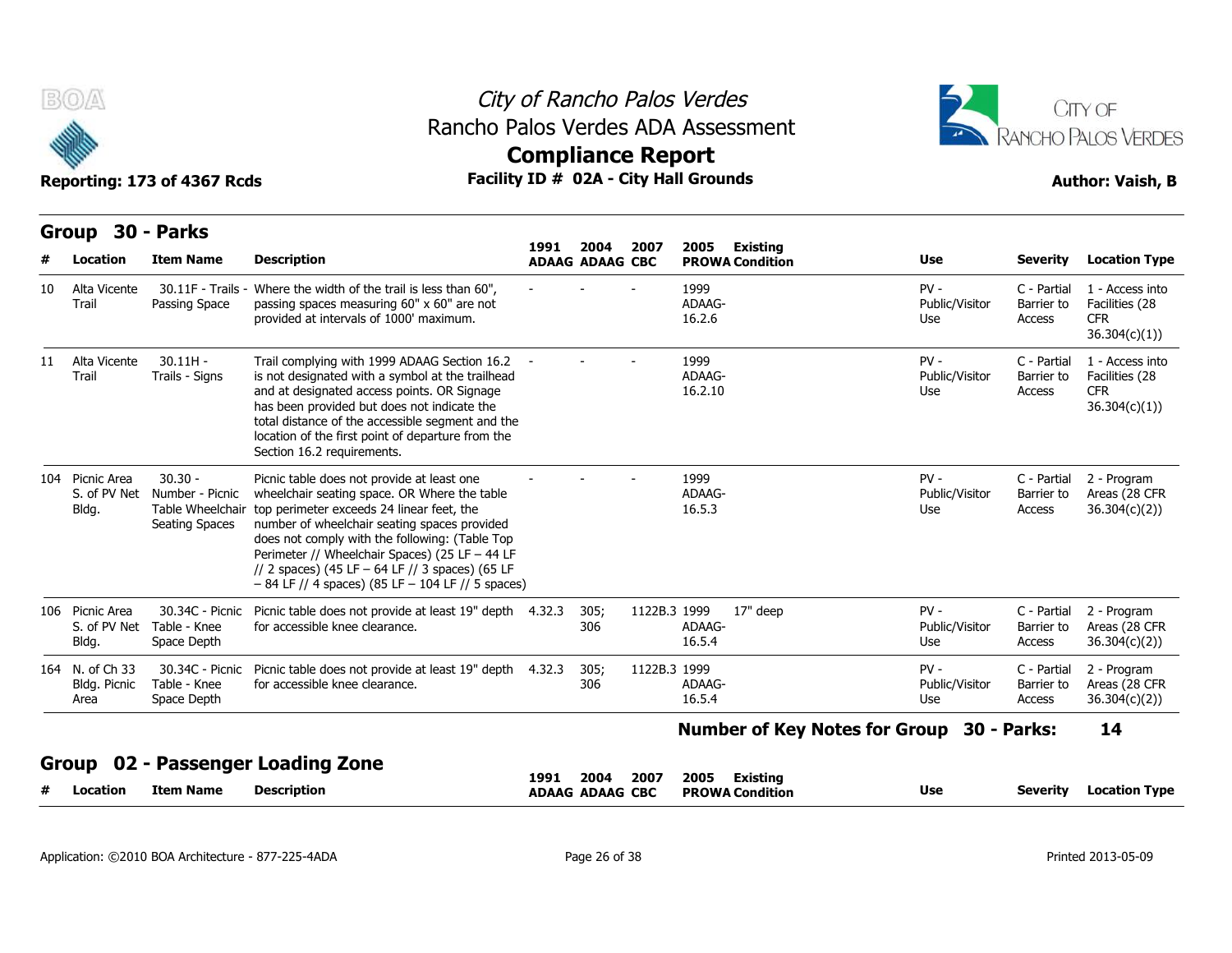



# **Compliance Report**

| <b>BOA</b>        | Reporting: 173 of 4367 Rcds                                   | Rancho Palos Verdes ADA Assessment<br>Facility ID # 02A - City Hall Grounds                                                                            | City of Rancho Palos Verdes<br><b>Compliance Report</b> |                                |                        |      |                                           |                                 |                                                      | CITY OF<br><b>RANCHO PALOS VERDES</b><br><b>Author: Vaish, B</b> |
|-------------------|---------------------------------------------------------------|--------------------------------------------------------------------------------------------------------------------------------------------------------|---------------------------------------------------------|--------------------------------|------------------------|------|-------------------------------------------|---------------------------------|------------------------------------------------------|------------------------------------------------------------------|
| Group<br>Location | <b>Item Name</b>                                              | 02 - Passenger Loading Zone<br><b>Description</b>                                                                                                      | 1991                                                    | 2004<br><b>ADAAG ADAAG CBC</b> | 2007                   | 2005 | <b>Existing</b><br><b>PROWA Condition</b> | <b>Use</b>                      | <b>Severity</b>                                      | <b>Location Type</b>                                             |
| 109 Bus Stop      | 02.11A - Bus<br>Stop Pad Size                                 | Bus stop pad does not measure 8' long<br>(measured from the curb or vehicle roadway<br>edge) by 5' wide (measured parallel to the<br>vehicle roadway). | 10.2.1                                                  |                                | 810.2.2 1121B.1        |      | 2'-0" x 24'-9"                            | $PV -$<br>Public/Visitor<br>Use | C - Partial<br>Barrier to<br>Access                  | 1 - Access into<br>Facilities (28<br><b>CFR</b><br>36.304(c)(1)) |
| 110 Bus Stop      | 02.11B - Bus<br>Stop Pad and<br>Accessible Route              | Bus stop pad is not connected to an accessible<br>route.                                                                                               | 10.2.1                                                  |                                | 810.2.3 1121B.1        |      | No compliant POT to On Site<br>POT.       | $PV -$<br>Public/Visitor<br>Use | B - Severe<br>or<br>Complete<br>Barrier to<br>Access | 1 - Access into<br>Facilities (28<br><b>CFR</b><br>36.304(c)(1)  |
| 111 Bus Stop      | 02.12A - Bus<br>Stop Pad Slope<br>Parallel to<br>Roadway      | Bus stop pad is not at the same slope as the<br>roadway in the direction parallel to the roadway.                                                      | 10.2.1                                                  |                                | 810.2.4 1121B.2        |      | 4.5% sidewalk & 5.1% road.                | $PV -$<br>Public/Visitor<br>Use | C - Partial<br>Barrier to<br>Access                  | 1 - Access into<br>Facilities (28<br><b>CFR</b><br>36.304(c)(1)) |
| 112 Bus Stop      | 02.12B - Bus<br>Stop Pad Slope<br>Perpendicular to<br>Roadway | Bus stop pad slope perpendicular to the roadway 10.2.1<br>exceeds 2%.                                                                                  |                                                         |                                | 810.2.4 1121B.2<br>. т |      | 4.5%                                      | $PV -$<br>Public/Visitor<br>Use | C - Partial<br>Barrier to<br>Access                  | 1 - Access into<br>Facilities (28<br><b>CFR</b><br>36.304(c)(1)  |

#### **Number of Key Notes for Group 02 - Passenger Loading Zone: 4**

#### **Group 03A - Public Path of Travel**

| #  | Location              | <b>Item Name</b>                                                                    | <b>Description</b>      | 1991   | 2004<br><b>ADAAG ADAAG CBC</b> | 2007                     | 2005                     | Existing<br><b>PROWA Condition</b>    | <b>Use</b>                      | <b>Severity</b>                     | <b>Location Type</b>                                            |
|----|-----------------------|-------------------------------------------------------------------------------------|-------------------------|--------|--------------------------------|--------------------------|--------------------------|---------------------------------------|---------------------------------|-------------------------------------|-----------------------------------------------------------------|
| 12 | Alta Vicente<br>Trail | $03A.15 -$<br>Other -<br>Pedestrian<br>Accessible Route<br>(Public Right of<br>Way) | See Additional Comments | $\sim$ | <b>Service</b>                 | <b>Contract Contract</b> | $\overline{\phantom{0}}$ | No compliant access to Trail<br>Park. | $PV -$<br>Public/Visitor<br>Use | C - Partial<br>Barrier to<br>Access | L - Access into<br>Facilities (28<br><b>CFR</b><br>36.304(c)(1) |

#### **Number of Key Notes for Group 03A - Public Path of Travel: 1**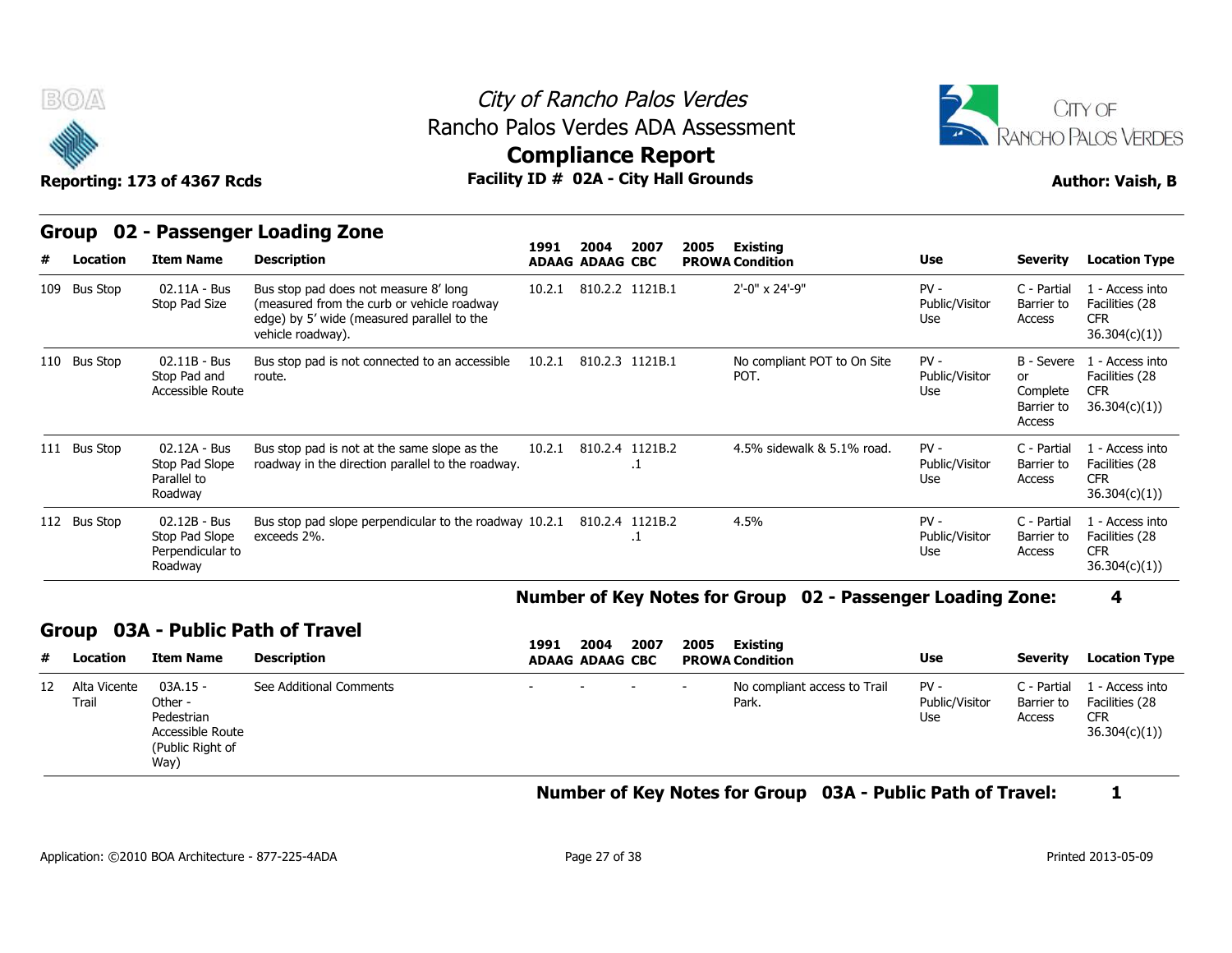

### City of Rancho Palos Verdes **Compliance Report** Rancho Palos Verdes ADA Assessment



| BOA                                  | Reporting: 173 of 4367 Rcds                         | Rancho Palos Verdes ADA Assessment<br>Facility ID # 02A - City Hall Grounds                                                                                                                                                                                                                                |                  |                                | City of Rancho Palos Verdes<br><b>Compliance Report</b> |      |                                                   |                                 |                                     | CITY OF<br><b>RANCHO PALOS VERDES</b><br><b>Author: Vaish, B</b> |
|--------------------------------------|-----------------------------------------------------|------------------------------------------------------------------------------------------------------------------------------------------------------------------------------------------------------------------------------------------------------------------------------------------------------------|------------------|--------------------------------|---------------------------------------------------------|------|---------------------------------------------------|---------------------------------|-------------------------------------|------------------------------------------------------------------|
| Group 07 - Ramps<br>Location         | <b>Item Name</b>                                    | <b>Description</b>                                                                                                                                                                                                                                                                                         | 1991             | 2004<br><b>ADAAG ADAAG CBC</b> | 2007                                                    | 2005 | Existing<br><b>PROWA Condition</b>                | Use                             | <b>Severity</b>                     | <b>Location Type</b>                                             |
| 127 Ramp PV Net 07.02 -<br>NX Bldg.  | <b>Running Slope</b>                                | Slope of the ramp exceeds 8.33% (or the least<br>possible compliant slope).                                                                                                                                                                                                                                | 4.8.2            | Advisory .3<br>405.2           | 405.2; 1133B.5 -                                        |      | 6.9% & 8.7% from parking to<br>switchback landing | $PV -$<br>Public/Visitor<br>Use | C - Partial<br>Barrier to<br>Access | 1 - Access into<br>Facilities (28<br><b>CFR</b><br>36.304(c)(1)) |
| NX Bldg.                             |                                                     | 128 Ramp PV Net 07.05 - Surface The ramp surface is not stable, firm and slip-<br>resistant.                                                                                                                                                                                                               | 4.8.6;<br>4.5    | Advisory<br>302.1              | 302.1; 1124B.1 -                                        |      | 8 floor mats                                      | $PV -$<br>Public/Visitor<br>Use | A - Safety<br>Hazard                | 1 - Access into<br>Facilities (28<br><b>CFR</b><br>36.304(c)(1)  |
| NX Bldg.                             | 129 Ramp PV Net 07.06 - Clear<br>Width              | Clear width of the ramp is less than 48"<br>(handrails may project into the required width a<br>distance of 4-1/2" max from each side).                                                                                                                                                                    | 4.8.3            | 405.5                          | 1133B.5 -<br>.2                                         |      | 46 1/4" between wall & quiderail. PV -            | Public/Visitor<br>Use           | C - Partial<br>Barrier to<br>Access | 1 - Access into<br>Facilities (28<br><b>CFR</b><br>36.304(c)(1)  |
| 130 Ramp PV Net 07.11A -<br>NX Bldg. | Intermediate<br>Landing -<br>Change of<br>Direction | Where there is an intermediate landing, and the 4.8.4(3) 405.7.4 1133B.5 -<br>ramp changes direction (>30-degree), the<br>landing is less than 72" x 60".                                                                                                                                                  |                  |                                | .4.6                                                    |      | 74" x 70"                                         | $PV -$<br>Public/Visitor<br>Use | C - Partial<br>Barrier to<br>Access | 1 - Access into<br>Facilities (28<br><b>CFR</b><br>36.304(c)(1)  |
| 131 Ramp PV Net 07.16 -<br>NX Bldg.  | Handrails                                           | Slope of the ramp exceeds 5%, and handrails<br>are not provided on each side. (Per CBC<br>1133B.5.5.1, at exterior door landings, handrails<br>are not required on ramps less than 6" high or<br>72" long. Handrails are not required on curb<br>ramps or adjacent to fixed seating in assembly<br>areas.) | 4.8.5            | 405.8;<br>505.2                | 1133B.5 -<br>.5.1                                       |      |                                                   | $PV -$<br>Public/Visitor<br>Use | A - Safety<br>Hazard                | 1 - Access into<br>Facilities (28<br><b>CFR</b><br>36.304(c)(1)  |
| NX Bldg.                             | 132 Ramp PV Net 07.17 - Inside<br>Handrail          | On dogleg or switchback ramps, the inside<br>handrail is not continuous.                                                                                                                                                                                                                                   | $4.8.5(1)$ 505.3 |                                | 1133B.5 -<br>.5.1                                       |      |                                                   | $PV -$<br>Public/Visitor<br>Use | C - Partial<br>Barrier to<br>Access | 1 - Access into<br>Facilities (28<br><b>CFR</b><br>36.304(c)(1)  |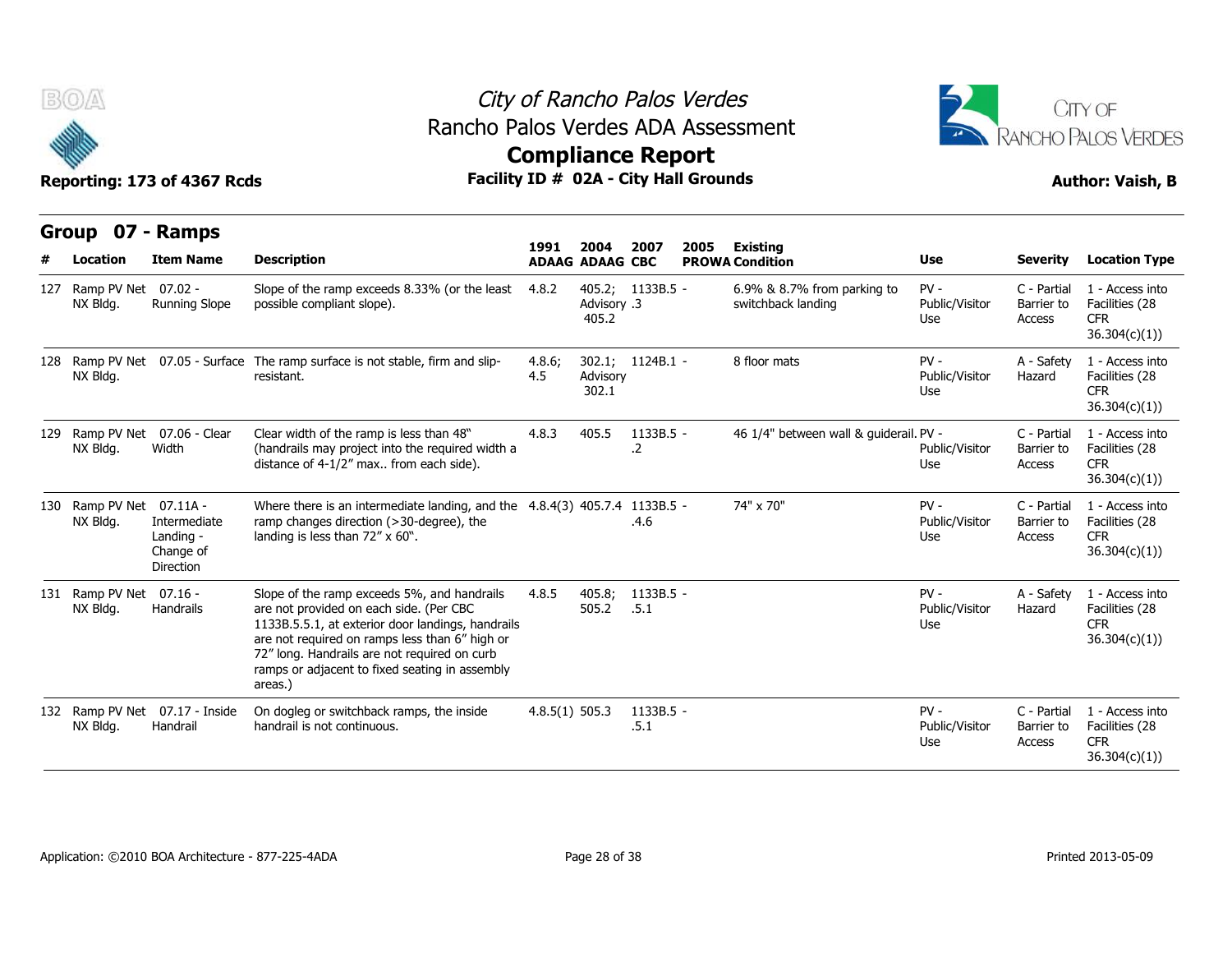



| B(0)                                 | Reporting: 173 of 4367 Rcds                                       | Rancho Palos Verdes ADA Assessment<br>Facility ID # 02A - City Hall Grounds                                                                                                                                                                                       | City of Rancho Palos Verdes<br><b>Compliance Report</b> |                                          |                             |      |                                           |                                 |                                        | CITY OF<br><b>RANCHO PALOS VERDES</b><br><b>Author: Vaish, B</b>           |
|--------------------------------------|-------------------------------------------------------------------|-------------------------------------------------------------------------------------------------------------------------------------------------------------------------------------------------------------------------------------------------------------------|---------------------------------------------------------|------------------------------------------|-----------------------------|------|-------------------------------------------|---------------------------------|----------------------------------------|----------------------------------------------------------------------------|
| Group 07 - Ramps<br>Location         | <b>Item Name</b>                                                  | <b>Description</b>                                                                                                                                                                                                                                                | 1991<br><b>ADAAG ADAAG CBC</b>                          | 2004                                     | 2007                        | 2005 | <b>Existing</b><br><b>PROWA Condition</b> | Use                             | <b>Severity</b>                        | <b>Location Type</b>                                                       |
| NX Bldg.                             | 133 Ramp PV Net 07.20 - Height                                    | The top of the handrail is not between $34''$ and $4.8.5$ (5) 505.4; 1133B.5 -<br>38" above the ramp surface.                                                                                                                                                     |                                                         | Advisory .5.1<br>505.4;<br>Fig.<br>505.4 |                             |      | 33" high                                  | $PV -$<br>Public/Visitor<br>Use | C - Partial<br>Barrier to<br>Access    | 1 - Access into<br>Facilities (28<br><b>CFR</b><br>36.304(c)(1)            |
| 134 Ramp PV Net 07.21B -<br>NX Bldg. | Extensions -<br>Parallel with<br>Floor or Ground<br>Surface       | At ends of handrails, the handrail extensions is<br>not parallel to the floor or ground surface.                                                                                                                                                                  |                                                         | 505.10. .5.1<br>1; Fig.<br>505.10.       | 4.8.5 (2) 505.10; 1133B.5 - |      |                                           | $PV -$<br>Public/Visitor<br>Use | C - Partial<br>Barrier to<br>Access    | 1 - Access into<br>Facilities (28<br><b>CFR</b><br>36.304(c)(1)            |
| 135 Ramp PV Net 07.24 -<br>NX Bldg.  | Clearance                                                         | The clear space between handrails and walls is<br>not 1-1/2" absolute. (ADA/CBC Standards apply 4.26.2;<br>an absolute dimension of 1-1/2", which provides Fig. 39 505.5<br>knuckle clearance while generally disallowing<br>entrapment of the forearm or elbow.) | 4.8.5;                                                  | 505.5;<br>Fig.                           | 1133B.5 -<br>.5.1           |      | 21/8"                                     | $PV -$<br>Public/Visitor<br>Use | or<br>Complete<br>Barrier to<br>Access | B - Severe 1 - Access into<br>Facilities (28<br><b>CFR</b><br>36.304(c)(1) |
| 154 Ramp at Ch<br>33 Bldg.           | 07.06 - Clear<br>Width                                            | Clear width of the ramp is less than 48"<br>(handrails may project into the required width a<br>distance of 4-1/2" max from each side).                                                                                                                           | 4.8.3                                                   | 405.5                                    | 1133B.5 -<br>.2             |      | 45" clr.                                  | $PV -$<br>Public/Visitor<br>Use | C - Partial<br>Barrier to<br>Access    | 1 - Access into<br>Facilities (28<br>CFR.<br>36.304(c)(1)                  |
| 155 Ramp at Ch<br>33 Bldg.           | 07.07A - Level<br>Landings                                        | Landings at the top or bottom of each ramp or<br>each ramp run is not level (slope is greater than<br>2% in some or all directions).                                                                                                                              | 4.8.4                                                   | 405.7.1 .4.1                             | 405.7; 1133B.5 -            |      | 4.3%                                      | $PV -$<br>Public/Visitor<br>Use | C - Partial<br>Barrier to<br>Access    | 1 - Access into<br>Facilities (28<br><b>CFR</b><br>36.304(c)(1))           |
| 156 Ramp at Ch<br>33 Bldg.           | $07.11A -$<br>Intermediate<br>Landing -<br>Change of<br>Direction | Where there is an intermediate landing, and the $4.8.4(3)$ 405.7.4 1133B.5 -<br>ramp changes direction (>30-degree), the<br>landing is less than 72" x 60".                                                                                                       |                                                         |                                          | .4.6                        |      | 73" long 45" wide.                        | $PV -$<br>Public/Visitor<br>Use | C - Partial<br>Barrier to<br>Access    | 1 - Access into<br>Facilities (28<br><b>CFR</b><br>36.304(c)(1)            |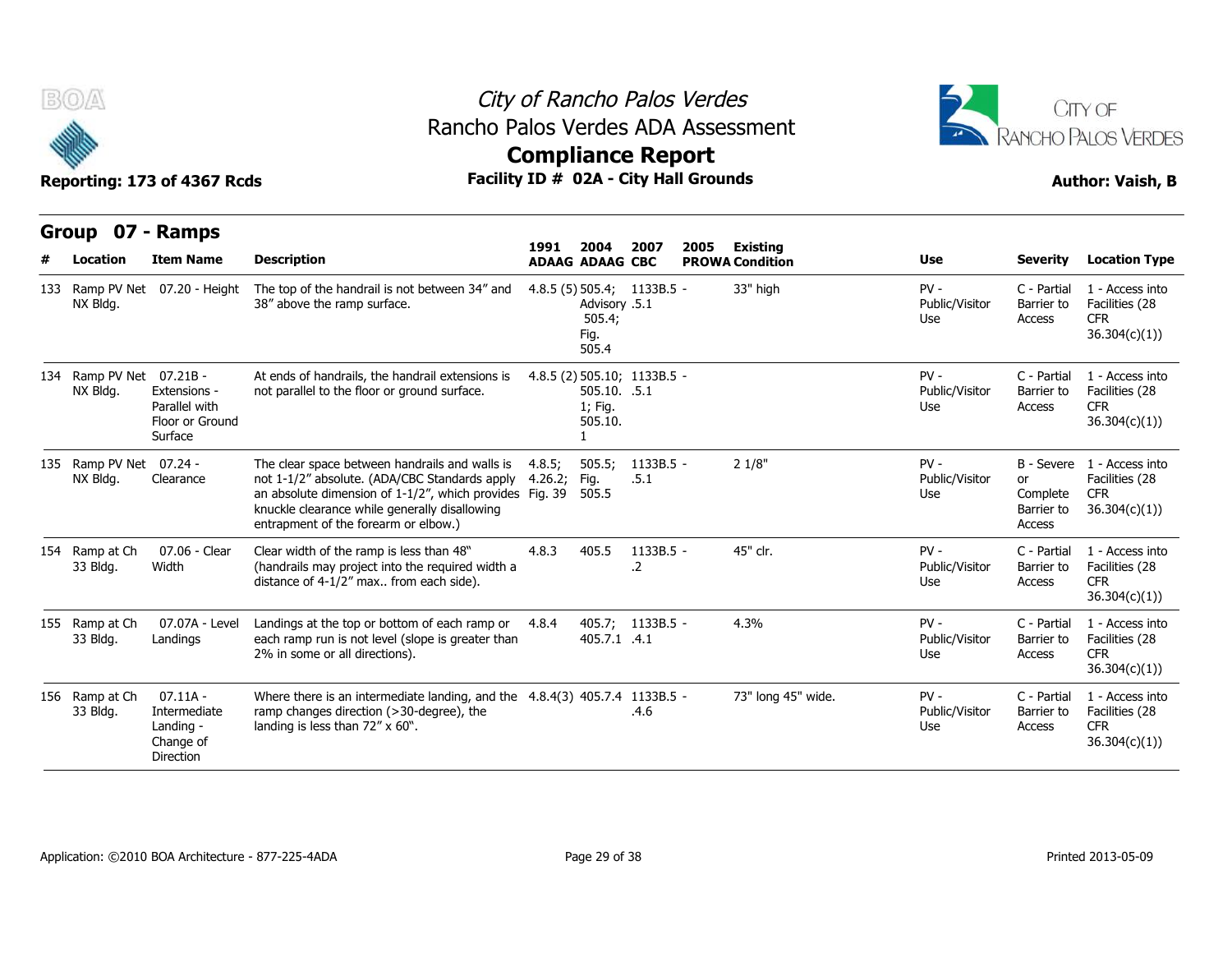



| <b>Compliance Report</b>                                                                                                                                                                                                                                                                                                                                                                                                |  |
|-------------------------------------------------------------------------------------------------------------------------------------------------------------------------------------------------------------------------------------------------------------------------------------------------------------------------------------------------------------------------------------------------------------------------|--|
| $F_{\text{max}}(t) = \mathbf{F} \mathbf{D} \mathbf{A} + \mathbf{A} \mathbf{D} \mathbf{A} + \mathbf{A} \mathbf{D} \mathbf{A} + \mathbf{A} \mathbf{D} \mathbf{D} \mathbf{D} \mathbf{D} \mathbf{D} \mathbf{D} \mathbf{D} \mathbf{D} \mathbf{D} \mathbf{D} \mathbf{D} \mathbf{D} \mathbf{D} \mathbf{D} \mathbf{D} \mathbf{D} \mathbf{D} \mathbf{D} \mathbf{D} \mathbf{D} \mathbf{D} \mathbf{D} \mathbf{D} \mathbf{D} \math$ |  |

| B(0)                                   | Reporting: 173 of 4367 Rcds                   | City of Rancho Palos Verdes<br>Rancho Palos Verdes ADA Assessment<br>Facility ID # 02A - City Hall Grounds                                                                                                                                                                                                                                                                                                                                                                                                                                                             |        | <b>Compliance Report</b>                                                         |                       |            |                                                |                                        | CITY OF<br>RANCHO PALOS VERDES<br><b>Author: Vaish, B</b> |                                                                                         |  |  |  |
|----------------------------------------|-----------------------------------------------|------------------------------------------------------------------------------------------------------------------------------------------------------------------------------------------------------------------------------------------------------------------------------------------------------------------------------------------------------------------------------------------------------------------------------------------------------------------------------------------------------------------------------------------------------------------------|--------|----------------------------------------------------------------------------------|-----------------------|------------|------------------------------------------------|----------------------------------------|-----------------------------------------------------------|-----------------------------------------------------------------------------------------|--|--|--|
| Group                                  | 07 - Ramps<br><b>Item Name</b>                | <b>Description</b>                                                                                                                                                                                                                                                                                                                                                                                                                                                                                                                                                     | 1991   | 2004                                                                             | 2007                  | 2005       | Existing                                       |                                        |                                                           |                                                                                         |  |  |  |
| Location<br>157 Ramp at Ch<br>33 Bldg. |                                               | 07.14B - Guards Where drop exceeds 30", a min 42" high guard 4.8.7<br>has not been provided as a vertical barrier along<br>the open edges of ramp or landing to prevent<br>persons from falling off the open edge.                                                                                                                                                                                                                                                                                                                                                     |        | <b>ADAAG ADAAG CBC</b><br>405.9; 1013;                                           | 405.9.2 1133B.5<br>.7 | $\sim$ $-$ | <b>PROWA Condition</b><br>32 3/4" high guards. | Use<br>$PV -$<br>Public/Visitor<br>Use | <b>Severity</b><br>A - Safety<br>Hazard                   | <b>Location Type</b><br>1 - Access into<br>Facilities (28<br><b>CFR</b><br>36.304(c)(1) |  |  |  |
| 158 Ramp at Ch<br>33 Bldg.             | $07.21A -$<br>Extensions -<br>Required Length | At ends of handrails, less than 12" of handrail<br>extends beyond the top and bottom of the ramp<br>segment. (Top and bottom handrail extensions<br>are important safety features for persons with<br>mobility impairments and must extend in the<br>direction of the ramp run to permit the intended<br>use.) (Per CBC 1133B.5.5.1.1, in existing<br>buildings or facilities, where the extension of the<br>handrail in the direction of the ramp run would<br>create a hazard, the extension on the handrail<br>may be turned 90 degrees to the run of the<br>ramp.) |        | 4.8.5 (2) 505.10; 1133B.5 -<br>$505.10.$ .5.1;<br>505.10. .5.1.1<br>$\mathbf{1}$ | 1; Fig. 1133B.5       |            | One provided.                                  | $PV -$<br>Public/Visitor<br>Use        | C - Partial<br>Barrier to<br>Access                       | 1 - Access into<br>Facilities (28<br><b>CFR</b><br>36.304(c)(1)                         |  |  |  |
| 159 Ramp at Ch<br>33 Bldg.             | $07.24 -$<br>Clearance                        | The clear space between handrails and walls is<br>not 1-1/2" absolute. (ADA/CBC Standards apply 4.26.2; Fig.<br>an absolute dimension of 1-1/2", which provides Fig. 39<br>knuckle clearance while generally disallowing<br>entrapment of the forearm or elbow.)                                                                                                                                                                                                                                                                                                       | 4.8.5; | 505.5;<br>505.5                                                                  | 1133B.5 -<br>.5.1     |            | 2 1/8" clr.                                    | $PV -$<br>Public/Visitor<br>Use        | <b>or</b><br>Complete<br>Barrier to<br>Access             | B - Severe 1 - Access into<br>Facilities (28<br><b>CFR</b><br>36.304(c)(1)              |  |  |  |
| 160 Ramp at Ch<br>33 Bldg.             | $07.16 -$<br>Handrails                        | Slope of the ramp exceeds 5%, and handrails<br>are not provided on each side. (Per CBC<br>1133B.5.5.1, at exterior door landings, handrails<br>are not required on ramps less than 6" high or<br>72" long. Handrails are not required on curb<br>ramps or adjacent to fixed seating in assembly<br>areas.)                                                                                                                                                                                                                                                             | 4.8.5  | 405.8;<br>505.2                                                                  | 1133B.5 -<br>.5.1     |            |                                                | $PV -$<br>Public/Visitor<br>Use        | A - Safety<br>Hazard                                      | 1 - Access into<br>Facilities (28<br><b>CFR</b><br>36.304(c)(1)                         |  |  |  |

| YIVWW YV<br>#<br>Location | ------<br><b>Item Name</b>                         | Description | 1991 | 2004<br><b>ADAAG ADAAG CBC</b> | 2007 | 2005 | <b>Existing</b><br><b>PROWA Condition</b> | <b>Use</b> | Severitv | <b>Location Type</b> |
|---------------------------|----------------------------------------------------|-------------|------|--------------------------------|------|------|-------------------------------------------|------------|----------|----------------------|
|                           | Application: ©2010 BOA Architecture - 877-225-4ADA |             |      | Page 30 of 38                  |      |      |                                           |            |          | Printed 2013-05-09   |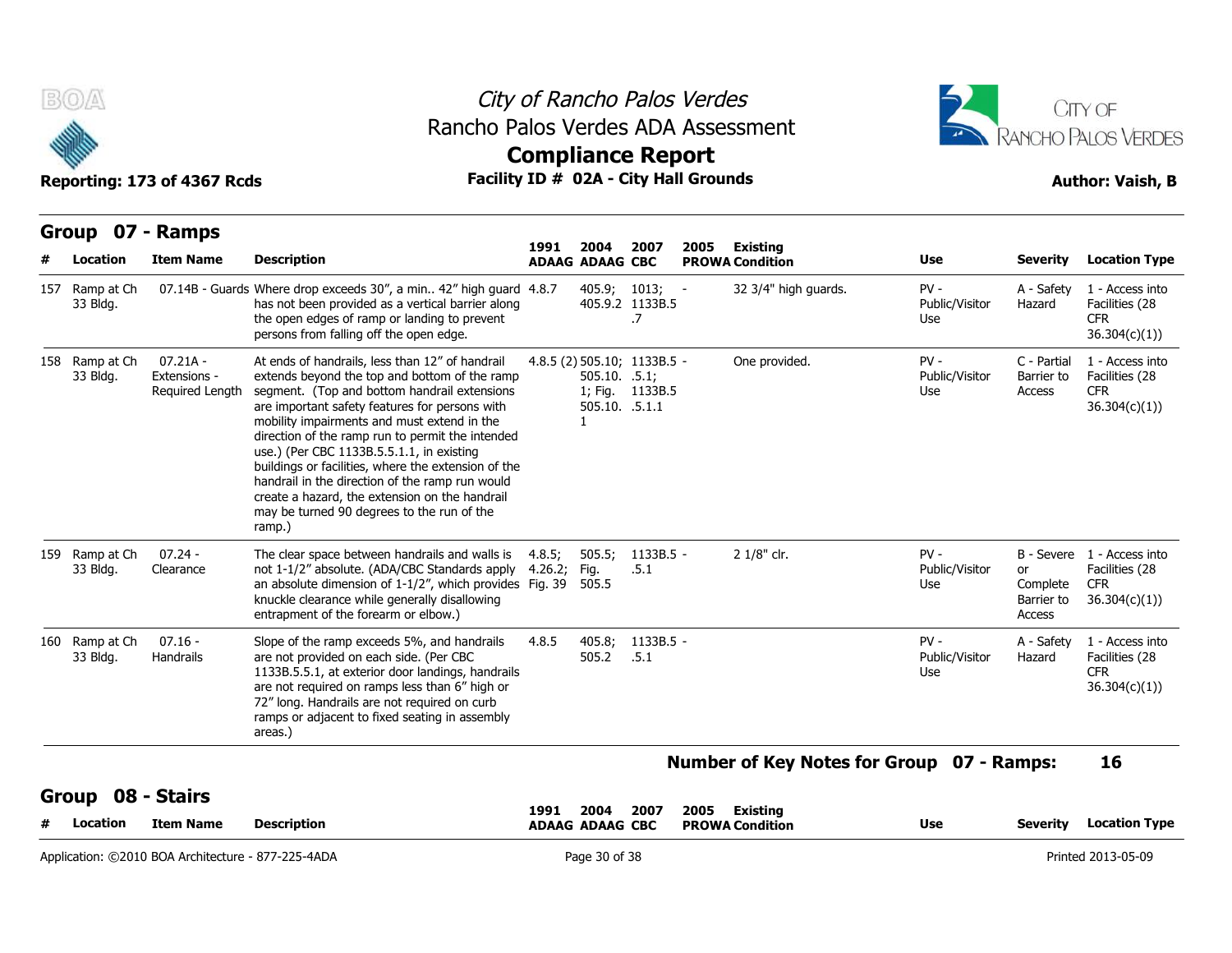



## **Compliance Report**

|     | Group                                | 08 - Stairs                                           |                                                                                         |       |                                |                                |      |                                           |                                 |                                     |                                                                  |
|-----|--------------------------------------|-------------------------------------------------------|-----------------------------------------------------------------------------------------|-------|--------------------------------|--------------------------------|------|-------------------------------------------|---------------------------------|-------------------------------------|------------------------------------------------------------------|
| #   | Location                             | <b>Item Name</b>                                      | <b>Description</b>                                                                      | 1991  | 2004<br><b>ADAAG ADAAG CBC</b> | 2007                           | 2005 | <b>Existing</b><br><b>PROWA Condition</b> | <b>Use</b>                      | <b>Severity</b>                     | <b>Location Type</b>                                             |
| 44  | W. PV Net<br>Bldg.                   | 08.02B - Riser<br>Height                              | The risers are not uniform. OR The risers are not 4.9.2<br>between 4" and 7" in height. |       | 504.2                          | $1009.3; -$<br>1133B.4<br>.5.3 |      | 8" high.                                  | EW - Employee<br>Work Area      | A - Safety<br>Hazard                | 6 - Employee-<br>Only Work<br>Areas (1994<br>ADAS 4.1.1(3))      |
| 45  | W. PV Net<br>Bldg.                   | 08.03D - Level<br>Landing                             | Landing is not level (slope is greater than 2% in -<br>some or all directions).         |       |                                | $1009.5. -$                    |      | 3.5%                                      | EW - Employee<br>Work Area      | C - Partial<br>Barrier to<br>Access | 6 - Employee-<br>Only Work<br>Areas (1994<br>ADAS 4.1.1(3))      |
| 46  | W. PV Net<br>Bldg.                   | $08.05A -$<br><b>Exterior Stairs -</b><br>Color Strip | Contrasting color strips have not been provided. -                                      |       |                                | 1133B.4 -<br>$\cdot$           |      |                                           | EW - Employee<br>Work Area      | A - Safety<br>Hazard                | 6 - Employee-<br>Only Work<br>Areas (1994<br>ADAS 4.1.1(3))      |
| 47  | W. PV Net<br>Bldg.                   | $08.07A -$<br>Continuous<br>Handrails                 | Continuous handrails are not provided along<br>both sides.                              | 4.9.4 | 504.6;<br>505.2                | 1133B.4 -<br>.1.1              |      | 2x Guard w/ no handrails                  | EW - Employee<br>Work Area      | C - Partial<br>Barrier to<br>Access | 6 - Employee-<br>Only Work<br>Areas (1994<br>ADAS 4.1.1(3))      |
| 52  | N. of Comm.<br>Dev. Bldg.            | $08.05A -$<br><b>Exterior Stairs -</b><br>Color Strip | Contrasting color strips have not been provided. -                                      |       |                                | 1133B.4 -<br>$\cdot$           |      |                                           | EC - Employee<br>Common Use     | A - Safety<br>Hazard                | 1 - Access into<br>Facilities (28<br><b>CFR</b><br>36.304(c)(1)  |
| 53  | N. of Comm.<br>Dev. Bldg.            | $08.07A -$<br>Continuous<br>Handrails                 | Continuous handrails are not provided along<br>both sides.                              | 4.9.4 | 504.6;<br>505.2                | 1133B.4 -<br>.1.1              |      |                                           | EC - Employee<br>Common Use     | C - Partial<br>Barrier to<br>Access | 1 - Access into<br>Facilities (28<br><b>CFR</b><br>36.304(c)(1)) |
| 101 | Picnic Area<br>S. of PV Net<br>Bldg. | 08.02B - Riser<br>Height                              | The risers are not uniform. OR The risers are not 4.9.2<br>between 4" and 7" in height. |       | 504.2                          | $1009.3; -$<br>1133B.4<br>.5.3 |      | 3" & 3 1/2" high                          | $PV -$<br>Public/Visitor<br>Use | C - Partial<br>Barrier to<br>Access | 1 - Access into<br>Facilities (28<br><b>CFR</b><br>36.304(c)(1)  |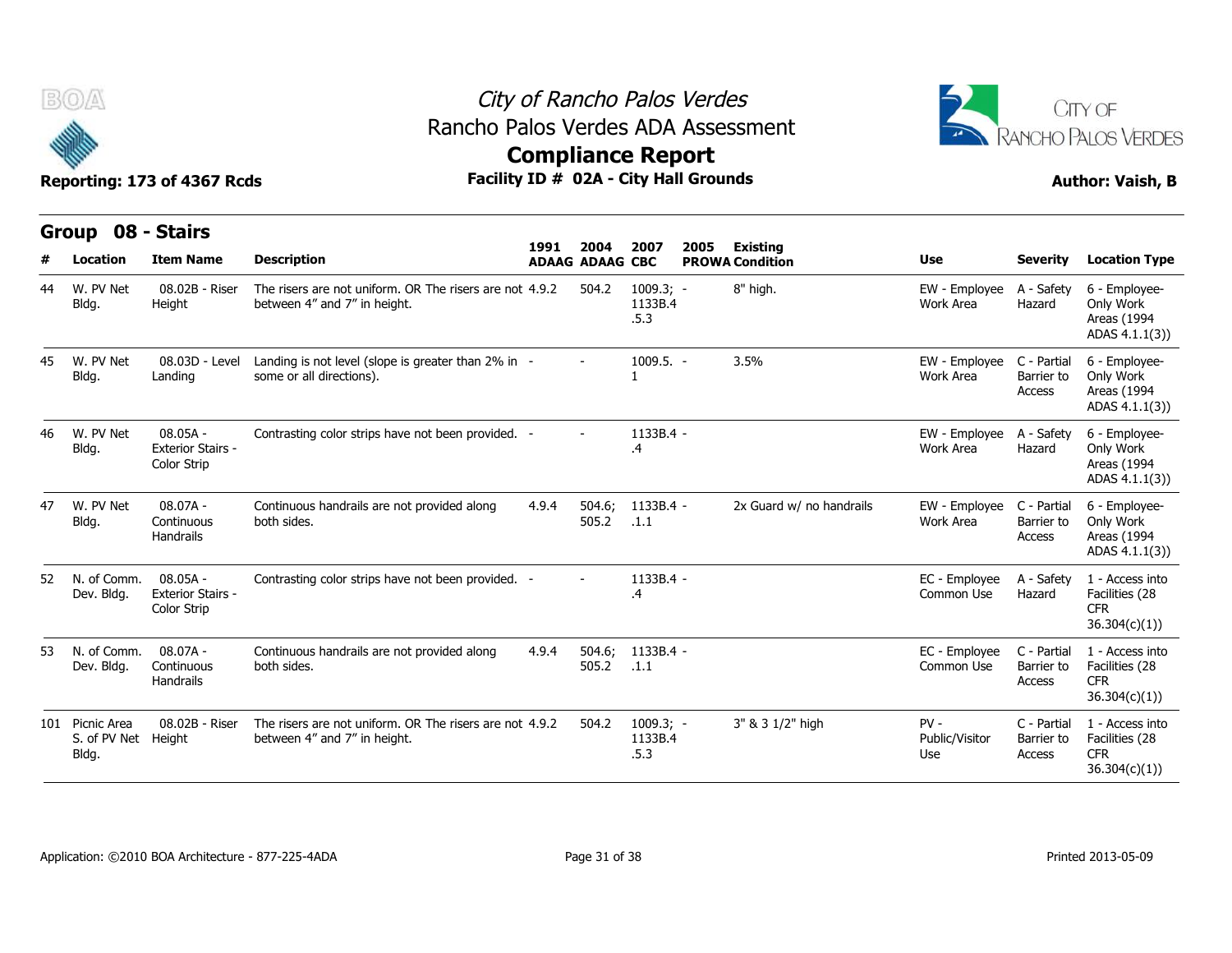



## **Compliance Report**

| B(0)                                      | Reporting: 173 of 4367 Rcds                           |                                                                                                                                                                                                                                                                                                                                                                                                                                                                                                                             | City of Rancho Palos Verdes<br>Rancho Palos Verdes ADA Assessment<br><b>Compliance Report</b><br>Facility ID # 02A - City Hall Grounds |                                         |                                |      |                                           |                                 |                                     |                                                                  |  |  |
|-------------------------------------------|-------------------------------------------------------|-----------------------------------------------------------------------------------------------------------------------------------------------------------------------------------------------------------------------------------------------------------------------------------------------------------------------------------------------------------------------------------------------------------------------------------------------------------------------------------------------------------------------------|----------------------------------------------------------------------------------------------------------------------------------------|-----------------------------------------|--------------------------------|------|-------------------------------------------|---------------------------------|-------------------------------------|------------------------------------------------------------------|--|--|
| Group<br>Location                         | 08 - Stairs<br><b>Item Name</b>                       | <b>Description</b>                                                                                                                                                                                                                                                                                                                                                                                                                                                                                                          | 1991                                                                                                                                   | 2004<br><b>ADAAG ADAAG CBC</b>          | 2007                           | 2005 | <b>Existing</b><br><b>PROWA Condition</b> | <b>Use</b>                      | <b>Severity</b>                     | <b>Location Type</b>                                             |  |  |
| 102 Picnic Area<br>S. of PV Net<br>Bldg.  | 08.03A - Tread<br>Depth                               | The treads are not uniform. OR The treads are<br>less than 11" deep measured from riser to riser.                                                                                                                                                                                                                                                                                                                                                                                                                           | 4.9.2                                                                                                                                  | 504.2                                   | $1009.3; -$<br>1133B.4<br>.5.3 |      | 29"                                       | $PV -$<br>Public/Visitor<br>Use | A - Safety<br>Hazard                | 1 - Access into<br>Facilities (28<br><b>CFR</b><br>36.304(c)(1)) |  |  |
| 113 Stairs at PV<br>Net NX Bldg. Risers   | 08.02A - Open                                         | The risers are not closed.                                                                                                                                                                                                                                                                                                                                                                                                                                                                                                  | 4.9.2                                                                                                                                  | 504.3                                   | 1133B.4 -<br>.5.3              |      |                                           | $PV -$<br>Public/Visitor<br>Use | A - Safety<br>Hazard                | 1 - Access into<br>Facilities (28<br><b>CFR</b><br>36.304(c)(1)) |  |  |
| 114 Stairs at PV<br>Net NX Bldg.          | $08.05A -$<br><b>Exterior Stairs -</b><br>Color Strip | Contrasting color strips have not been provided. -                                                                                                                                                                                                                                                                                                                                                                                                                                                                          |                                                                                                                                        |                                         | 1133B.4 -<br>.4                |      |                                           | $PV -$<br>Public/Visitor<br>Use | A - Safety<br>Hazard                | 1 - Access into<br>Facilities (28<br><b>CFR</b><br>36.304(c)(1)) |  |  |
| 115 Stairs at PV<br>Net NX Bldg.          | $08.07A -$<br>Continuous<br>Handrails                 | Continuous handrails are not provided along<br>both sides.                                                                                                                                                                                                                                                                                                                                                                                                                                                                  | 4.9.4                                                                                                                                  | 504.6;<br>505.2                         | 1133B.4 -<br>.1.1              |      |                                           | $PV -$<br>Public/Visitor<br>Use | C - Partial<br>Barrier to<br>Access | 1 - Access into<br>Facilities (28<br><b>CFR</b><br>36.304(c)(1)) |  |  |
| 116 Stairs at PV<br>Net NX Bldg. Handrail | 08.09A -<br>Extensions - Top<br>Landing               | At ends of handrails, less than 12" of handrail<br>extends beyond the top nosing. (Top and<br>bottom handrail extensions are important safety<br>features for persons with balance problems and<br>must extend in the direction of the stair run to<br>permit the intended use.) (Per ADA/CBC<br>Standards, in existing buildings and facilities, full<br>extension of handrails at stairs shall not be<br>required in alterations where such extensions<br>would be hazardous or impossible due to plan<br>configuration.) |                                                                                                                                        | 505.10. .2.2<br>2; Fig.<br>505.10.<br>2 | 4.9.4(2) 505.10; 1133B.4 -     |      | None                                      | $PV -$<br>Public/Visitor<br>Use | C - Partial<br>Barrier to<br>Access | 1 - Access into<br>Facilities (28<br><b>CFR</b><br>36.304(c)(1)  |  |  |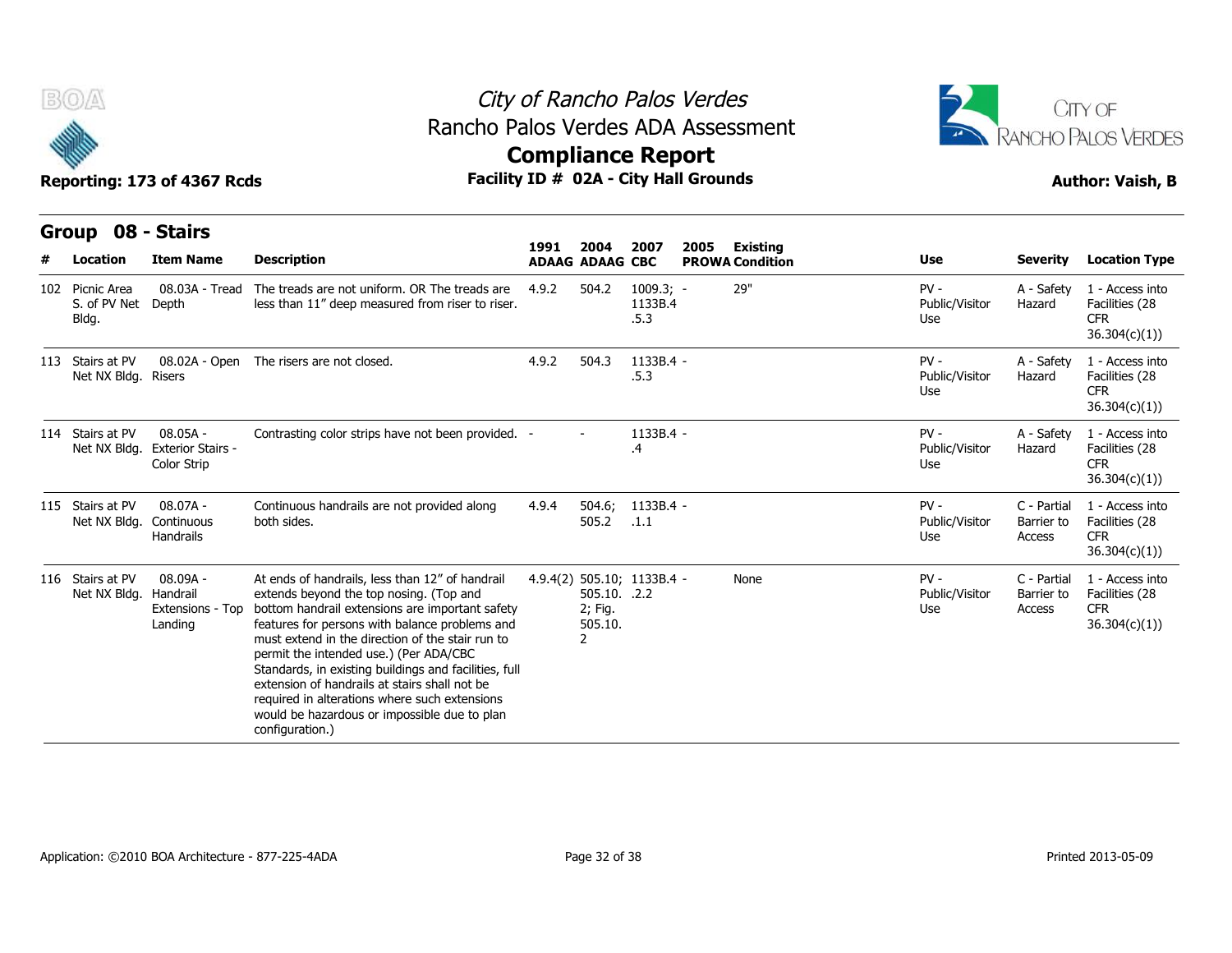



| B(0)/4 |                                  |                                                        |                                                                                                                                                                                                                                                                                                                                                                                                                                                                                                                                                                    | City of Rancho Palos Verdes<br>Rancho Palos Verdes ADA Assessment<br><b>Compliance Report</b><br>Facility ID # 02A - City Hall Grounds |                                         |                   |      |                                                       |                                 |                                        |                                                                    |  |  |
|--------|----------------------------------|--------------------------------------------------------|--------------------------------------------------------------------------------------------------------------------------------------------------------------------------------------------------------------------------------------------------------------------------------------------------------------------------------------------------------------------------------------------------------------------------------------------------------------------------------------------------------------------------------------------------------------------|----------------------------------------------------------------------------------------------------------------------------------------|-----------------------------------------|-------------------|------|-------------------------------------------------------|---------------------------------|----------------------------------------|--------------------------------------------------------------------|--|--|
|        |                                  | Reporting: 173 of 4367 Rcds                            |                                                                                                                                                                                                                                                                                                                                                                                                                                                                                                                                                                    |                                                                                                                                        |                                         |                   |      |                                                       |                                 |                                        | <b>Author: Vaish, B</b>                                            |  |  |
|        |                                  | Group 08 - Stairs                                      |                                                                                                                                                                                                                                                                                                                                                                                                                                                                                                                                                                    | 1991                                                                                                                                   | 2004                                    | 2007              | 2005 | Existing                                              |                                 |                                        |                                                                    |  |  |
|        | Location                         | <b>Item Name</b>                                       | <b>Description</b>                                                                                                                                                                                                                                                                                                                                                                                                                                                                                                                                                 |                                                                                                                                        | <b>ADAAG ADAAG CBC</b>                  |                   |      | <b>PROWA Condition</b>                                | Use                             | <b>Severity</b>                        | <b>Location Type</b>                                               |  |  |
|        | 117 Stairs at PV<br>Net NX Bldg. | 08.09B -<br>Handrail<br>Extensions -<br>Bottom Landing | At ends of handrails, less than 12" plus the tread 4.9.4(2) 505.10; 1133B.4 -<br>width extends beyond the bottom nosing. (Top<br>and bottom handrail extensions are important<br>safety features for persons with balance<br>problems and must extend in the direction of the<br>stair run to permit the intended use.) (Per<br>ADA/CBC Standards, in existing buildings and<br>facilities, full extension of handrails at stairs shall<br>not be required in alterations where such<br>extensions would be hazardous or impossible<br>due to plan configuration.) |                                                                                                                                        | 505.10. .2.2<br>3; Fig.<br>505.10.<br>3 |                   |      | None                                                  | $PV -$<br>Public/Visitor<br>Use | C - Partial<br>Barrier to<br>Access    | 1 - Access into<br>Facilities (28<br><b>CFR</b><br>36.304(c)(1)    |  |  |
|        | 118 Stairs at PV                 | $08.10B -$<br>Net NX Bldg. Clearance                   | The clear space between handrails and walls is<br>not 1-1/2" absolute. (ADA/CBC Standards apply<br>an absolute dimension of $1-1/2$ ", which provides<br>knuckle clearance while generally disallowing<br>entrapment of the forearm or elbow.)                                                                                                                                                                                                                                                                                                                     | 4.9.5(3) 505.5                                                                                                                         |                                         | 1133B.4 -<br>.2.5 |      | 21/8"                                                 | $PV -$<br>Public/Visitor<br>Use | C - Partial<br>Barrier to<br>Access    | 1 - Access into<br>Facilities (28<br><b>CFR</b><br>36.304(c)(1)    |  |  |
|        |                                  |                                                        |                                                                                                                                                                                                                                                                                                                                                                                                                                                                                                                                                                    |                                                                                                                                        |                                         |                   |      | <b>Number of Key Notes for Group 08 - Stairs:</b>     |                                 |                                        | 14                                                                 |  |  |
|        | <b>Group</b>                     | 06 - Telephones                                        |                                                                                                                                                                                                                                                                                                                                                                                                                                                                                                                                                                    |                                                                                                                                        |                                         |                   |      |                                                       |                                 |                                        |                                                                    |  |  |
|        | Location                         | <b>Item Name</b>                                       | <b>Description</b>                                                                                                                                                                                                                                                                                                                                                                                                                                                                                                                                                 | 1991                                                                                                                                   | 2004<br><b>ADAAG ADAAG CBC</b>          | 2007              | 2005 | Existing<br><b>PROWA Condition</b>                    | Use                             | <b>Severity</b>                        | <b>Location Type</b>                                               |  |  |
| 27     | E. of Admin.<br>Bldg.            | 06.02B - ISA<br>Sign                                   | The wheelchair accessible telephone is not<br>identified by the ISA.                                                                                                                                                                                                                                                                                                                                                                                                                                                                                               | )(b);<br>4.30.7(1 703.2.1                                                                                                              | 4.1.3(17 703.2.1; 1117B.5 -<br>Fig.     | .8.1              |      |                                                       | $PV -$<br>Public/Visitor<br>Use | $E - Non-$<br>Mandated<br>Access<br>nt | 4 - Other<br>Areas/Elements<br>(28 CFR)<br>Improveme 36.304(c)(4)) |  |  |
|        |                                  |                                                        |                                                                                                                                                                                                                                                                                                                                                                                                                                                                                                                                                                    |                                                                                                                                        |                                         |                   |      | <b>Number of Key Notes for Group 06 - Telephones:</b> |                                 |                                        | 1                                                                  |  |  |
|        |                                  |                                                        |                                                                                                                                                                                                                                                                                                                                                                                                                                                                                                                                                                    |                                                                                                                                        |                                         |                   |      |                                                       |                                 |                                        |                                                                    |  |  |
|        | <b>Group</b>                     | <b>16 - Toilet Facilities</b>                          |                                                                                                                                                                                                                                                                                                                                                                                                                                                                                                                                                                    | 1991                                                                                                                                   | 2004                                    | 2007              | 2005 | Existing                                              |                                 |                                        |                                                                    |  |  |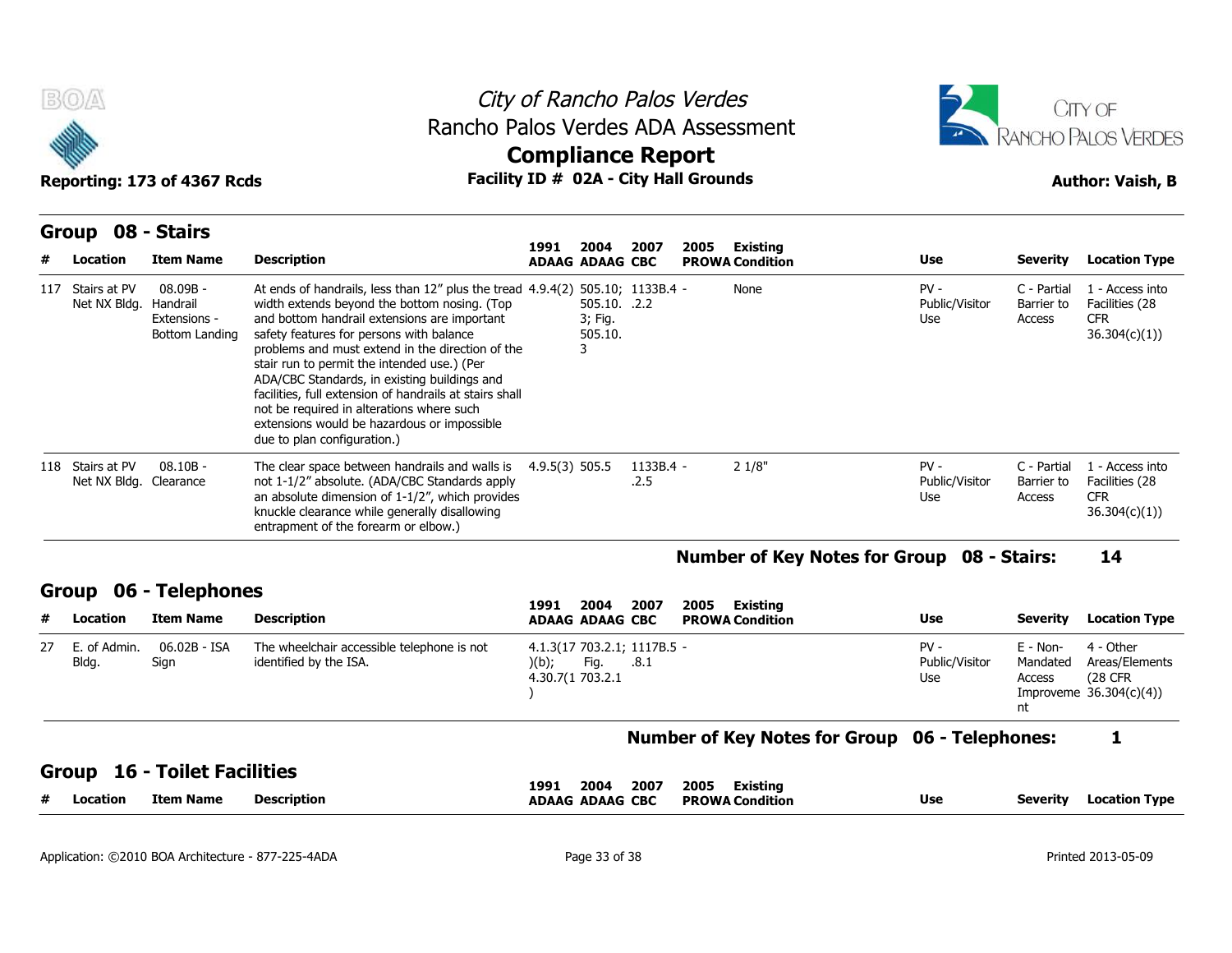



## **Compliance Report**

|    | <b>BOA</b>                                     | Reporting: 173 of 4367 Rcds                                |                                                                                                                                                                                                                                                                                                                                                                                                                                                    | City of Rancho Palos Verdes<br>Rancho Palos Verdes ADA Assessment<br><b>Compliance Report</b><br>Facility ID # 02A - City Hall Grounds |                                     |                             |      |                                                                                                              |                                 |                                        |                                                                         |  |  |  |
|----|------------------------------------------------|------------------------------------------------------------|----------------------------------------------------------------------------------------------------------------------------------------------------------------------------------------------------------------------------------------------------------------------------------------------------------------------------------------------------------------------------------------------------------------------------------------------------|----------------------------------------------------------------------------------------------------------------------------------------|-------------------------------------|-----------------------------|------|--------------------------------------------------------------------------------------------------------------|---------------------------------|----------------------------------------|-------------------------------------------------------------------------|--|--|--|
|    | <b>16 - Toilet Facilities</b><br><b>Group</b>  |                                                            |                                                                                                                                                                                                                                                                                                                                                                                                                                                    |                                                                                                                                        |                                     |                             |      |                                                                                                              |                                 |                                        |                                                                         |  |  |  |
|    | Location                                       | <b>Item Name</b>                                           | <b>Description</b>                                                                                                                                                                                                                                                                                                                                                                                                                                 | 1991                                                                                                                                   | 2004<br><b>ADAAG ADAAG CBC</b>      | 2007                        | 2005 | Existing<br><b>PROWA Condition</b>                                                                           | Use                             | <b>Severity</b>                        | <b>Location Type</b>                                                    |  |  |  |
| 79 | Portable<br>Restroom<br>NE. of PV<br>Net Bldg. | 16.01 - Toilet<br>Rooms                                    | Toilet room does not comply with all applicable<br>ADAAG and CBC accessibility requirements.                                                                                                                                                                                                                                                                                                                                                       | 4.1.3(11 213.2<br>); 4.22.1                                                                                                            | Advisory                            | $4.1.2(6)$ 213.2; 1115B.1 - |      |                                                                                                              | $PV -$<br>Public/Visitor<br>Use | C - Partial<br>Barrier to<br>Access    | 3 - Restroom<br>Facilities (28<br><b>CFR</b><br>36.304(c)(3)            |  |  |  |
| 80 | Portable<br>Restroom<br>NE. of PV<br>Net Bldg. | $16.04 -$<br>Accessible Path<br>of Travel                  | Toilet room is not located on an accessible route 4.22.1<br>of travel.                                                                                                                                                                                                                                                                                                                                                                             |                                                                                                                                        | Advisory<br>206.2.4                 | 206.2.4; 1115B.1 -          |      | None provided, 4.6% CS.                                                                                      | $PV -$<br>Public/Visitor<br>Use | C - Partial<br>Barrier to<br>Access    | 3 - Restroom<br>Facilities (28<br><b>CFR</b><br>36.304(c)(3)            |  |  |  |
| 81 | Portable<br>Restroom<br>NE. of PV<br>Net Bldg. | 16.12 - Other<br>Door<br>Requirements                      | Door does not comply with all applicable ADAAG 4.13<br>and CBC accessibility requirements.                                                                                                                                                                                                                                                                                                                                                         |                                                                                                                                        | Advisory<br>404.1                   | 404.1; 1133B.2 -            |      | From an open position of 70<br>degrees, the door takes 1<br>seconds to move to a point 3"<br>from the latch. | $PV -$<br>Public/Visitor<br>Use | A - Safety<br>Hazard                   | 3 - Restroom<br>Facilities (28<br>CFR.<br>36.304(c)(3)                  |  |  |  |
| 82 | Portable<br>Restroom<br>NE. of PV<br>Net Bldg. | <b>RR</b> Geometric<br>Symbol Signage -<br>Circle/Triangle | 16.13C - Unisex Doorway leading to a unisex toilet room is not<br>identified by a 12" circle, 1/4" with a 1/4" thick<br>triangle superimposed and within the circle. OR<br>Circle and triangle are provided, however they<br>are accompanied by words in raised characters<br>and Braille. (ADA and CBC Standards require a<br>separate sign with raised characters and Braille<br>mounted on the wall adjacent to the latch side<br>of the door.) |                                                                                                                                        |                                     | $1115B.6 -$                 |      | None provided                                                                                                | $PV -$<br>Public/Visitor<br>Use | D - Minor<br>Code<br>Deviation         | 3 - Restroom<br>Facilities (28<br><b>CFR</b><br>36.304(c)(3)            |  |  |  |
| 83 | Portable<br>Restroom<br>NE. of PV<br>Net Bldg. | $16.15A -$<br>Providina<br>Room/Space ID<br>Sign           | A sign designating the permanent room or space 4.30.1<br>has not been provided.                                                                                                                                                                                                                                                                                                                                                                    |                                                                                                                                        | 216.2;<br>703.1;<br>703.2;<br>703.5 | 1117B.5 -<br>.1(1)          |      |                                                                                                              | $PV -$<br>Public/Visitor<br>Use | or<br>Complete<br>Barrier to<br>Access | B - Severe 3 - Restroom<br>Facilities (28<br><b>CFR</b><br>36.304(c)(3) |  |  |  |
| 84 | Portable<br>Restroom<br>NE. of PV<br>Net Bldg. | 16.26A - Cross<br>Slope                                    | Cross slope of the accessible route of travel<br>exceeds 1:50.                                                                                                                                                                                                                                                                                                                                                                                     | 4.3.7                                                                                                                                  | 403.3                               | 1133B.7 -<br>.1.3           |      | 4.6%                                                                                                         | $PV -$<br>Public/Visitor<br>Use | C - Partial<br>Barrier to<br>Access    | 3 - Restroom<br>Facilities (28<br><b>CFR</b><br>36.304(c)(3)            |  |  |  |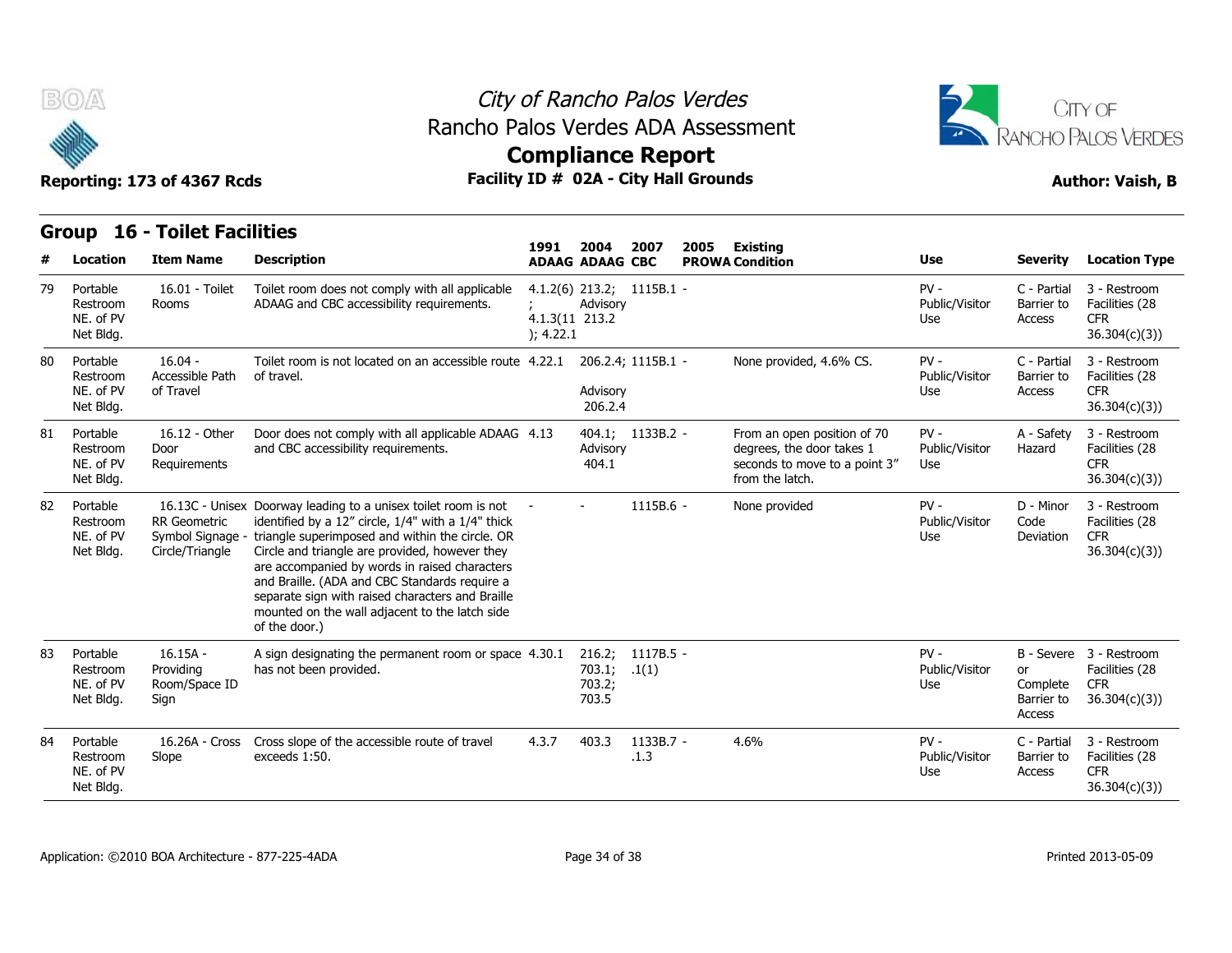



**Compliance Report**

#### **Group 16 - Toilet Facilities Item Name Description 1991 ADAAG 2004 ADAAG CBC PROWA 2007 2005 Existing # Location Condition Use Severity Location Type** 16.27A - 60" Restroom Wide Circle or T- unobstructed turning space (a 60" diameter, 27" Fig 3 Shaped Maneuvering Space accessible path of travel, and the turning space The toilet room does not include an high circle or T-shaped space). (Note: The clear floor space of fixtures and controls, the may overlap.) 4.22.3; 304.3.2; 1115B.3 Fig 3 .1(1); Fig.304. 1115B.3 3.2; .2(1) 603.2.1 - PV - (1992) Public/Visitor Barrier to Use Access C - Partial 3 - Restroom Barrier to Facilities (28 CFR 36.304(c)(3)) 85 Portable NE. of PV Net Bldg. 16.43 - WC not Where the WC is not in a stall, the clear floor in Stalls - Front NE. of PV Transfer Space 48" deep. space in front of the WC is less than 60" wide by Where the WC is not in a stall, the clear floor  $\qquad \qquad - \qquad \qquad 1115$ B.4 -<br>space in front of the WC is less than 60" wide by  $\qquad \qquad .1(2)$ <br>48" deep. .1(2) - PV - Public/Visitor or Use Complete B - Severe 3 - Restroom or Facilities (28 Barrier to 36.304(c)(3)) Access CFR 86 Portable Restroom Net Bldg. 16.47A - WC Restroom Location from from a wa Sidewall The centerline of the WC is not 18" absolute 4.22.4 from a wall or partition. 1115B.4 -.1(1) - PV - (1992) Public/Visitor Barrier to Use Access C - Partial 3 - Restroom Barrier to Facilities (28 CFR 36.304(c)(3)) 87 Portable NE. of PV Net Bldg. 16.50 - TP Restroom Dispenser - comply NE. of PV Location - Pre-2007 CBC Facility tissue dispensers located on the wall within 12" Location of the toilet paper dispenser does not comply with the Standard in effect at the time of Fig. construction. (The 2001 CBC required toilet of the front edge of the toilet seat, measured to the centerline of the dispenser; mounted below the grab bar; and centered at a min. height of 19" AFF.) 4.16.6; 604.7; Fig. Advisory 29(b) 604.7; Fig. 604.7 - - 13" PV - I Public/Visitor or Use Complete B - Severe 3 - Restroom or Facilities (28 Barrier to 36.304(c)(3)) Access CFR 88 Portable Net Bldg. 16.53 - SC Restroom Dispenser Height highest operable part exceeds 40" AFF. 4. Mounting height of seat cover dispenser's  $4.22.7$ ; -4.27.3; 4.2.5; 4.2.6 - 1115B.8 .3 45" high  $PV -$  C - Partial Public/Visitor Barrier to Use Access C - Partial 3 - Restroom Barrier to Facilities (28 CFR 36.304(c)(3)) 89 Portable NE. of PV Net Bldg.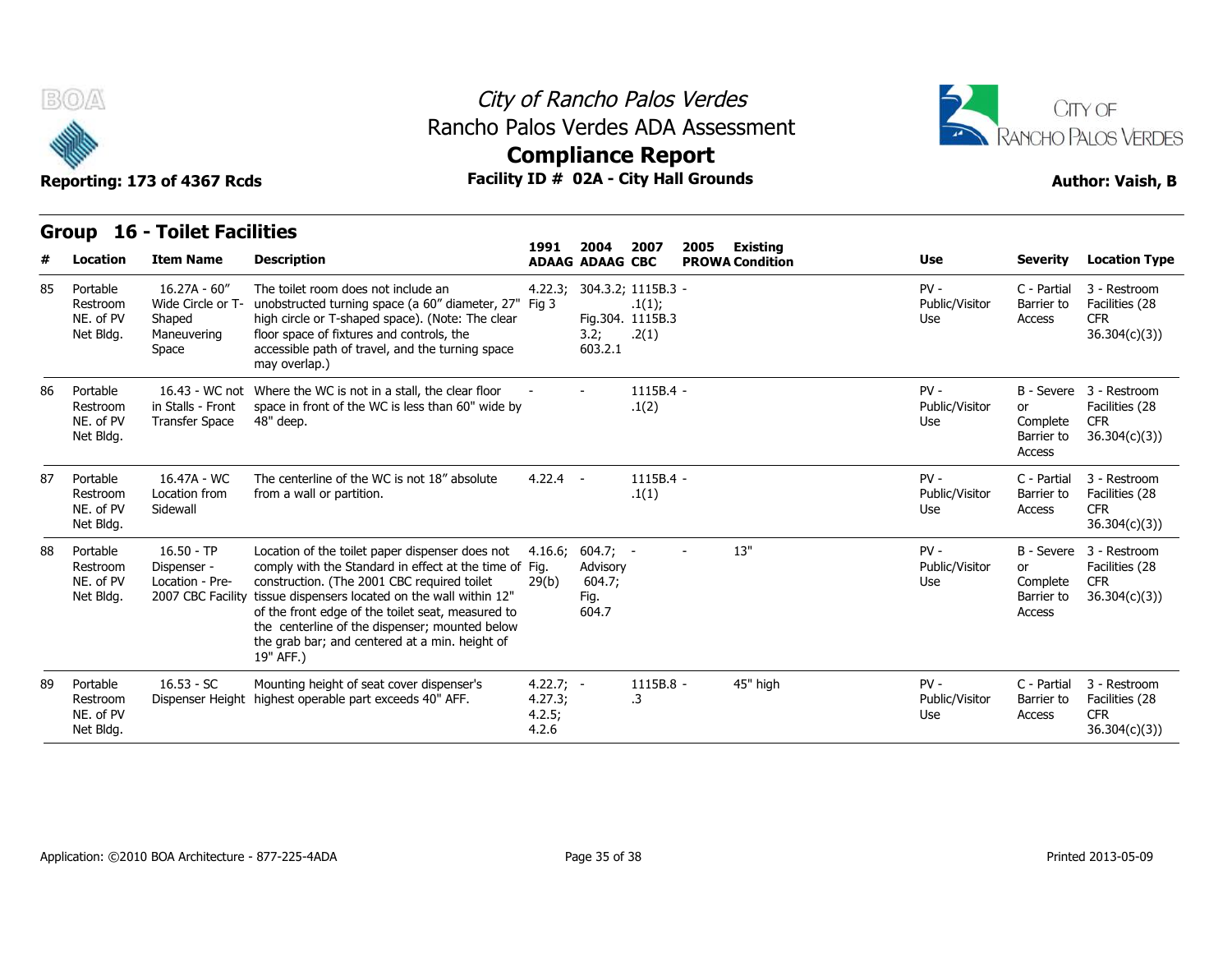



## **Compliance Report**

| <b>16 - Toilet Facilities</b><br>Group |                                                |                                                  |                                                                                                                                                                                                                                                                                                                                                                                                                                               |                                                |                                          |                                                     |      |                                    |                                 |                                     |                                                              |
|----------------------------------------|------------------------------------------------|--------------------------------------------------|-----------------------------------------------------------------------------------------------------------------------------------------------------------------------------------------------------------------------------------------------------------------------------------------------------------------------------------------------------------------------------------------------------------------------------------------------|------------------------------------------------|------------------------------------------|-----------------------------------------------------|------|------------------------------------|---------------------------------|-------------------------------------|--------------------------------------------------------------|
| #                                      | Location                                       | <b>Item Name</b>                                 | <b>Description</b>                                                                                                                                                                                                                                                                                                                                                                                                                            | 1991                                           | 2004<br><b>ADAAG ADAAG CBC</b>           | 2007                                                | 2005 | Existing<br><b>PROWA Condition</b> | <b>Use</b>                      | <b>Severity</b>                     | <b>Location Type</b>                                         |
| 90                                     | Portable<br>Restroom<br>NE. of PV<br>Net Bldg. | 16.54B - Side<br>Grab Bar Length                 | Side grab bar is less than 42" long. (ADA<br>Standards require the side grab bar for WC's not<br>located in stalls to be 42" long min; ADA<br>Standards require the side grab bar for WC's<br>located in stalls to be 40" to 42" long min; CBC<br>Standards require the side grab bar to be 42"<br>long min)                                                                                                                                  | Figs. 29 Advisory $.1(3.1)$ ;<br>& 30          | 604.5; Fig.<br>Fig.<br>604.5.1;<br>609.4 | $4.17.6$ ; $604.5$ ; $1115B.4$ -<br>604.5.1; 11B-1A |      | 37" long                           | $PV -$<br>Public/Visitor<br>Use | C - Partial<br>Barrier to<br>Access | 3 - Restroom<br>Facilities (28<br><b>CFR</b><br>36.304(c)(3) |
| 91                                     | Portable<br>Restroom<br>NE. of PV<br>Net Bldg. | 16.55A - Side<br>Grab Bar Height                 | Side grab bar is not centered at 33" AFF. (ADA<br>Standards require side grab bars to be centered<br>from 33" to 36" AFF; CBC Standards require side & 30<br>grab bars to be centered at 33" AFF.)                                                                                                                                                                                                                                            | Figs. 29 Advisory $.1(3.1)$ ;                  | 604.5; Fig.<br>Fig.<br>604.5.2;<br>609.4 | $4.17.6; 604.5; 1115B.4 -$<br>604.5.2; 11B-1A       |      | 34 1/2" high                       | $PV -$<br>Public/Visitor<br>Use | C - Partial<br>Barrier to<br>Access | 3 - Restroom<br>Facilities (28<br><b>CFR</b><br>36.304(c)(3) |
| 92                                     | Portable<br>Restroom<br>NE. of PV<br>Net Bldg. | 16.56 - Grab<br>Bar Wall<br>Clearance            | The space between the grab bar and the wall is<br>not 1-1/2" absolute.                                                                                                                                                                                                                                                                                                                                                                        | 4.17.6,<br>4.26.2;<br>Fig. 39                  | 609.3                                    | $1115B.7 -$<br>$.1$ ; Fig.<br>$11B-1C$              |      | 1 5/8" clr.                        | $PV -$<br>Public/Visitor<br>Use | C - Partial<br>Barrier to<br>Access | 3 - Restroom<br>Facilities (28<br><b>CFR</b><br>36.304(c)(3) |
| 93                                     | Portable<br>Restroom<br>NE. of PV<br>Net Bldg. | 16.84C - Soap<br>Dispenser -<br>Operating Height | Mounting height of soap dispenser's highest<br>operable part exceeds 40" AFF. (Where<br>provided, ADA Standards require at least one<br>soap dispenser to be accessible with the highest<br>operable part placed within at least one of the<br>reach ranges specified in 4.2.5 and 4.2.6; where<br>provided, CBC Standards require at least one<br>soap dispenser to be accessible with the highest<br>operable part no higher than 40" AFF.) | 4.22.7; 308;<br>4.27.3; 309<br>4.2.5;<br>4.2.6 |                                          | 1115B.8 -<br>$\cdot$ 3                              |      | 46" high                           | $PV -$<br>Public/Visitor<br>Use | C - Partial<br>Barrier to<br>Access | 3 - Restroom<br>Facilities (28<br><b>CFR</b><br>36.304(c)(3) |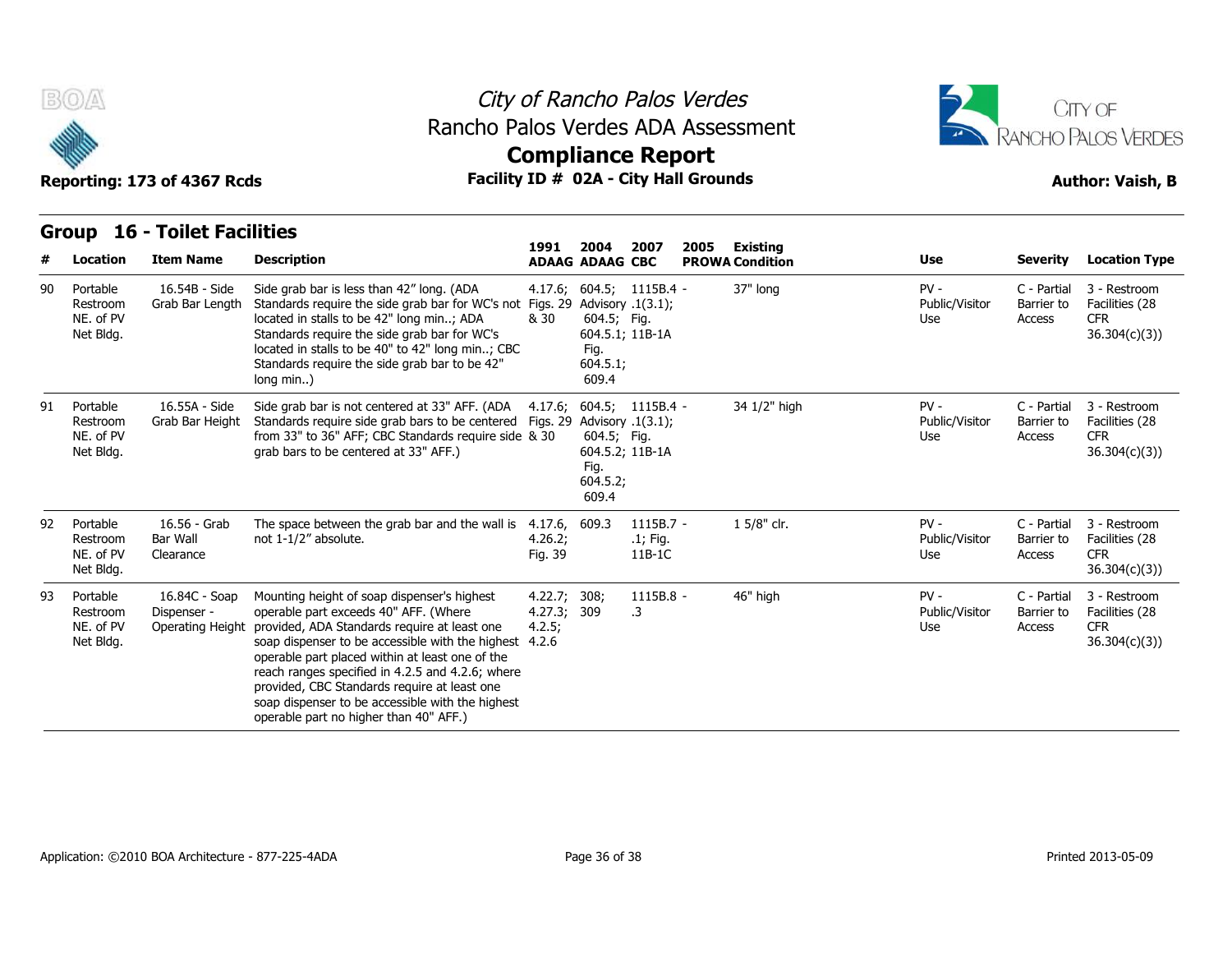



Reporting: 173 of 4367 Rcds **Facility ID # 02A - City Hall Grounds Author: Vaish, B Compliance Report**

#### **Group 16 - Toilet Facilities Item Name Description 1991 ADAAG 2004 ADAAG CBC PROWA 2007 2005 Existing # Location Condition Use Severity Location Type** 16.70 - Lavatories requirements. (ADA Standards require at least Lavatory does not comply with ADAAG and CBC 4.22.6 one lavatory to be accessible. CBC Standards prior to August 1, 2009 required all lavatories to be accessible. Effective August 1, 2009, amended CBC Standards require at least 5% of lavatories, but not less than one lavatory, to be accessible.) 4.22.6 213.3.4; 1115B.4 606.1 .3 - PV - (1992) Public/Visitor Barrier to Use Access C - Partial 3 - Restroom Barrier to Facilities (28 CFR 36.304(c)(3)) 94 Portable Restroom Lavatories NE. of PV Net Bldg. 16.71 - Lavatory - Rim Height Height of lavatory rim or counter surface exceeds 34" AFF. 4.19.2; 606.3 1115B.4 -Fig. 31 606.3 1115B.4 - 39 1/2" high PV -  $.3(2);$ Fig 11B-1D Public/Visitor Barrier to Use Access C - Partial 3 - Restroom Barrier to Facilities (28 CFR 36.304(c)(3)) 95 Portable Restroom NE. of PV Net Bldg. 16.73 - Lavatory Knee Restroom Clearance floor to the underside of the lavatory, extending Lavatory does not provide accessible knee clearance (i.e. at least 27" clearance from the 8" min.. measured from the front edge underneath the lavatory back towards the wall).  $4.19.2$ ;  $306.3$ ; Fig. 31 306.3; 1115B.4 Fig. .3(2); 306.3 Fig 11B-1D - PV - 2002 - 2003 - 2004 - 2005 - 2006 - 2007 - 2008 - 2008 - 2008 - 2008 - 2008 - 2008 - 2008 - 2008 - 2008 -Public/Visitor Barrier to Use Access C - Partial 3 - Restroom Barrier to Facilities (28 CFR 36.304(c)(3)) 96 Portable NE. of PV Net Bldg. 16.84A - Paper Mounting height of paper towel dispenser's Towel NE. of PV Dispenser - provide Operating Height paper towel dispenser to be accessible with the 4.2.6 highest operable part exceeds 40" AFF. (Where provided, ADA Standards require at least one highest operable part placed within at least one of the reach ranges specified in 4.2.5 and 4.2.6; where provided, CBC Standards require at least one paper towel dispenser to be accessible with the highest operable part no higher than 40" AFF.) 4.22.7; 4.27.3; 309 4.2.5; 308; 1115B.8 .3 53" high  $PV -$  C - Partial Public/Visitor Barrier to Use Access C - Partial 3 - Restroom Barrier to Facilities (28 CFR 36.304(c)(3)) 97 Portable Restroom<br>NE. of PV Net Bldg.